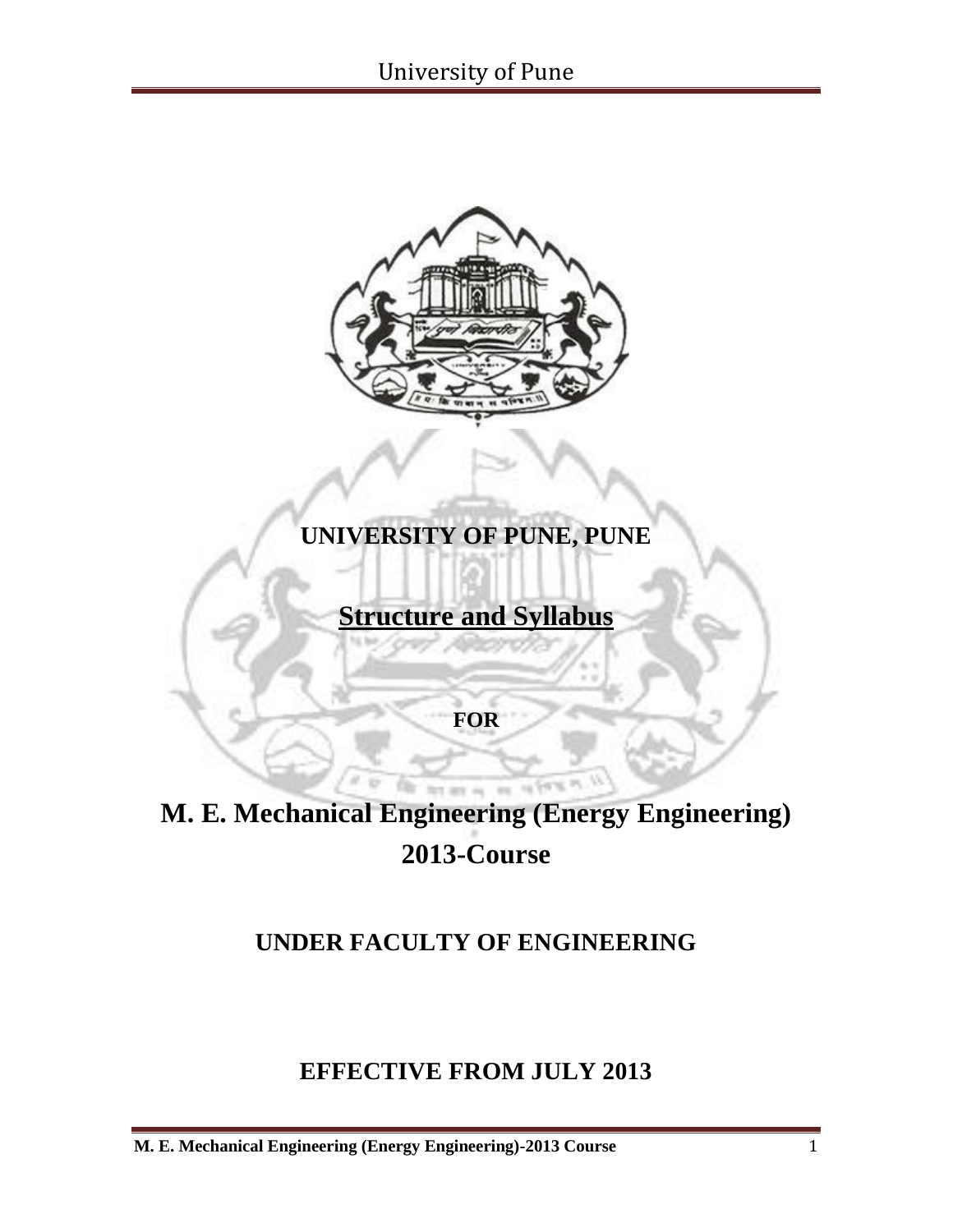#### **M.E. Mechanical Engineering (Energy Engineering) – (2013 Course) SEMESTER – I**

|             |                                                 | <b>TEACHING</b><br><b>SCHEME</b> | <b>EXAMINATION SCHEME</b> | <b>CREDITS</b>         |                                  |              |     |                          |
|-------------|-------------------------------------------------|----------------------------------|---------------------------|------------------------|----------------------------------|--------------|-----|--------------------------|
| <b>CODE</b> | <b>SUBJECT</b>                                  | Lect. / Pr                       | Paper                     | TW                     | Oral/<br><b>Present</b><br>ation | <b>Total</b> |     |                          |
|             |                                                 |                                  | In Sem.<br>Assessment     | End Sem.<br>Assessment |                                  |              |     |                          |
| 507101      | Advanced<br>Mathematics and<br>Numerical Methos | 4                                | 50                        | 50                     |                                  |              | 100 | 4                        |
| 502502      | Advanced<br>Thermodynamics                      | $\overline{4}$                   | 50                        | 50                     |                                  |              | 100 | $\overline{4}$           |
| 502103      | Advanced Fluid<br>Mechanics                     | 4                                | 50                        | 50                     |                                  |              | 100 | $\overline{\mathcal{A}}$ |
| 502504      | Research<br>Methodology                         | $\overline{4}$                   | 50                        | 50                     |                                  |              | 100 | $\overline{4}$           |
| 502505      | Elective I**                                    | 5                                | 50                        | 50                     |                                  |              | 100 | 5                        |
| 502506      | Lab Practice I                                  | $\overline{4}$                   |                           |                        | 50                               | 50           | 100 | 4                        |
|             | <b>Total</b>                                    | 25                               | 250                       | <b>250</b>             | 50                               | 50           | 600 | 25                       |

# **SEMESTER – II**

| <b>SEMESTER-II</b> |                                        |                                  |                           |                        |                          |                                  |              |                |  |  |  |  |
|--------------------|----------------------------------------|----------------------------------|---------------------------|------------------------|--------------------------|----------------------------------|--------------|----------------|--|--|--|--|
| <b>CODE</b>        | <b>SUBJECT</b>                         | <b>TEACHING</b><br><b>SCHEME</b> | <b>EXAMINATION SCHEME</b> |                        |                          |                                  |              |                |  |  |  |  |
|                    |                                        | Lect./<br>Pr                     | Paper<br>n Tue            | and at Barry           | TW                       | Oral/<br><b>Present</b><br>ation | <b>Total</b> |                |  |  |  |  |
|                    |                                        |                                  | In Sem.<br>Assessment     | End Sem.<br>Assessment |                          |                                  |              |                |  |  |  |  |
| 502107             | Advanced<br>Heat<br>Transfer           | $\overline{4}$                   | 50                        | 50                     |                          |                                  | 100          | $\overline{4}$ |  |  |  |  |
| 502508             | Energy<br>Conversion<br><b>Systems</b> | 4                                | 50                        | 50                     |                          |                                  | 100          | $\overline{4}$ |  |  |  |  |
| 502509             | Energy<br>Management                   | 4                                | 50                        | 50                     |                          |                                  | 100          | $\overline{4}$ |  |  |  |  |
| 502510             | Elective II                            | 5                                | 50                        | 50                     | $\overline{\phantom{0}}$ |                                  | 100          | 5              |  |  |  |  |
| 502511             | Lab Practice II                        | 4                                | $\overline{\phantom{0}}$  |                        | 50                       | 50                               | 100          | 4              |  |  |  |  |
| 502512             | Seminar I                              | 4                                | $\overline{\phantom{a}}$  |                        | 50                       | 50                               | 100          | 4              |  |  |  |  |
|                    | <b>Total</b>                           | 25                               | 200                       | 200                    | 100                      | 100                              | 600          | 25             |  |  |  |  |

**Elective I\*\*: Common to All M.E. Mechanical Programmes**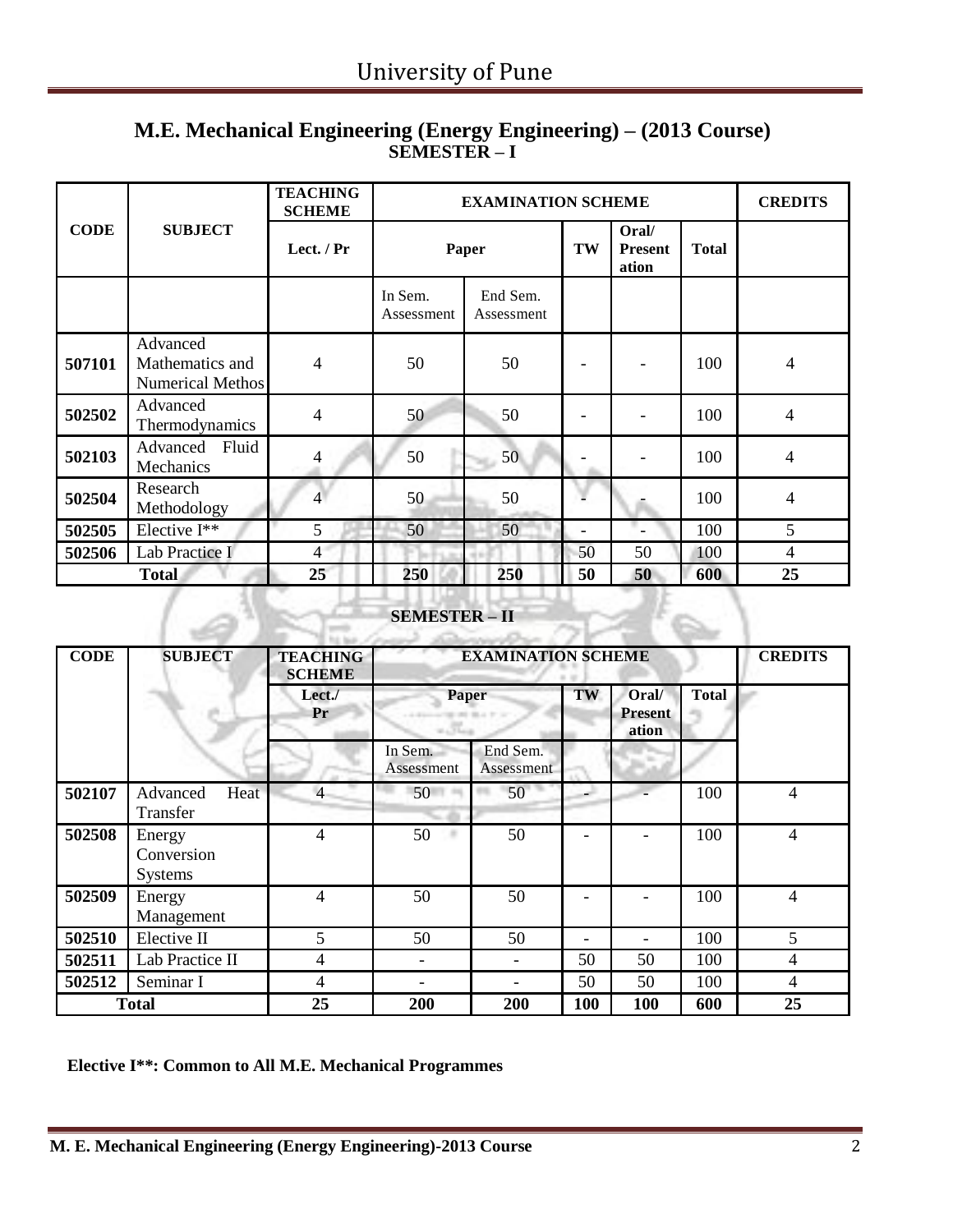| <b>CODE</b> | <b>SUBJECT</b>                                                    | <b>TEACHING</b><br><b>SCHEME</b> |                           | <b>CREDITS</b><br><b>EXAMINATION SCHEME</b> |            |                                  |              |                |
|-------------|-------------------------------------------------------------------|----------------------------------|---------------------------|---------------------------------------------|------------|----------------------------------|--------------|----------------|
|             |                                                                   | Lect./ Pr                        | Paper                     |                                             | TW         | Oral/<br><b>Present</b><br>ation | <b>Total</b> |                |
|             |                                                                   |                                  | In Semester<br>Assessment | End<br>Semester<br>Assessment               |            |                                  |              |                |
| 602513      | <b>Nuclear Materials</b><br>Reactor<br>and<br><b>Fundamentals</b> | 4                                | 50                        | 50                                          |            |                                  | 100          | $\overline{4}$ |
| 602514      | Energy Systems<br>Modelling<br>and<br>Analysis                    | 4                                | 50                        | 50                                          |            |                                  | 100          | 4              |
| 602515      | Elective III                                                      | 5                                | 50                        | 50                                          |            |                                  | 100          | 5              |
| 602516      | Seminar II                                                        | $\overline{4}$                   |                           |                                             | 50         | 50                               | 100          | 4              |
| 602517      | Project Stage I                                                   | 08                               |                           |                                             | 50         | 50                               | 100          | 8              |
|             | <b>Total</b>                                                      | 25                               | 150                       | 150                                         | <b>100</b> | 100                              | 500          | 25             |

#### **SEMESTER III**

#### **SEMESTER – IV**

| <b>CODE</b>  | <b>SUBJECT</b>        | <b>TEACHING</b><br><b>SCHEME</b> | <b>EXAMINATION SCHEME</b> | <b>CREDITS</b> |                                  |              |    |
|--------------|-----------------------|----------------------------------|---------------------------|----------------|----------------------------------|--------------|----|
|              |                       | Lect. /Pr                        | Paper                     | TW             | Oral/<br><b>Present</b><br>ation | <b>Total</b> |    |
| 602518       | Seminar III           |                                  |                           | 50             | 50                               | 100          |    |
| 602519       | Project Work Stage II | 20                               |                           | 150            | 50                               | 200          | 20 |
| <b>Total</b> |                       | 25                               |                           | 200            | <b>100</b>                       | 300          | 25 |

#### **Lab Practice I & II:**

The laboratory work will be based on completion of assignments confined to the courses of that semester.

#### **SEMINAR:**

The student shall deliver the seminar on a topic approved by authorities.

**Seminar I**: shall be on state of the art topic of student's own choice approved by authority. The student shall submit the seminar report in standard format, duly certified for satisfactory completion of the work by the concerned Guide and head of the department/institute.

**Seminar II** : shall be on the topic relevant to latest trends in the field of concerned branch, preferably on the topic of specialization based on the electives selected by him/her approved by authority. The student shall submit the seminar report in standard format, duly certified for satisfactory completion of the work by the concerned Guide and head of the department/institute.

**Seminar III:** shall be extension of **seminar II.** The student shall submit the seminar report in standard format, duly certified for satisfactory completion of the work by the concerned Guide and head of the department/institute.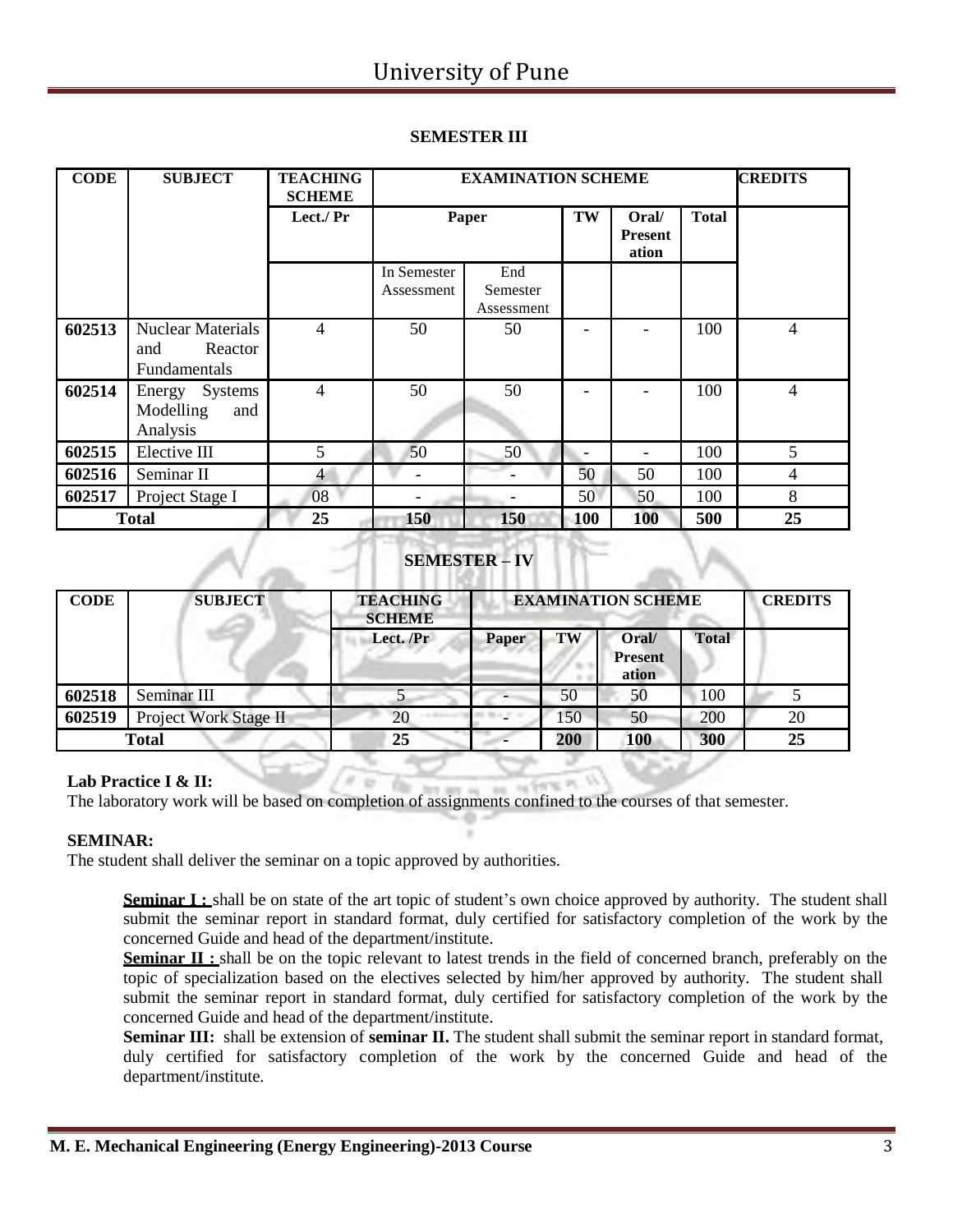#### **PROJECT WORK**:

The project work shall be based on the knowledge acquired by the student during the coursework and preferably it should meet and contribute towards the needs of the society. The project aims to provide an opportunity of designing and building complete system or subsystems based on area where the student likes to acquire specialized skills.

#### **Project Work Stage – I**

Project work Stage – I is the integral part of the project Work. In this, the student shall complete the partial work of the Project that will consist of problem statement, literature review, project overview, scheme of implementation (UML/ERD/block diagram/ PERT chart, etc.) and Layout & Design of the Set-up. The candidate shall deliver a presentation as a part of the progress report of Project work Stage-I, on the advancement in Technology pertaining to the selected dissertation topic.

The student shall submit the progress report of Project work Stage-I in standard format duly certified for satisfactory completion of the work by the concerned guide and head of the department/Institute.

#### **Project Work Stage - II**

In Project Work Stage – II, the student shall complete the balance part of the Project that will consist of fabrication of set up required for the project, conducting experiments and taking results, analysis & validation of results and conclusions.

The student shall prepare the final report of Project work in standard format duly certified for satisfactory completion of the work by the concerned guide and head of the department/Institute.

**Note:** Institute must submit the list of candidates, guide and project details (title, area, problem definition, abstract clearly indicating objectives and scope, sponsorship details, if any) to the university within month of commencement of third semester. The guide must be approved/qualified teacher of the institute. A guide can guide at the most 8 students per year.

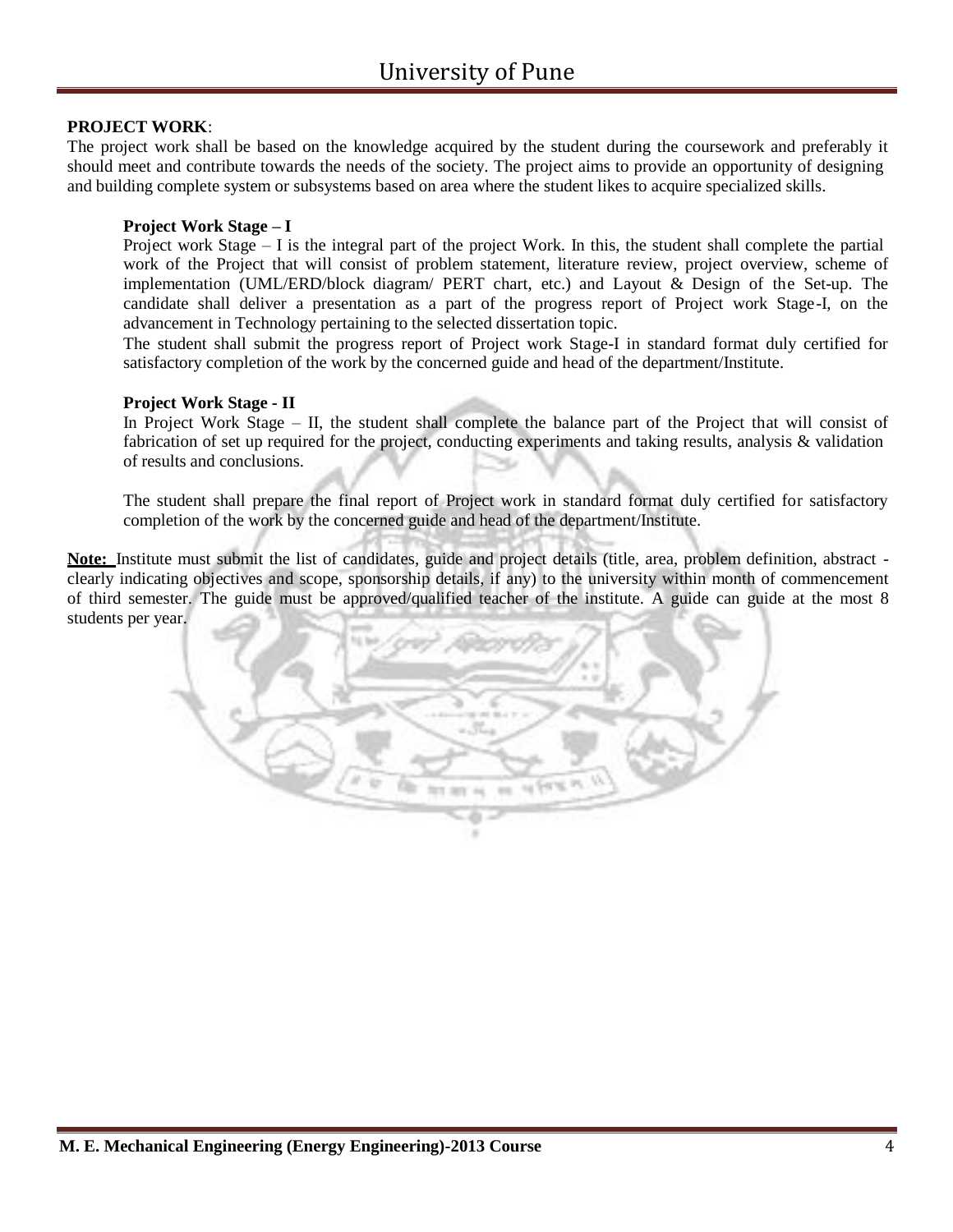### **Semester – I**

### **Advanced Mathematics and Numerical Methods [507101]**

| <b>CODE</b> | <b>TEACHING</b><br><b>SCHEME</b> |             | <b>EXAMINATION SCHEME</b>            |  |                     |     |  |  |
|-------------|----------------------------------|-------------|--------------------------------------|--|---------------------|-----|--|--|
|             | Lect/Week                        |             | TW<br>Oral/<br><b>Total</b><br>Paper |  |                     |     |  |  |
|             |                                  | In Semester | <b>End Semester</b>                  |  | <b>Presentation</b> |     |  |  |
|             |                                  | Assessment  | Assessment                           |  |                     |     |  |  |
| 507101      |                                  | 50          | 50                                   |  |                     | 100 |  |  |

#### **1. Linear Algebraic Equations:**

Gauss – Elimination, Gauss – Seidel, LU Decomposition, Solution of algebraic and transcendental equations : - Bisection Method, False position method, Newton – Raphson Method, Muller's method, Bairstow's Method, Convergence and stability

#### **2. Regression Analysis:**

i) Linear regression, multiple linear regressions, polynomial regression.

ii) Non linear regression – Gauss – Newton method, multiple non linear regression.

Interpolation: Newton's Divided Difference, Lagrange's Inverse, Spline, Hermite Interpolation,

Extrapolation technique of Richardson's Gaunt

#### **3. Differentiation & Integration:**

Divided difference formulae, Romberg integration, Gauss quadrature for double & triple integration.

#### **4. Eigen Values & Eigen Vectors of Matrices:**

Faddeev- Laeverrier's method, Power Method, Householder & Given's method.

### **5. Ordinary differential equations**

Euler's method, Heun's method, Mid – point method, Runge – Kutta methods, Multi step Methods - explicit Adams – Bashforth technique & Implicit Adams – Moulton Technique, Adaptive RK method, Embedded RK method, step size control. Higher order ODE – Shooting method. Non linear ODE – Collocation technique.

#### **6. Partial Differential Equations:**

Solution of Parabolic and Hyperbolic equations –Implicit & Explicit Schemes, ADI methods, Non linear parabolic equations-Iteration method. Solution of elliptic equation – Jacobi method, Gauss – Seidel & SOR method. Richardson method.

#### **Assignments:**

Solve Any Three assignments based on each of the above mentioned unit with programming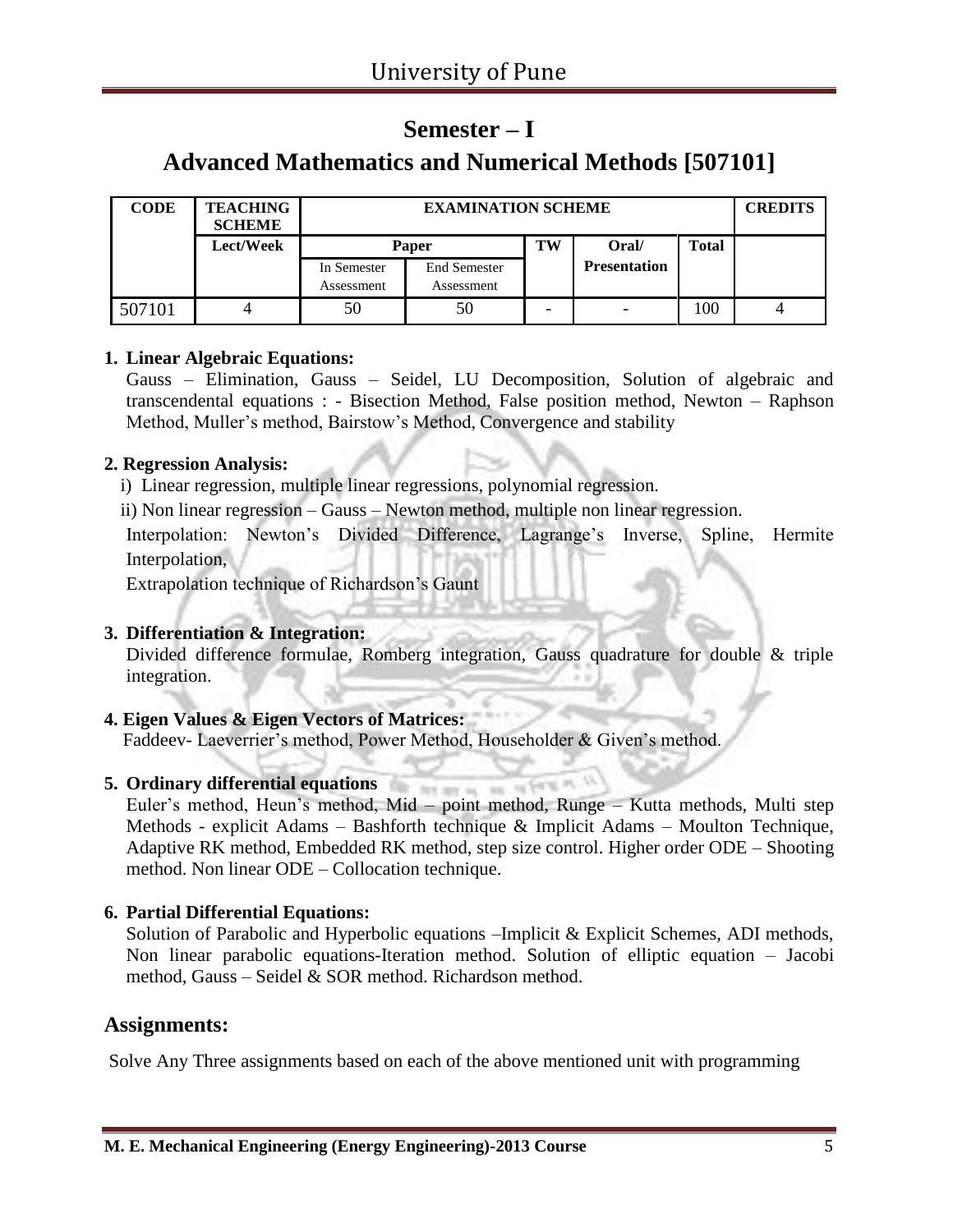### **Reference Books:**

- 1. Numerical Methods for Engineers, Steven C Chapra & Raymond P Canale, TMH, Fifth Edition
- 2. Applied Numerical Methods, Alkis Constantinides, McGraw Hill
- 3. Applied Numerical Methods with MATLAB, Steven Chapra, McGraw Hill.
- 4. Numerical Solution of Differential Equations, M.K. Jain,  $2<sup>nd</sup>$  Edition, Wiley Eastern.
- 5. Numerical methods for scientific and engineering computation, Jain, Iyangar Jain, New Age International Publishers
- 6. Numerical methods in Engineering and Science, Dr. B.S. Grewal, Khanna Publishers.

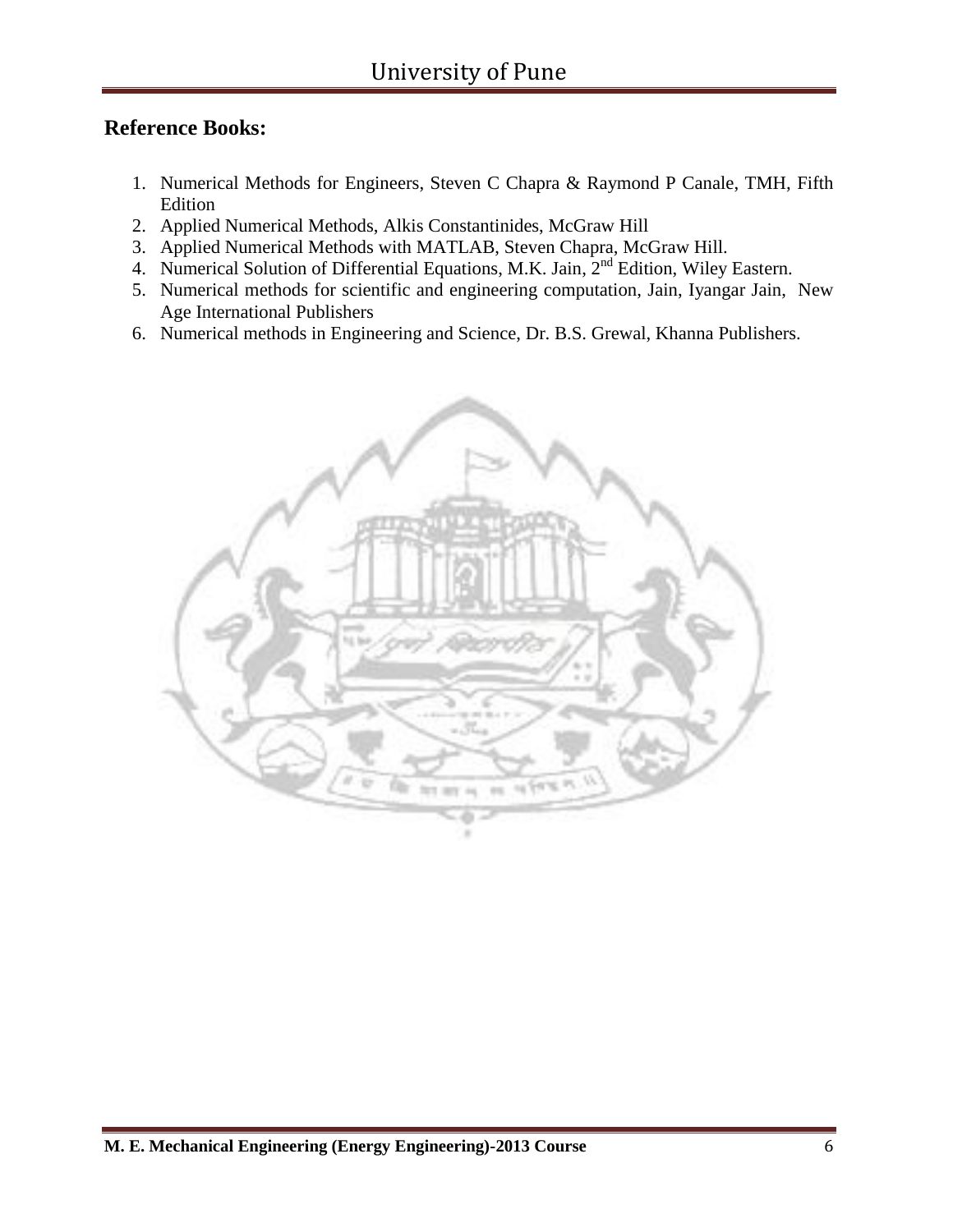### **Semester - I Advanced Thermodynamics [502502]**

| <b>CODE</b> | <b>TEACHING</b><br><b>SCHEME</b> |                           | <b>EXAMINATION SCHEME</b>         |    |                     |              |  |  |
|-------------|----------------------------------|---------------------------|-----------------------------------|----|---------------------|--------------|--|--|
|             | Lect. /Week                      |                           | Paper                             | TW | Oral/               | <b>Total</b> |  |  |
|             |                                  | In Semester<br>Assessment | <b>End Semester</b><br>Assessment |    | <b>Presentation</b> |              |  |  |
| 502502      |                                  | 50                        | 50                                |    |                     | 100          |  |  |

#### **1. Equation of State:**

State postulate for Simple System and equation of state, Ideal gas equation, Deviation from ideal gas, Equation of state for real gases, generalized Compressibility chart, Law of corresponding states

#### **2. Properties of Pure Substances:**

Phase change process of pure substances, PVT surface, P-v &P- T diagrams, Use of steam tables and charts in common use

#### **3**. **Laws of thermodynamics**:

Second law Analysis for Engineering Systems, Entropy flow & Entropy generation, Increase of Entropy Principle, Entropy change of Pure substance, T - ds relations, Entropy generation, Thermo electricity, Onsager Equation. Exergy analysis of Thermal Systems, Decrease of Exergy Principle and Exergy Destruction.

#### **4. Thermodynamic Property Relations:**

Partial Differentials, Maxwell relations, Clapeyron equation, general relations for du, dh, ds, and Cv and Cp, Joule Thomson Coefficient, Δh, Δu, Δs of real gases.

#### **5. Chemical Thermodynamics:**

Chemical Reaction – Fuels and Combustion, Enthalpy of Formation and Enthalpy of Combustion, First Law Analysis of Reacting Systems, Adiabatic Flame Temperature Chemical and Phase Equilibrium - Criterion for Chemical Equilibrium, Equilibrium Constant for Ideal Gas Mixtures, some remarks about Kp of Ideal Gas Mixtures, Fugacity and Activity, Simultaneous Relations, Variation of Kp with Temperature, Phase Equilibrium, Gibb's Phase Rule, Third Law of Thermodynamics, Nerst Heat Theorem and Heat Death of Universe.

#### **6. Gas Mixtures and Statistical Thermodynamics :**

Dalton's Law of Partial Pressure, Amagat's Law, Kay's Rule. Fundamentals, Equilibrium Distribution, Significance of Lagrangian Multipliers, Partition Function for Canonical Ensemble, Partition Function for an Ideal Monatomic Gas, Equipartition of Energy, Bose Einstein Statistics, Fermi-Dirac Statistics.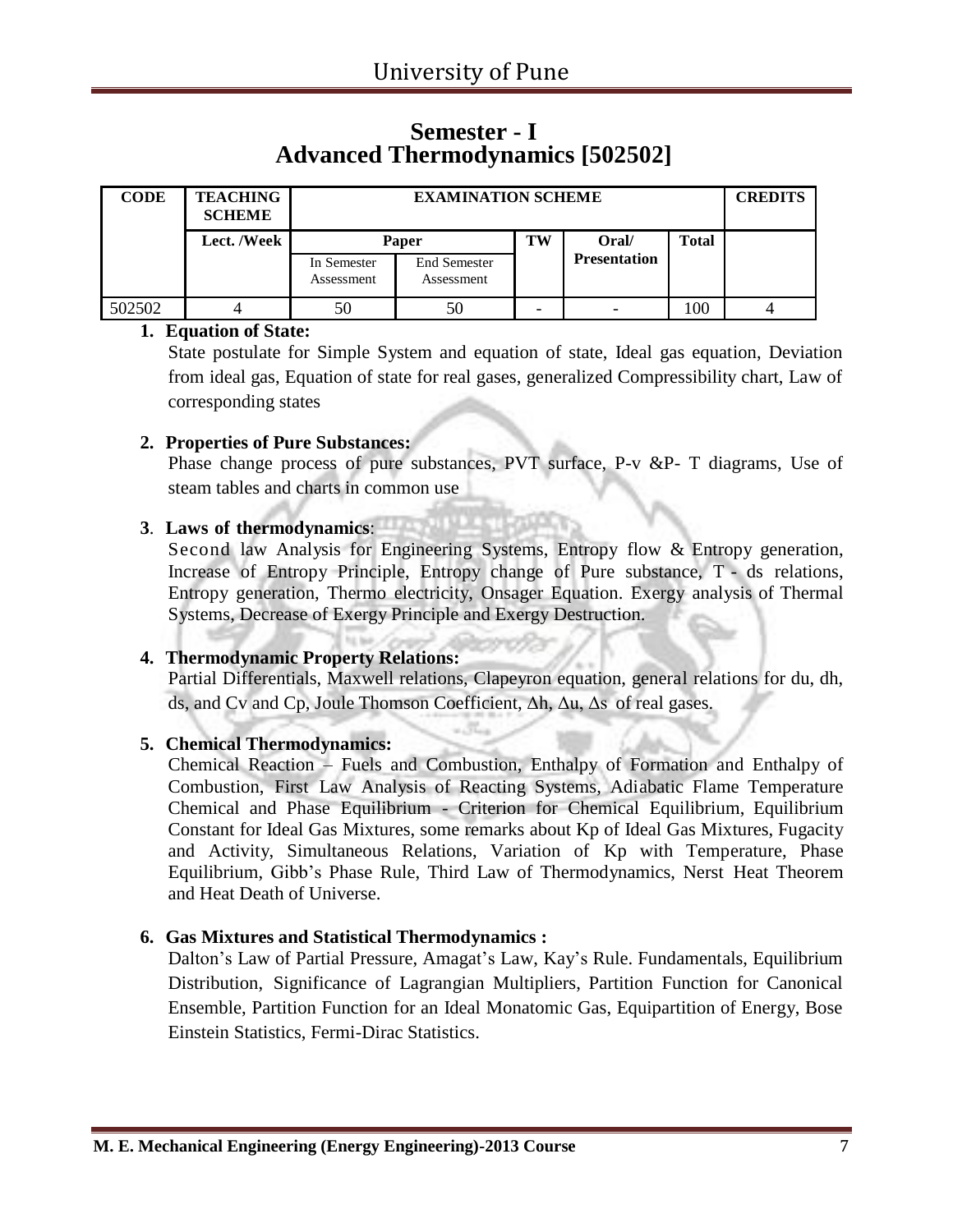### **Exercises/ Assignments for Laboratory Practice (Any four):**

- 1. Computer Aided Energy Analysis of Steady Flow Cyclic System
- 2. Study of Mixture of Gases, Gas and Vapor, Estimation of Properties and Preparation of charts
- 3. Analysis of Ideal Gas System using Statistical Thermodynamic Techniques.
- 4. Study of Behavior of Pure substance with change in Pressure and Temperature
- 5. Preparation of Computer Program to Study the effect of percentage of Theoretical on Adiabatic Flame Temperature and Equilibrium Composition for a Hydrocarbon fuel. (Program to be run for variable input data.)
- 6. To find the Calorific Value of Fuels (Solid/ liquid/ gaseous)

#### **Reference Books:**

- 1. Bejan, Advanced Thermodynamics, John Wiley, Inc.
- 2. Van Wylen & Sontag: thermodynamics, John Wiley & Sons, Inc., USA
- 3. Howell & Dedcius: Fundamentals of engineering Thermodynamics, McGraw Hill, Inc, USA.
- 4. Holman, Thermodynamics, 4th edition, McGraw Hill.
- 5. Zimmansky & Dittman, Heat and Thermodynamics, 7th edition, TMH.
- 6. Jones and Hawkings: engineering Thermodynamics, john Wiley & Sons, Inc.USA.
- 7. Wark, Advanced Thermodynamics, McGraw Hill.
- 8. Nag P.K., Basic & Applied Thermodynamics, TMH, New Delhi.
- 9. Jones & Dugan, Advanced Thermodynamics, Prentice Hall Int.
- 10. Cengel, Thermodynamics, TMH.
- 11. M. M. El-Wakil: Power Plant Technology, McGraw Hill, 1985.
- 12. W. Culp Jr: Principles of Energy Conversion, McGraw Hill, 2001.
- 13. H. A. Sorensen: Energy Conversion Systems, J. Wiley, 1983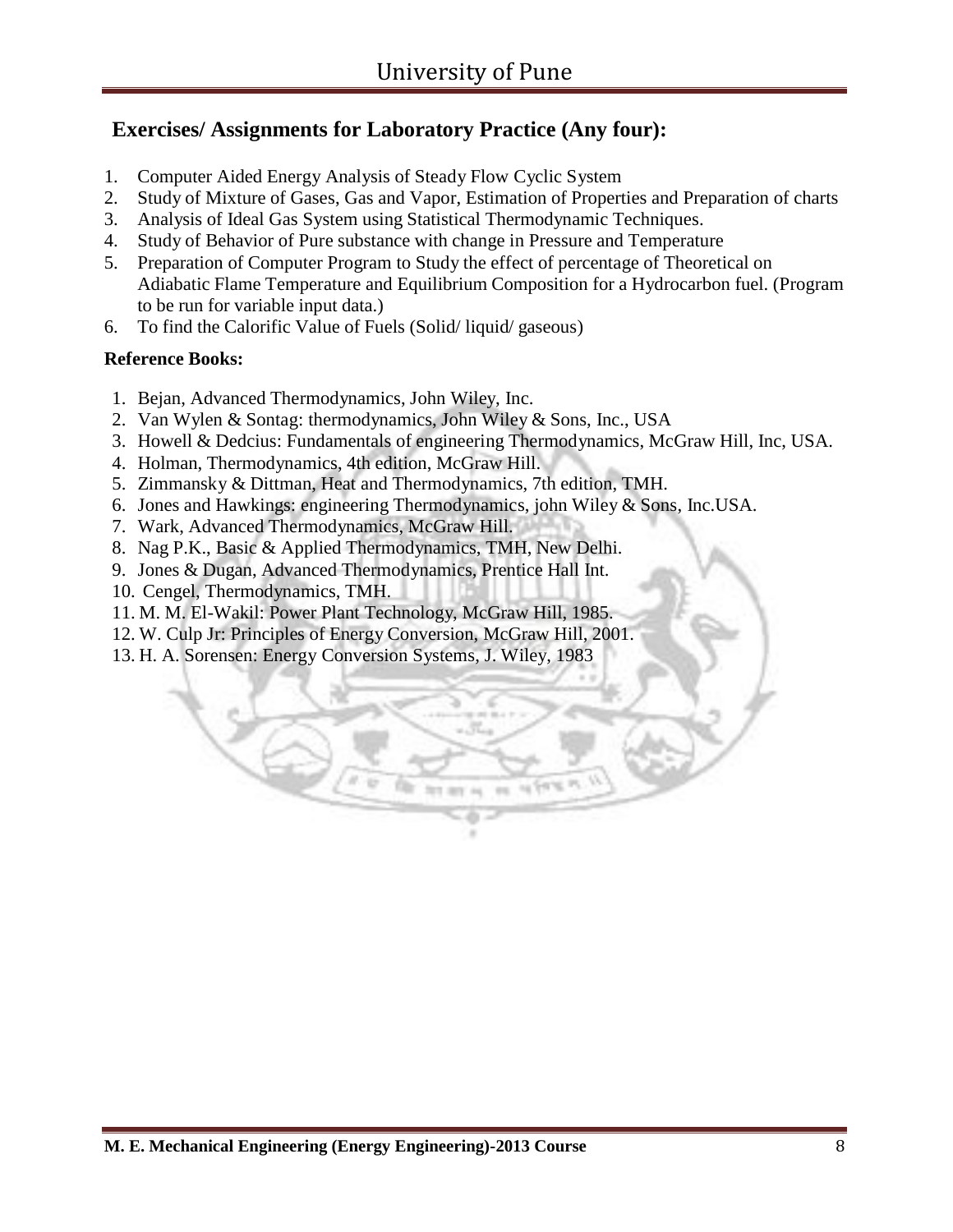### **Semester – I Advanced Fluid Mechanics [502103]**

| <b>CODE</b> | <b>TEACHING</b><br><b>SCHEME</b> |             | <b>EXAMINATION SCHEME</b> |    |                     |              | <b>CREDITS</b> |
|-------------|----------------------------------|-------------|---------------------------|----|---------------------|--------------|----------------|
|             | Lect. /Week                      |             | Paper                     | TW | Oral/               | <b>Total</b> |                |
|             |                                  | In Semester | <b>End Semester</b>       |    | <b>Presentation</b> |              |                |
|             |                                  | Assessment  | Assessment                |    |                     |              |                |
| 502103      |                                  | 50          | 50                        |    |                     | 100          |                |

#### **1. Governing Equations:**

**Review of Fluid Mechanics: -** Definition and properties of Fluids, Fluid as continuum, Continuum model, Flow kinematics:- Langragian and Eulerian description, Substantial or Total derivatives, Basic flow-analysis techniques**,** Flow Patterns: Streamlines, Streaklines, and Pathlines

**Integral Relations for a Control Volume**: Reynolds transport theorem, Conservation of mass, Linear momentum equation, Energy equation, Frictionless flow, Bernoulli equation

**Differential Relations for a Fluid Particle:** Acceleration field of a fluid, Differential equation of mass conservation, Differential Equation of linear momentum, Differential equation of Energy, Boundary Conditions for the basic equations, Velocity Potential, Stream Function, Vorticity

#### **2. Navier-Stokes Equations**:

Generalized form of NSE, Special forms: Euler equations, Bernoulli equation,

**Exact solutions:** fully developed flow in channel, pipe, flow between concentric rotating cylinders, Couette flow, Stokes First problem (unsteady flow), Creeping flow past a sphere, cylinder.

#### **3. Potential Flows**:

Elementary Plane-Flow Solutions: Circulation, Superposition of Plane-Flow Solutions**:** Irrotational vortex, Vortex flow, Doublet, Flow past a circular cylinder, Magnus effect; Kutta-Joukowski lift theorem; Concept of lift and drag.  $\frac{1}{2} \sqrt{\frac{1}{2} \left( 1 + \frac{1}{2} \right)}$ 

#### **4. Boundary Layers:**

Boundary layer assumptions, equations, Flow over a flat plate, Similarity (Blasius) solution, Falkner-Skan equation, Momentum integral method, Flow separation.

#### **5. Turbulent flow**:

Introduction, characteristics of turbulence, laminar-turbulent transition, Correlation functions, Mean and fluctuations, Governing equations, Turbulent boundary layer, Boundary conditions, shear stress models, Prandtl's mixing length, Velocity profile over a flat plate and in pipes, Equations for free shear layers: mixing layer, plane and axisymmetric jet, and wake, two equation model (k-ε), Large Eddy Simulation, Various Turbulent Models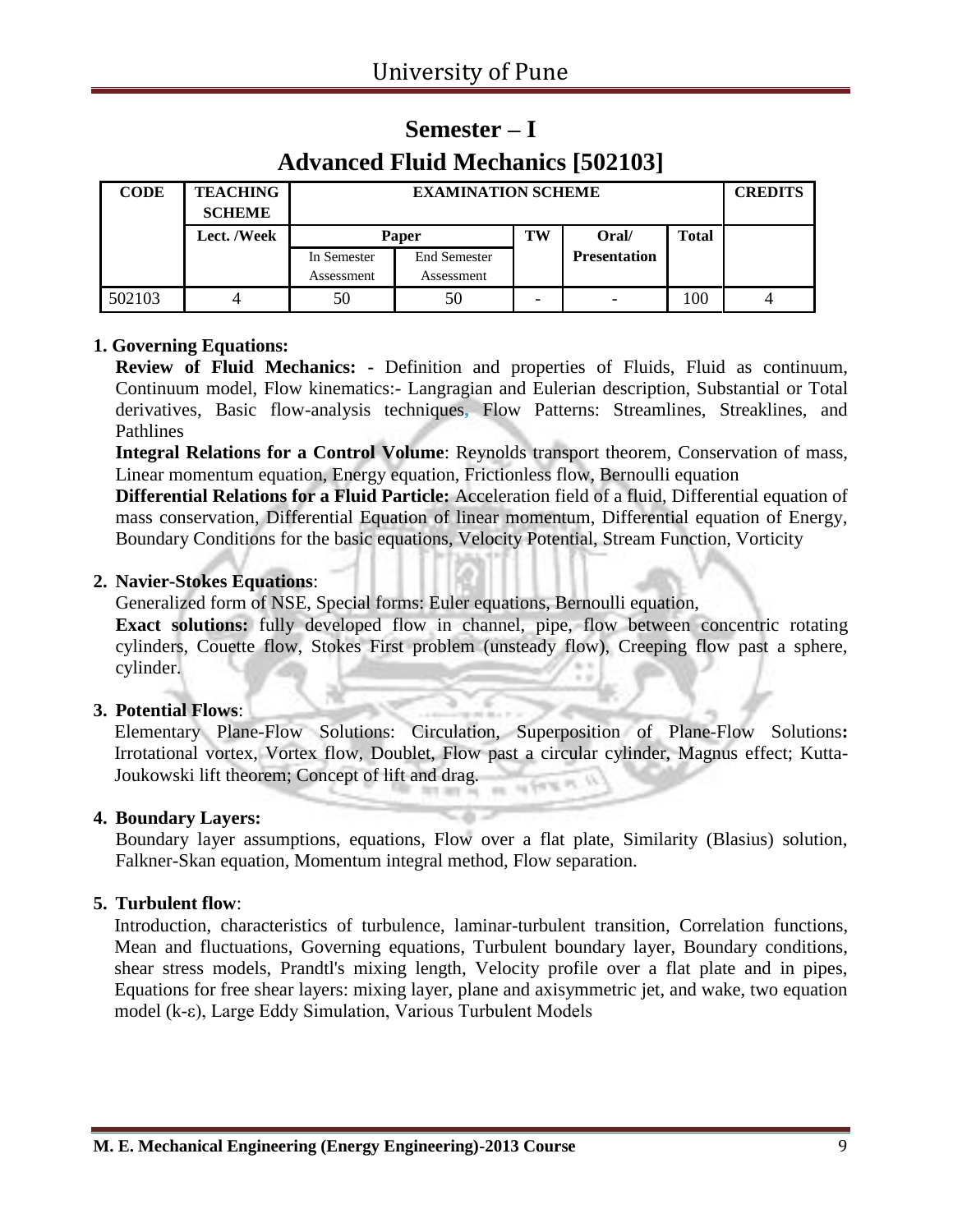#### **6. Compressible Flow:**

One-dimensional flow: Speed of sound, Variable cross-section flow, Converging diverging nozzle, Fanno and Rayleigh curve, Normal shock relations, Introduction to oblique shocks, Prandtl-Meyer expansion waves

#### **Lab Experiments / Assignments (Any Three):**

- 1. Flow over a cylinder/sphere at different Re. Pressure variation over the body and drag Estimation
- 2. Flow past an aerofoil: Pressure measurements, calculation of lift
- 3. Flow through a converging-diverging nozzle: subsonic and supersonic flows
- 4. Friction factor determination: incompressible flow through pipes/ducts of variable cross section
- 5. Laminar/Turbulent boundary layer over a flat plate.

#### **Reference Books:**

- 1. Advanced Fluid Mechanics, G. Biswas and K. Muralidhar, Narosa Publisher
- 2. Viscous Fluid Flow, F. M. White, Tata McGraw Hill
- 3. Boundary Layer Theory, H. Schlichting, Springer
- 4. Fluid Mechanics, Cengel, Tata McGraw Hill
- 5. Fluid Mechanics, F.M. White, Tata McGraw Hill Int.
- 6. Mechanics of Fluid, Merle C. Potter, David C. Wiggert, Bassem Ramadan, Tom I-P. Shih,
- Cengage Learning**,** Publisher, Global Engineering: Christopher M. Shortt.
- 7. Fluid Mechanics, David Pnueli and Chaim Gutfinger, Cambridge Press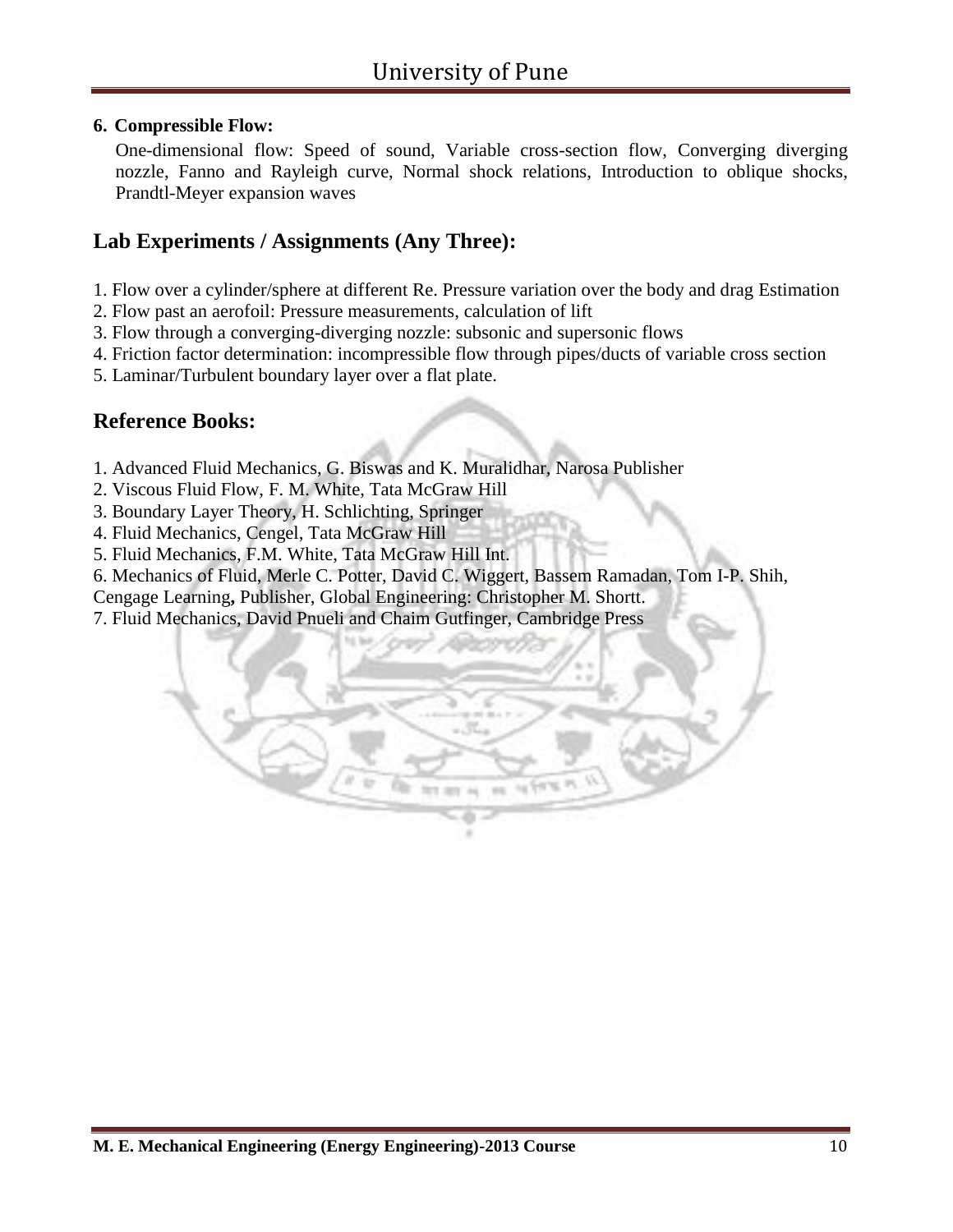### **Semester - I Research Methodology [502504]**

| <b>CODE</b> | <b>TEACHING</b><br><b>SCHEME</b> |             | <b>EXAMINATION SCHEME</b> |    |                          |              | <b>CREDITS</b> |
|-------------|----------------------------------|-------------|---------------------------|----|--------------------------|--------------|----------------|
|             | Lect/Week                        |             | <b>Paper</b>              | TW | (Oral                    | <b>Total</b> |                |
|             |                                  | In Semester | <b>End Semester</b>       |    |                          |              |                |
|             |                                  | Assessment  | Assessment                |    | <b>Presentation</b>      |              |                |
| 502504      |                                  | 50          | 50                        | -  | $\overline{\phantom{0}}$ | 100          |                |

#### **1. Research Problem:**

Meaning of research problem, Sources of research problem, Criteria / Characteristics of a good research problem, Errors in selecting a research problem, Scope and objectives of research problem

#### **2. Basic instrumentation:**

Instrumentation schemes, Static and dynamic characteristics of instruments used in experimental set up, Performance under flow or motion conditions, Data collection using a digital computer system, Linear scaling for receiver and fidelity of instrument, Role of DSP is collected data contains noise.

#### **3. Applied statistics:**

Regression analysis, Parameter estimation, Multivariate statistics, Principal component analysis, Moments and response curve methods, State vector machines and uncertainty analysis, Probable errors in the research, Error analysis

#### **4. Modeling and prediction of performance:**

Setting up a computing model to predict performance of experimental system, Multi -scale modeling and verifying performance of process system, Nonlinear analysis of system and asymptotic analysis, Verifying if assumptions hold true for a given apparatus setup, Plotting family of performance curves to study trends and tendencies, Sensitivity theory and applications.

#### **5. Developing a Research Proposal:**

Format of research proposal, Individual research proposal, Institutional proposal, Proposal of a student – a presentation and assessment by a review committee consisting of Guide and external expert only, Other faculty members may attend and give suggestions relevant to topic of research.

#### **Reference Books:**

- 1. Research methodology: an Introduction for Science & Engineering students, by Stuart Melville and Wayne Goddard
- 2. Research Methodology: Methods and Trends, by Dr. C. R. Kothari
- 3. Research Methodology: An Introduction by Wayne Goddard and Stuart Melville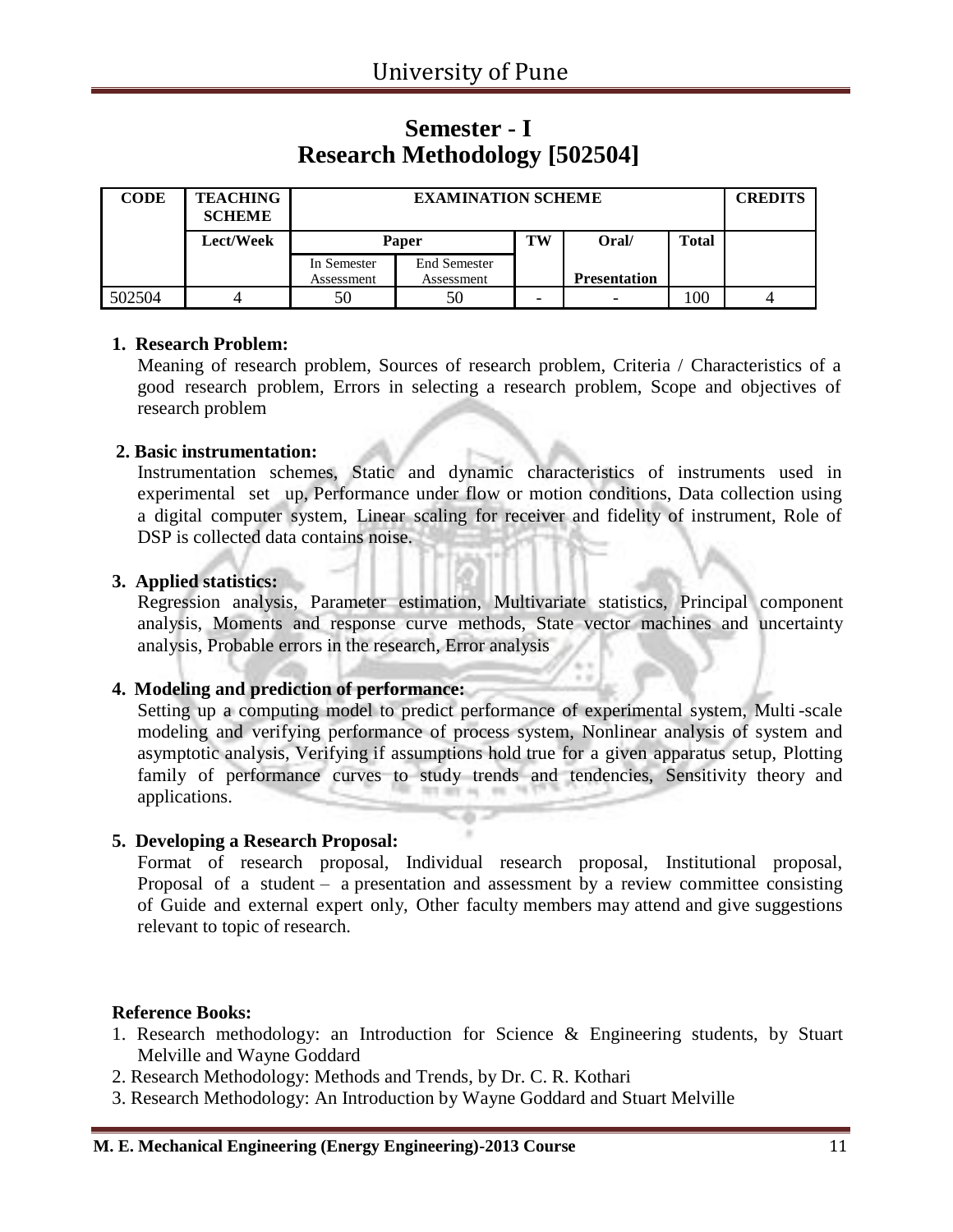- 4. Research Methodology: A Step by Step Guide for Beginners, by Ranjit Kumar, 2<sup>nd</sup> Edition
- 5. Operational Research by Dr. S.D. Sharma, Kedar Nath Ram Nath & Co.
- 6. Software Engineering by Pressman

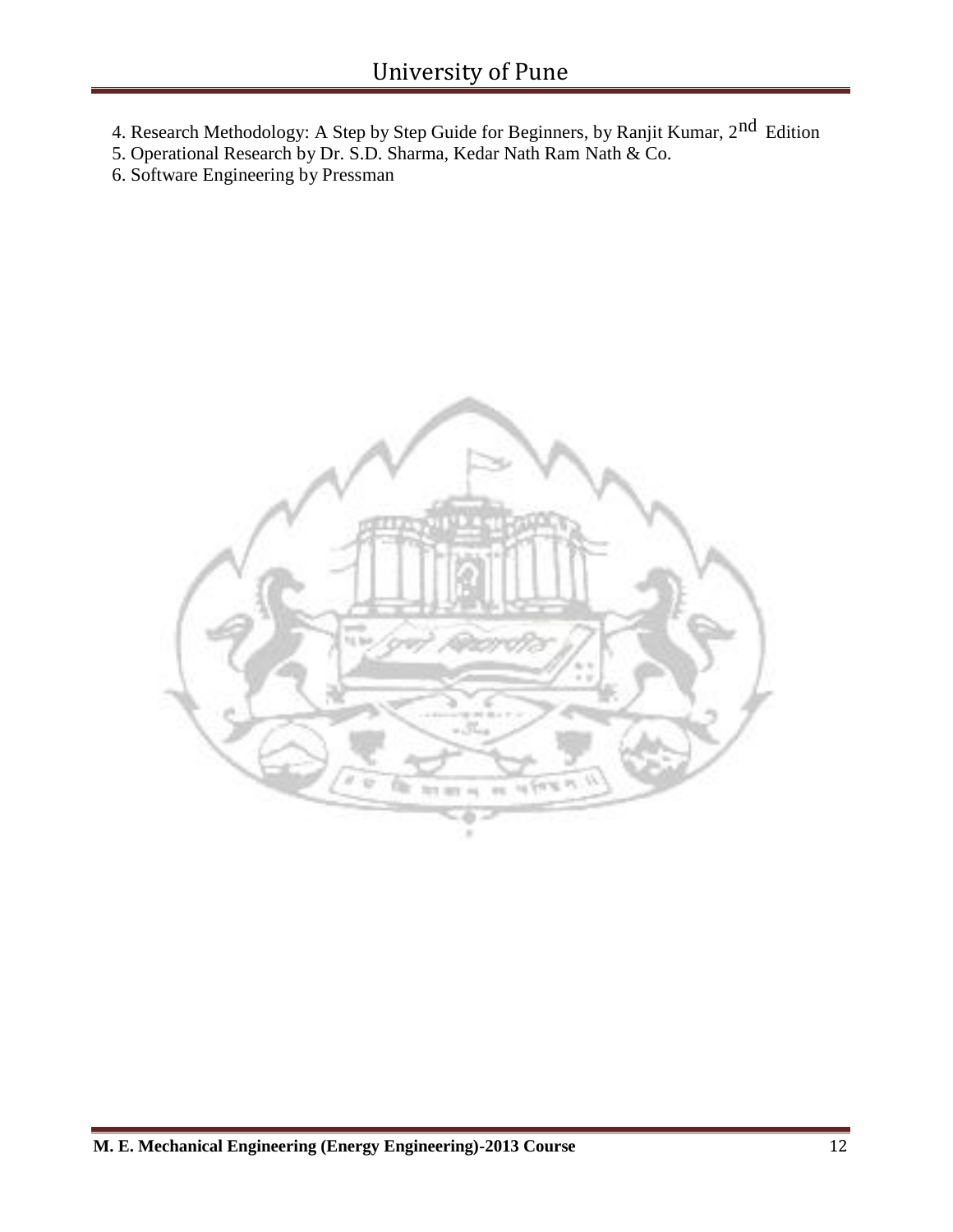## **Semester - I Elective I (502505)**

**[Elective I Common to All M.E. Mechanical Courses]**

| <b>CODE</b> | <b>TEACHING</b><br><b>SCHEME</b> |             | <b>EXAMINATION SCHEME</b> |    |                     |              |  |  |
|-------------|----------------------------------|-------------|---------------------------|----|---------------------|--------------|--|--|
|             | Lect. /Week                      |             | Paper                     | TW | Oral/               | <b>Total</b> |  |  |
|             |                                  | In Semester | <b>End Semester</b>       |    |                     |              |  |  |
|             |                                  | Assessment  | Assessment                |    | <b>Presentation</b> |              |  |  |
| 502505      |                                  | 50          | 50                        | -  |                     | 100          |  |  |

|                 |                                                                                | <b>Modules of 2 Credits (Select any Two)</b> |                                                  |
|-----------------|--------------------------------------------------------------------------------|----------------------------------------------|--------------------------------------------------|
| Code No.        | <b>Title</b>                                                                   | Code No.                                     | <b>Title</b>                                     |
| $ME2I - M1$     | <b>Energy Audit and</b><br><b>Management</b>                                   | $ME2I - M6$                                  | <b>Operation Management</b>                      |
| $ME2I - M2$     | <b>Financial Management</b>                                                    | $ME2I - M7$                                  | <b>Engineering Economics</b>                     |
| $ME2I - M3$     | <b>Financial Costing</b>                                                       | $ME2I - M8$                                  | <b>Technology Forecasting</b>                    |
| $ME2I - M4$     | <b>Project Management</b>                                                      | $ME2I - M9$                                  | <b>Technology Transfer</b>                       |
| $ME2I - M5$     | <b>Energy Efficient</b><br><b>Technologies in Electrical</b><br><b>Systems</b> | $ME2I - M10$                                 | <b>Human Rights</b>                              |
|                 |                                                                                | <b>Modules of 1 Credit (Select any One)</b>  |                                                  |
| Code No.        | <b>Title</b>                                                                   | Code No.                                     | <b>Title</b>                                     |
| <b>ME1I-M11</b> | <b>Environmental</b><br><b>Pollution</b><br>and Control                        | $ME1I - M12$                                 | <b>Intellectual</b><br>property<br><b>Rights</b> |

**Note: For e.g., ME2I-M1 indicates**

**ME – Common to all M.E. Mechanical Course, 2 – 2 Credits, I – Elective I, M1 – Module 1**

**For e.g., ME1I-M11 indicates**

#### **ME – Energy Engineering, 1 – 1 Credit, I – Elective I, M11 – Module 11**

#### **ME2I – M1 Energy Audit and Management**

Definition, Energy audit- need, Types of energy audit, Energy management (audit) approachunderstanding energy costs, Bench marking, Energy performance, Matching energy use to requirement, Maximizing system efficiencies, Optimizing the input energy requirements, Fuel and energy substitution, Energy audit instruments

*Ref. Books: Guide Books, Bureau of Energy Efficiency*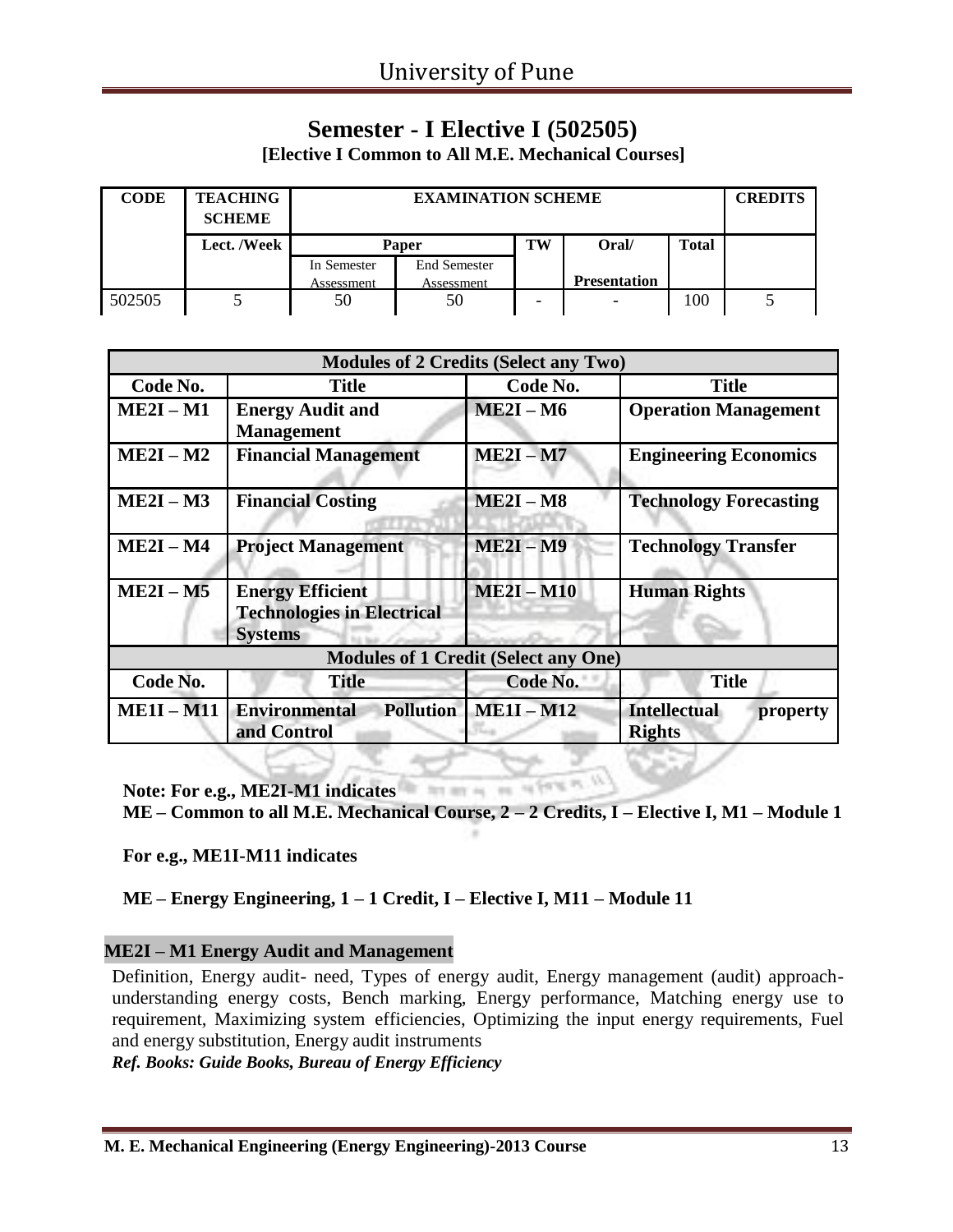#### **ME2I – M2 Financial Management**

Investment-need, Appraisal and criteria, Financial analysis techniques- Simple payback period, Return on investment, Net present value, Internal rate of return, Cash flows, Risk and sensitivity analysis, Financing options, Energy performance contracting and role of Energy Service Companies (ESCOS).

*Ref. Books: Guide Books, Bureau of Energy Efficiency*

#### **ME2I – M3 Financial Costing**

Significance, Traditional absorption costing, Marginal costing, Contract costing, Activity based costing, Process costing

*Ref. Books: Cost Accounting, N K Prasad, Book Syndicate Pvt. Ltd.*

#### **ME2I – M4 Project Management**

Definition and scope of project, Technical design, Financing, Contracting, Implementation and performance monitoring. Implementation plan for top management, Planning Budget, Procurement Procedures, Construction, Measurement & Verification. *Ref. Books: Guide Books, Bureau of Energy Efficiency*

#### **ME2I – M5 Energy Efficient Technologies in Electrical Systems**

Maximum demand controllers, Automatic power factor controllers, Energy efficient motors, Soft starters with energy saver, Variable speed drives, Energy efficient transformers, Electronic ballast, Occupancy sensors, Energy efficient lighting controls.

*Ref. Books: Guide Books, Bureau of Energy Efficiency*

#### **ME2I – M6 Operation Management**

Introduction, Importance, Operating systems models, key decisions, Planning and controlling, Strategic approach, Processes and systems, supply chain or network approach, Technology and knowledge management, Quality Management, Operations - Challenges, Opportunities, Excellence, risk management and sustainability, Case studies

*Ref. Books:1) Operations Management - An Integrated Approach, Danny Samson and Prakash J. Singh, :Cambridge University Press, 2) Modern production/Operations Management, 8th Edition, E.S. Buffa and R. K. Sarin, John Wiley & Sons.*

#### **ME2I – M7 Engineering Economics**

Fundamentals, Markets and Government in a Modern economy, Basic Elements of Supply and Demand, Demand and Consumer Behaviour, Analysis of Perfectly Competitive Markets, Unemployment, Inflation and Economic policy

*Ref. Books: Economics, Samuelson Nordhaus, Tata McGraw Hill*

#### **ME2I – M8 Technology Forecasting**

Approaches, Technology Performance Parameters, Use of Experts in Technology Forecasting, Planning, Technology Progress. Morphological Analysis of a Technology System. *Ref. Books: 1) Gerard H. Gaynor, Hand Book of Technology Management, Mc Graw Hill.*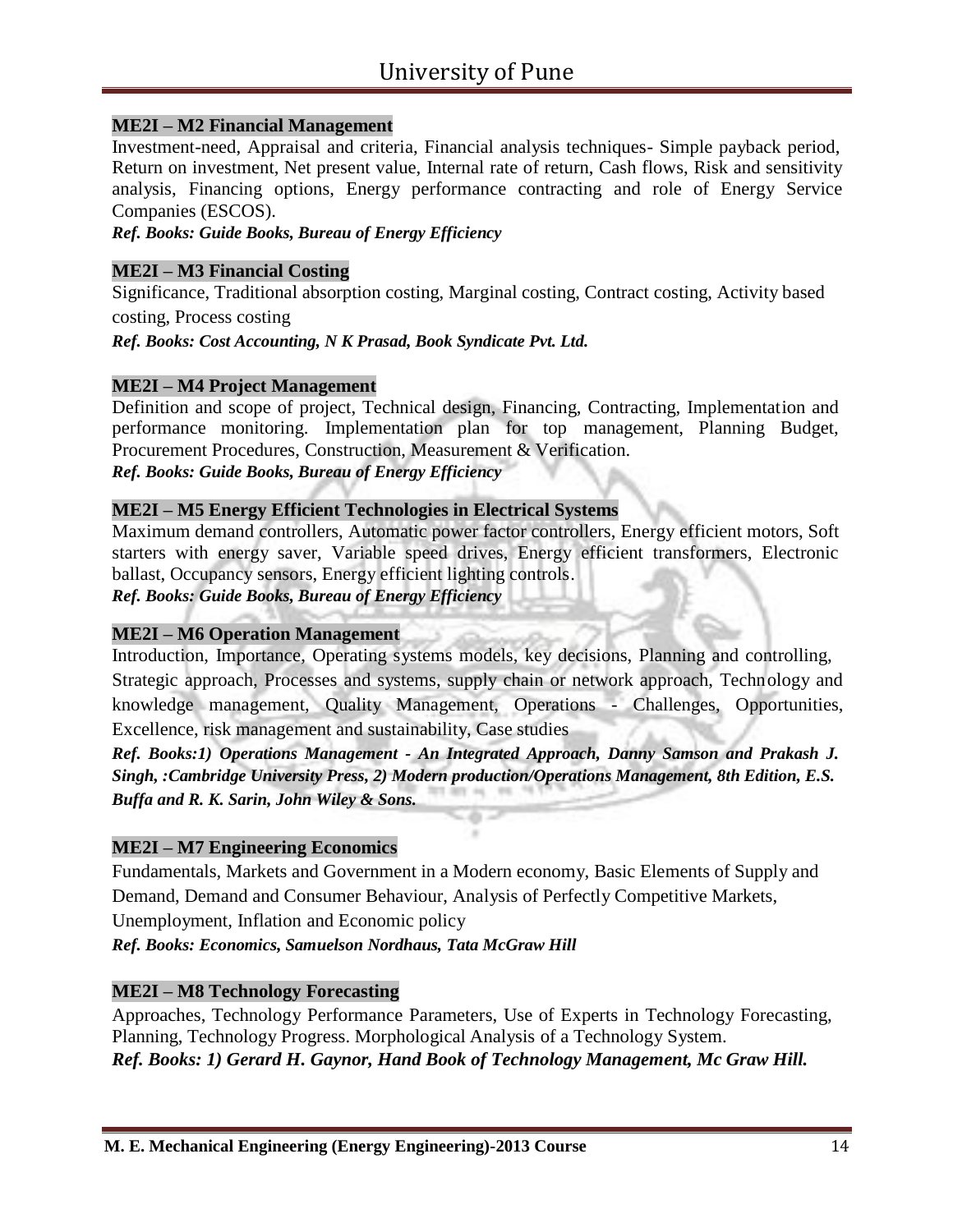#### **ME2I – M9 Technology Transfer**

Definition, Source of Technology Transfer [TT], Model of TT with Public and Private Enterprises, Success and Failure Factors in Technology Transfer. The concepts of Invention and Innovation, Definition and classifications of Research and Development N e w P r o d u c t Development, Challenges in Commercializing Research Results *Ref. Books: 1) Gerard H. Gaynor, Hand Book of Technology Management, Mc Graw Hill.*

#### **ME2I – M10 Human Rights**

Human Rights – Concept, Development, Evolution, Philosophical, Sociological and Political debates, Benchmarks of Human Rights Movement. Human Rights and the Indian Constitution Human Rights & State Mechanisms, Police & Human Rights, Judiciary & Human Rights, Prisons & Human Rights, National and State Human Rights Commissions, Human Rights of the Different Sections and contemporary issues, Citizens' Role and Civil Society, Human Rights and the international scene Primary Information with reference to Engineering Industry

*Ref. Books:1)Study material on UNESCO,UNICEF web site, 2)HUMAN RIGHTS IN INDIA A MAPPING,Usha Ramanathan, 3)Introduction to International Humanitarian Law by Curtis F. J. Doebbler - CD Publishing , 2005 .This book is an introductory text on international humanitarian law*  (the laws of war) that provides the basics of law, including excerpts from some of the leading treaty *texts. Perfect for a short course in the law -- one to five weeks, 4) Freedom of Information by Toby Mendel - UNESCO , 2008*

#### **ME1I – M11 Environmental and Pollution control**

Pollution and Environmental Ethics, Air pollution, Water pollution, Soil pollution, Marine pollution, Noise pollution, Thermal pollution, Nuclear hazards Environmental impact and economic aspects, Emission standards and regulations for Automobiles.

*Ref. Books: 1) Environmental Pollution and Control, J. Jeffrey Peirce, P Aarne Vesilind, Ruth Weiner, Butterworth-Heinemann, 2) Environmental Pollution Control Engineering, C.S. Rao, New Age International*

**ME1I – M12 Intellectual property Rights**

Patentable and non-patentable inventions, statutory exceptions, Persons entitled to apply for patents.

SEN AV

**Sec.** 

*Ref. Books: 1) Satyawrat Ponkshe, The Management of Intellectual Property, by, Ponkshe & Bhate Publications, Pune.*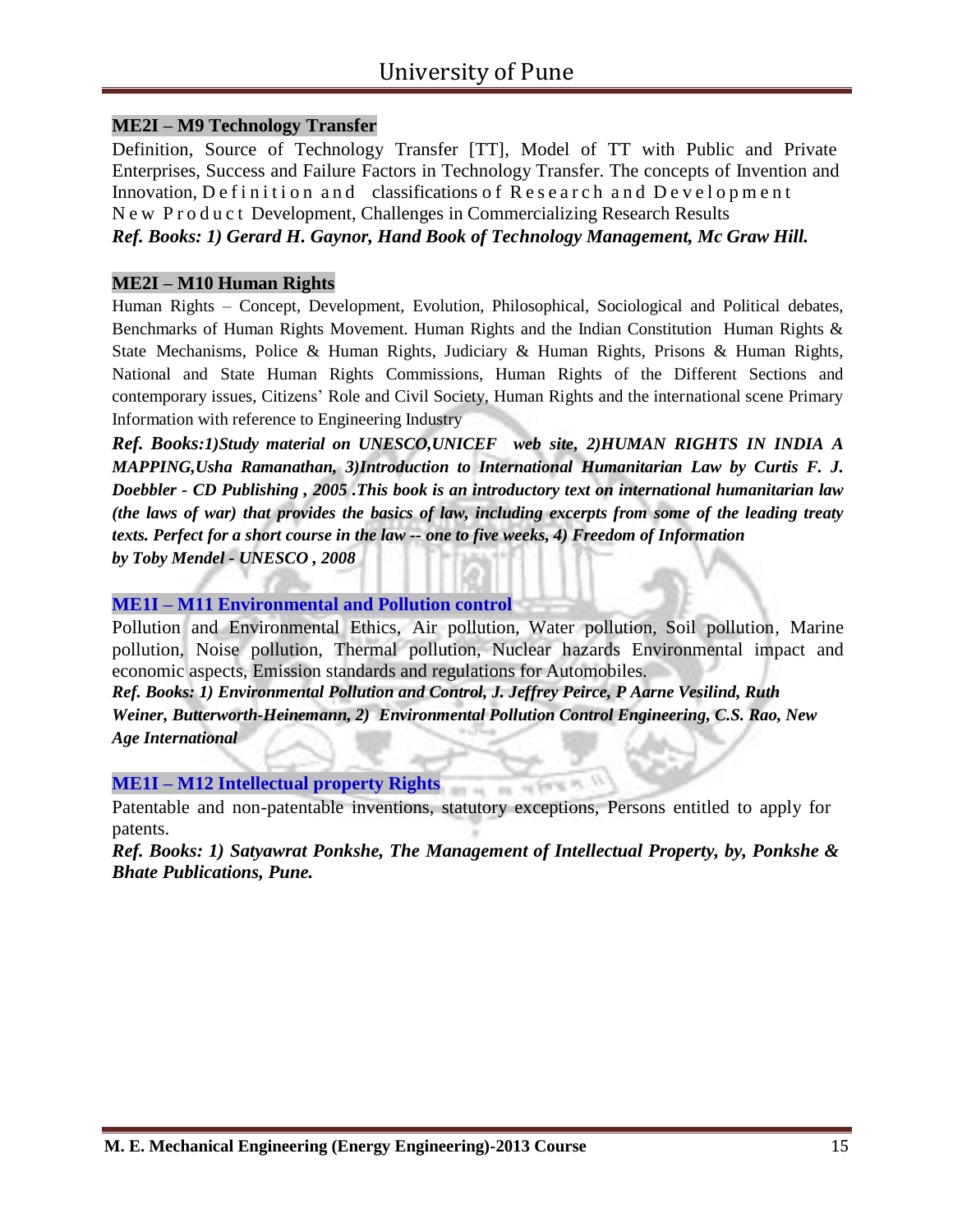| Lab. Practice $-1$ [502506] |                                  |                           |                                   |    |                         |       |  |  |  |  |  |
|-----------------------------|----------------------------------|---------------------------|-----------------------------------|----|-------------------------|-------|--|--|--|--|--|
| <b>CODE</b>                 | <b>TEACHING</b><br><b>SCHEME</b> |                           | <b>EXAMINATION SCHEME</b>         |    |                         |       |  |  |  |  |  |
|                             | Lect. /Week                      |                           | <b>Paper</b>                      | TW | Oral/                   | Total |  |  |  |  |  |
|                             |                                  | In Semester<br>Assessment | <b>End Semester</b><br>Assessment |    | <b>Presentat</b><br>ion |       |  |  |  |  |  |
| 502506                      |                                  | -                         |                                   | 50 | 50                      | 100   |  |  |  |  |  |

### **Semester – I Lab. Practice – I [502506]**

Lab work or Assignments have to be carried out at respective labs as mentioned in the syllabus of respective subjects **excluding Research Methodology and Elective**. It is to be submitted as term work at the end of semester after continuous assessment of each by respective teacher. Assessment of term work has to be carried out as per R-1.4 and R-1.5 of PG Rules and Regulations of Credit System. (Refer University web site)

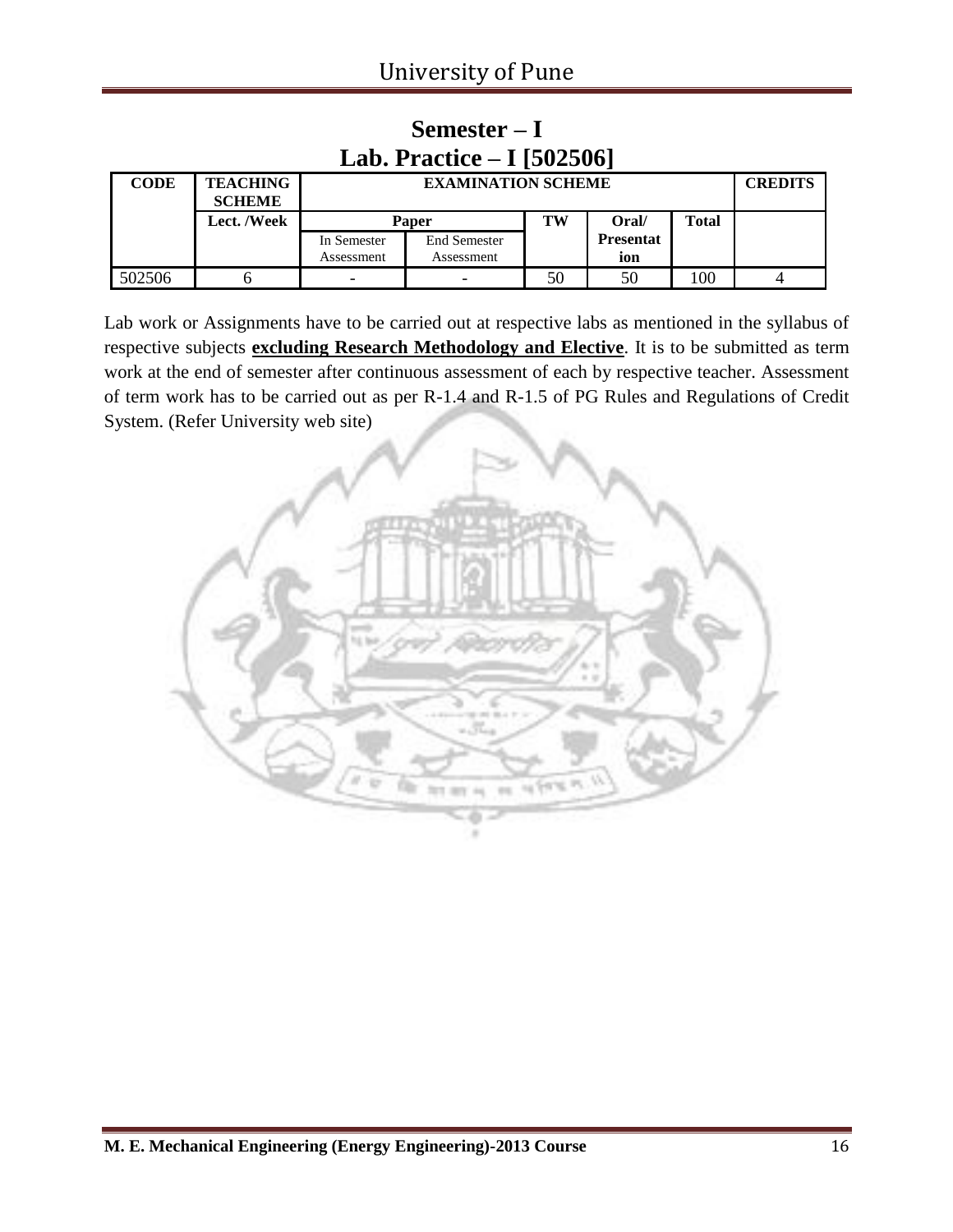### **Semester - II Advanced Heat Transfer [502107]**

| <b>CODE</b> | <b>TEACHING</b><br><b>SCHEME</b> |             | <b>EXAMINATION SCHEME</b>            |  |                     |     | <b>CREDITS</b> |
|-------------|----------------------------------|-------------|--------------------------------------|--|---------------------|-----|----------------|
|             | Lect/Week                        |             | <b>Total</b><br>TW<br>Oral/<br>Paper |  |                     |     |                |
|             |                                  | In Semester | <b>End Semester</b>                  |  | <b>Presentation</b> |     |                |
|             |                                  | Assessment  | Assessment                           |  |                     |     |                |
| 502107      |                                  | 50          | 50                                   |  |                     | 100 |                |

#### **1. Introduction to Modes and Laws of Heat Transfer:**

Simultaneous Heat Transfer Mechanism, Steady and Transient Heat Transfer, Multidimensional Heat Transfer, Thermal Conductivity, Thermal diffusivity, Various Boundary and Initial Conditions, General Heat Conduction Equation, Thermal Resistance, Generalized Thermal Resistance Networks, Thermal Contact Resistance

#### **2. Transient Heat Conduction:**

Lumped capacitance and its validity, General lumped capacitance analysis, spatial effects. Problems related with conventional geometries.

#### **3. Principle of Fluid flow and Convective heat transfer:**

Concept of velocity and thermal boundary layers: Laminar and Turbulent flow. Navier-stokes equations and convection equation. Boundary layer approximations and special conditions. Boundary layer similarity. The normalized convection transfer equations. Dimensionless parameters & physical significance. Reynolds analogy, Chilton-Colburn analogy.

#### **4. External Forced Convection:**

Parallel flow over Flat plates, Flow across cylinders and spheres, Flow across tube banks **Internal Forced Convection:**

Entrance region, Constant surface heat flux, Constant surface temperature, Laminar and Turbulent flow in tubes  $17.46$ 临 for any or we refer to

#### **5. Natural Convection:**

Physical Mechanism, Equation of motion and Grashof Number, Natural Convection over surfaces, Natural convection from finned surfaces and PCBs, Natural Convection inside enclosures (Rectangular, Cylinder and Sphere), Combined Natural Convection and Radiation, Combined Natural and Forced Convection.

#### **6. Boiling and Condensation:**

Boiling modes, the boiling curve, modes of pool boiling, correlations. Forced convection boiling. Two phase flow.

**Condensation:** Physical mechanisms, laminar film condensation on a vertical plate. Turbulent film condensation, film condensation on radial systems, film condensation in horizontal tubes, on banks of tubes, Dropwise condensation correlations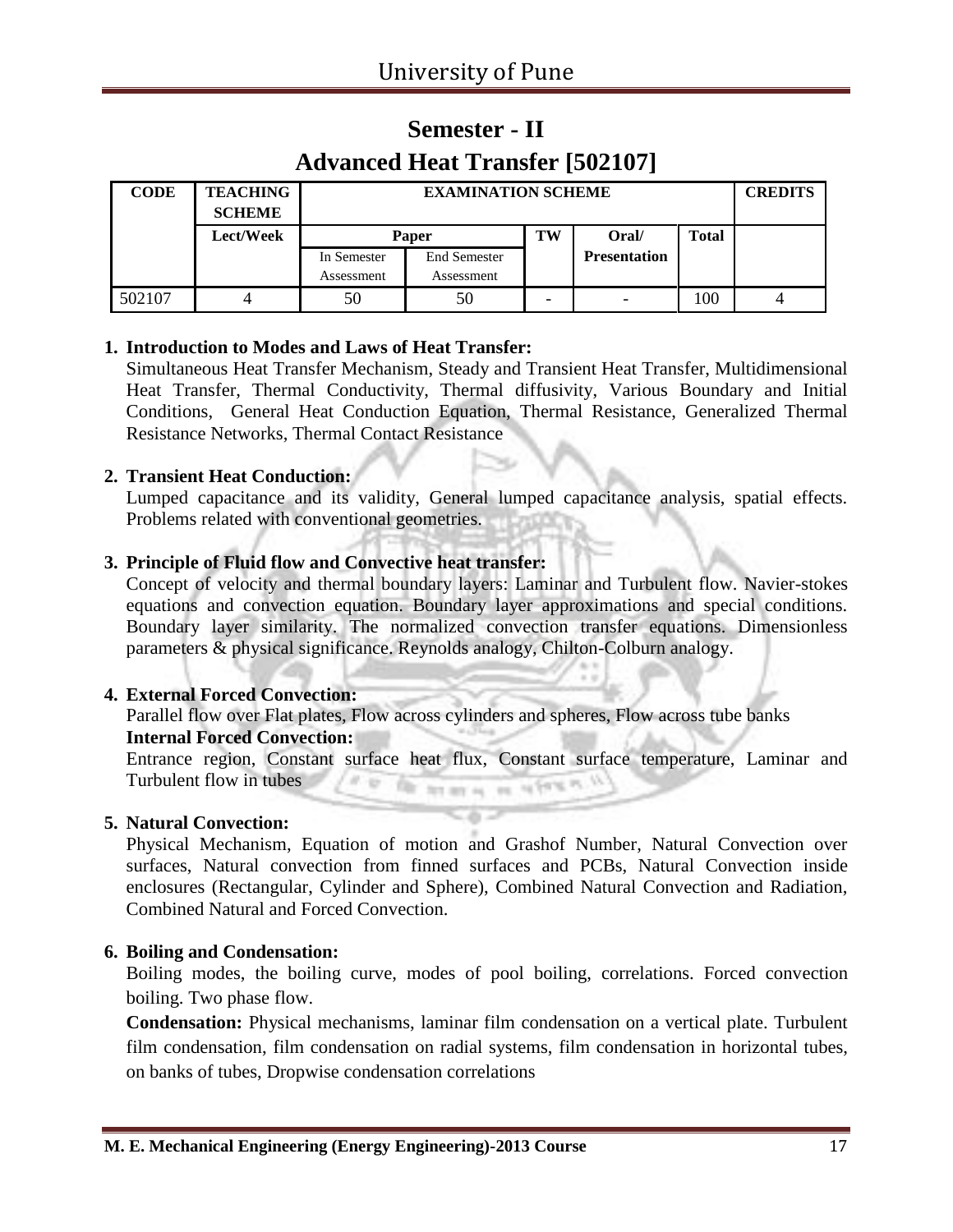#### **7. Thermal Radiation:**

Thermal radiation, Blackbody radiation, Radiation intensity, Radiation properties, Atmospheric and Solar radiation, Shape factor, Radiation heat transfer in two surface enclosures, Radiation shields, Radiation exchange between Emitting and Absorbing gases.

#### **Assignments (Any Three):**

- 1. Transient Heat Conduction using Heisler and Grober charts
- 2. Numerical method in heat conduction & convection.
- 3. Combined Natural and Forced Convection heat transfer.
- 4. Assignment on Boiling and Condensation
- 5. Radiation Heat Transfer in Two Surface Enclosures
- 6. Heat transfer augmentation techniques.

#### **Reference books:**

- 1. Fundamentals of Heat and Mass Transfer, Incropera, Dewitt, John Wiley and sons.
- 2. Heat and Mass Transfer, Yunus Cengel, Afshin Ghajar, Tata Mc Graw Hill.
- 3. Heat transfer A basic approach, M.N. Ozisik, Mc Graw Hill Int.
- 4. Convective Heat transfer, A Bejan, John Wiley and sons.
- 5. Heat transfer, J.P. Holman, Mc Graw Hill
- 6. Heat transfer, S.P. Sukhatme, University Press

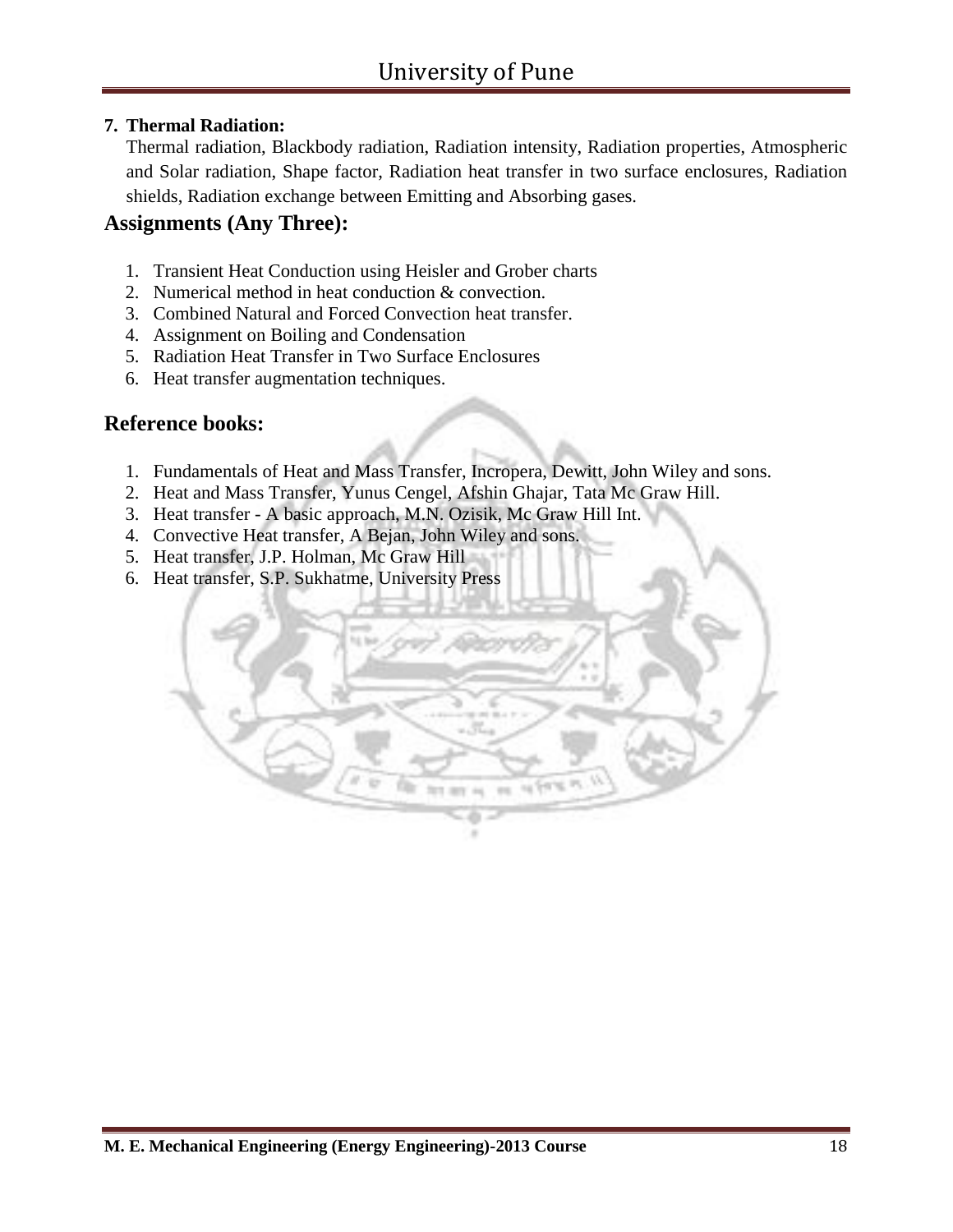### **Semester - II Energy Conversion Systems [502508]**

| <b>CODE</b> | <b>TEACHING</b><br><b>SCHEME</b> |             | <b>EXAMINATION SCHEME</b> |    |                          |              |  |
|-------------|----------------------------------|-------------|---------------------------|----|--------------------------|--------------|--|
|             | Lect/Week                        |             | <b>Paper</b>              | TW | Oral/                    | <b>Total</b> |  |
|             |                                  | In Semester | End Semester              |    |                          |              |  |
|             |                                  | Assessment  | Assessment                |    | <b>Presentation</b>      |              |  |
| 502508      |                                  |             | 50                        |    | $\overline{\phantom{0}}$ | 100          |  |

#### **1. Introduction:**

Classification of Energy SourcesClassification of Energy Sources, Principle Fuels for Energy Conversion: Fossil Fuels, Nuclear Fuels. Conventional & Renewable Energy, Energy Sources: Prospecting, Extraction and Resource Assessment and their Peculiar Characteristics. Direct use of Primary Energy Sources, Conversion of Primary into Secondary Energy Sources such as Electricity, Hydrogen, Nuclear energy etc.Energy Conversion through Fission and Fusion, Nuclear Power Generation etc.

#### **2. Thermal and Mechanical Energy:**

Conversion of Thermal Energy to Mechanical energy & Power. Steam Turbines, Hydraulic Turbines, Gas Turbine Combined Cycle Analysis – Inter- cooling, Reheating and Regeneration-Gas Turbine Cooling.

Design for High Temperature - Combined Cycles with Heat Recovery Boiler – Combined Cycles with Multi-Pressure Steam - STAG combined Cycle Power Plant -Influence of component efficiencies on cycle performance.

#### **3. Thermal and Mechanical Energy Utility systems:**

Boilers -Types, Combustion in Boilers, Performance Evaluation, Analysis of Losses, Feed Water Treatment, Blow down. FBC Boilers: Introduction, Mechanism of Fluidized Bed Combustion, Advantages,Types of FBC Boilers, Operational Features, Retrofitting FBC system to Conventional Boilers, Refrigeration and Air Conditioning: Vapor Compressor Refrigeration Cycle, Refrigerants, Coefficient of Performance, Capacity, Factors Affecting Refrigeration and Air Conditioning System Performance, Vapor Absorption Refrigeration Systems: Working principle, Type and Comparison with Vapor Compressor System.

#### **4. Co-generation, Tri-generation & Waste Energy Recovery:**

Co-generation & Tri-generation: Definition, Need, Application, Advantages, Classification, Saving Potential.

**Waste Heat Recovery:** Concept of Conversion Efficiency, Energy Waste, Waste Heat Recovery Classification, Advantages and Applications, Commercially Viable Waste Heat Recovery Devices.

#### **5. Mechanical Energy Utility Systems-I:**

**Compressed Air System:** Types of Air Compressors, Compressors Efficiency, Efficient Compressors Operation, Compressed Air System Components, Capacity Assessment and Leakage Test, Factors Affecting the Performance.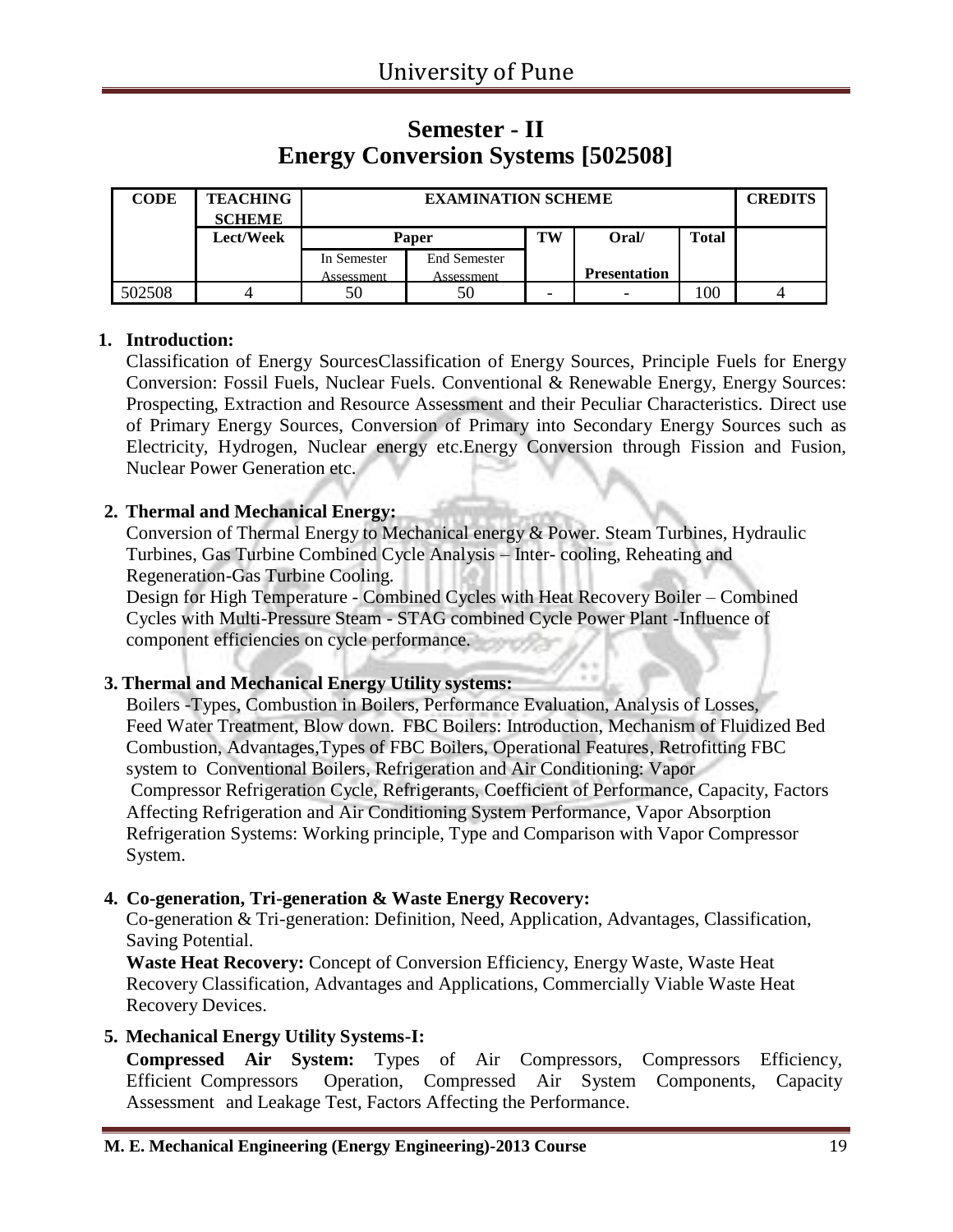**Fans and Blowers:** Types, Performance Evaluation, Efficient System Operation, Flow Control Strategies.

#### **6. Mechanical Energy Utility Systems-II:**

Pumps and Pumping Systems: Types, Performance Evaluation, Efficient System Operation, Flow Control Strategies, Variable Speed Drives. Cooling Towers: Types and Performance Evaluation, Efficient System Operations, Flow Control Strategies, Assessment of Saving Opportunities, Diesel Generating Systems: Factors affecting selection, Energy Performance Assessment of Diesel Conservation Avenues.

#### **Assignments/ Lab work (Any Four):**

- 1. Study of Energy Sources
- 2. Trial on Hydraulic Turbine to find the Operating and Main Characteristic Curves
- 3. Trial on Boiler to find Equivalent Evaporation and Energy Balance Sheet
- 4. Performance Evaluations of HVAC Systems
- 5. Case Study on Waste Heat Recovery Systems
- 6. Performance Evaluation of an Air Compressor

#### **References:**

- 1. Principles of Energy Conversion : A.W.Culp ( McGraw-Hill International)
- 2. Industrial Furnaces (Vol I & II) and M.H. Mawhinney, (John Wiley Publications).
- 3. Refractories F.H. Nortan,(John Wiley Publication)
- 4. Domestic and Commercial Oil Burners Charles H. Burkhadt ( McGraw Hill Publication)
- 5. Boilers Types, Characteristics and Functions Carl D. Shields (McGraw Hill book )
- 6. Principles of Refrigeration R.J. Dossat (Wiley Estern Limited.)
- 7. Stoichiometry Bhatt, Vora ( Tata McGraw Hill)
- 8. Practical Heat Recovery Boyen J.L. (John Wiley, New York, USA1976)
- 9. Instrument Engineers Handbook ( VolI,II,III)– B.G. Liptak Chintan Book Comp / CRC Publication  $201.00$
- 10. Analysis and Design of Energy Systems Hogde B.K. (Prentice Hall, 1988)
- 11. Energy Management and Control System Vol-I, II –M.C. Macedo (John Wiley)
- 12. Energy Conservation Guide book Patrick / Fardo (Prentice Hall1993)
- 13. Books, Bureau of Energy Efficiency.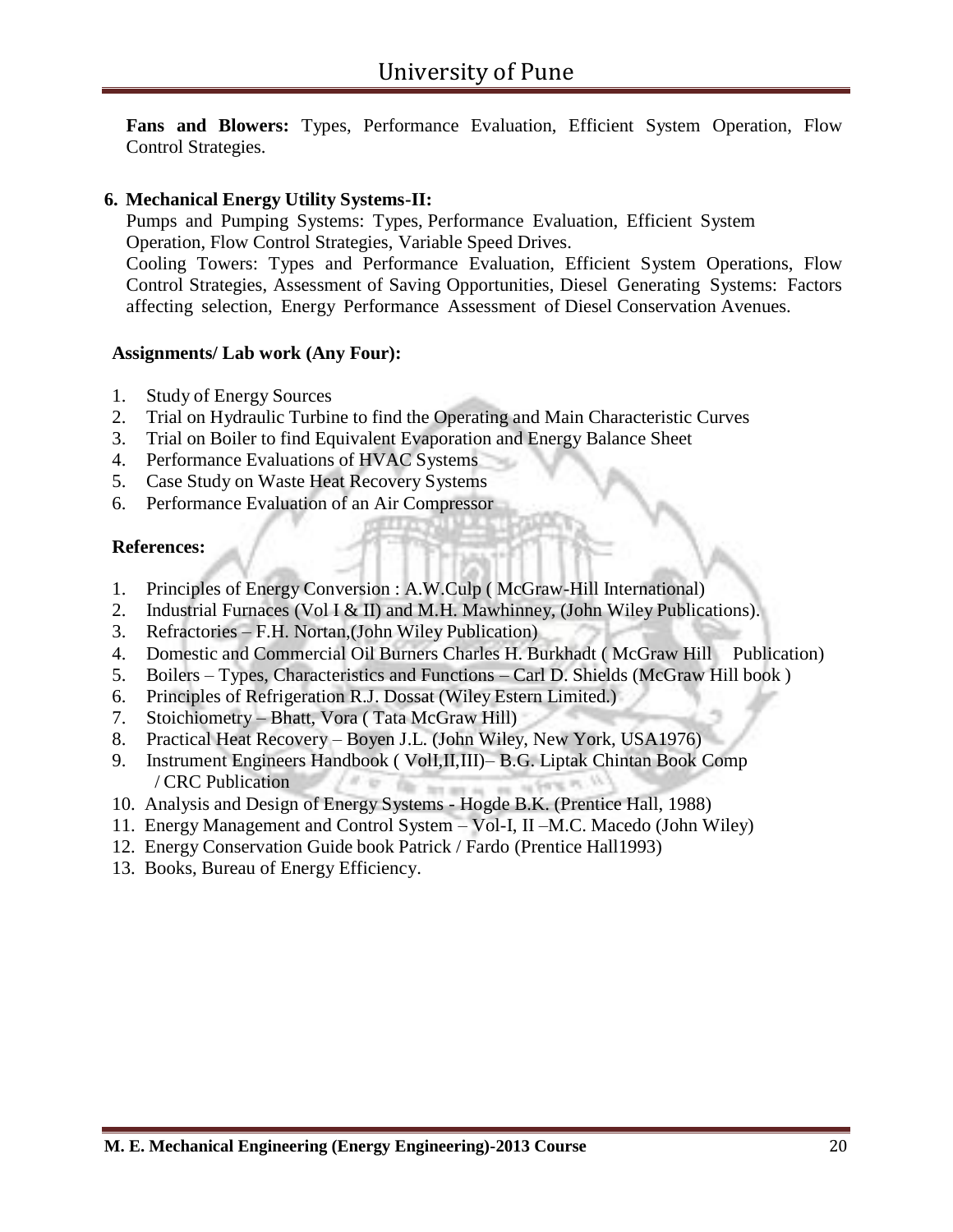### **Semester - II Energy Management [502509]**

| <b>CODE</b> | <b>TEACHING</b><br><b>SCHEME</b> |                           | <b>EXAMINATION SCHEME</b>         |    |                     |              |  |  |
|-------------|----------------------------------|---------------------------|-----------------------------------|----|---------------------|--------------|--|--|
|             | Lect/Week                        |                           | Paper                             | TW | Oral/               | <b>Total</b> |  |  |
|             |                                  | In Semester<br>Assessment | <b>End Semester</b><br>Assessment |    | <b>Presentation</b> |              |  |  |
| 502509      |                                  | 50                        | 50                                |    | -                   | 100          |  |  |

#### **1. Introduction:**

Importance of Energy Management Need of Energy Management and Scope of Energy Management.

#### **2. Energy auditing:**

Methodology, Analysis of Past Trends (Plant Data), Closing the Energy Balance, Laws of Thermodynamics, Measurements, Portable and On Line Instruments.

#### **3. Steam Systems:**

Boiler – Efficiency Testing, Excess Air Control, Steam Distribution & Use - Steam Traps, Condensate Recovery, Flash Steam Utilization, Thermal Insulation.

#### **4. Electrical Systems:**

Demand Control, Power Factor Correction, Load Scheduling/Shifting, Motor Drives-Motor Efficiency Testing, Energy Efficient Motors, Motor Speed Control, Lighting - Lighting Levels, Efficient Options, Fixtures, day Lighting, Timers, Energy Efficient Windows. Energy Conservation in Pumps, Fans (Flow Control), Compressed Air Systems, Refrigeration & Air Conditioning Systems.

#### **5. Waste heat recovery:**

Recuperators, Regenerators, Heat Pipes, Heat Pumps, Cogeneration - Concept, Options (Steam/Gas Turbines/Diesel Engine based), Selection Criteria, Control Strategy. Heat Exchanger Networking - Concept of Pinch, Target Setting, Problem Table Approach, Composite Curves, Demand Side Management.

#### **6. Nuclear waste Management:**

Scientific and Engineering Aspects of Nuclear Waste Management. Management of Spent Fuel, High-Level Waste, Uranium Mill Tailings, low- level waste and Decommissioning Wastes. Fundamental Processes and Governing Equations for the Evaluation of Waste Management Systems with Emphasis on the Safety Assessment of Waste Disposal Facilities. Regulations and Policy Issues.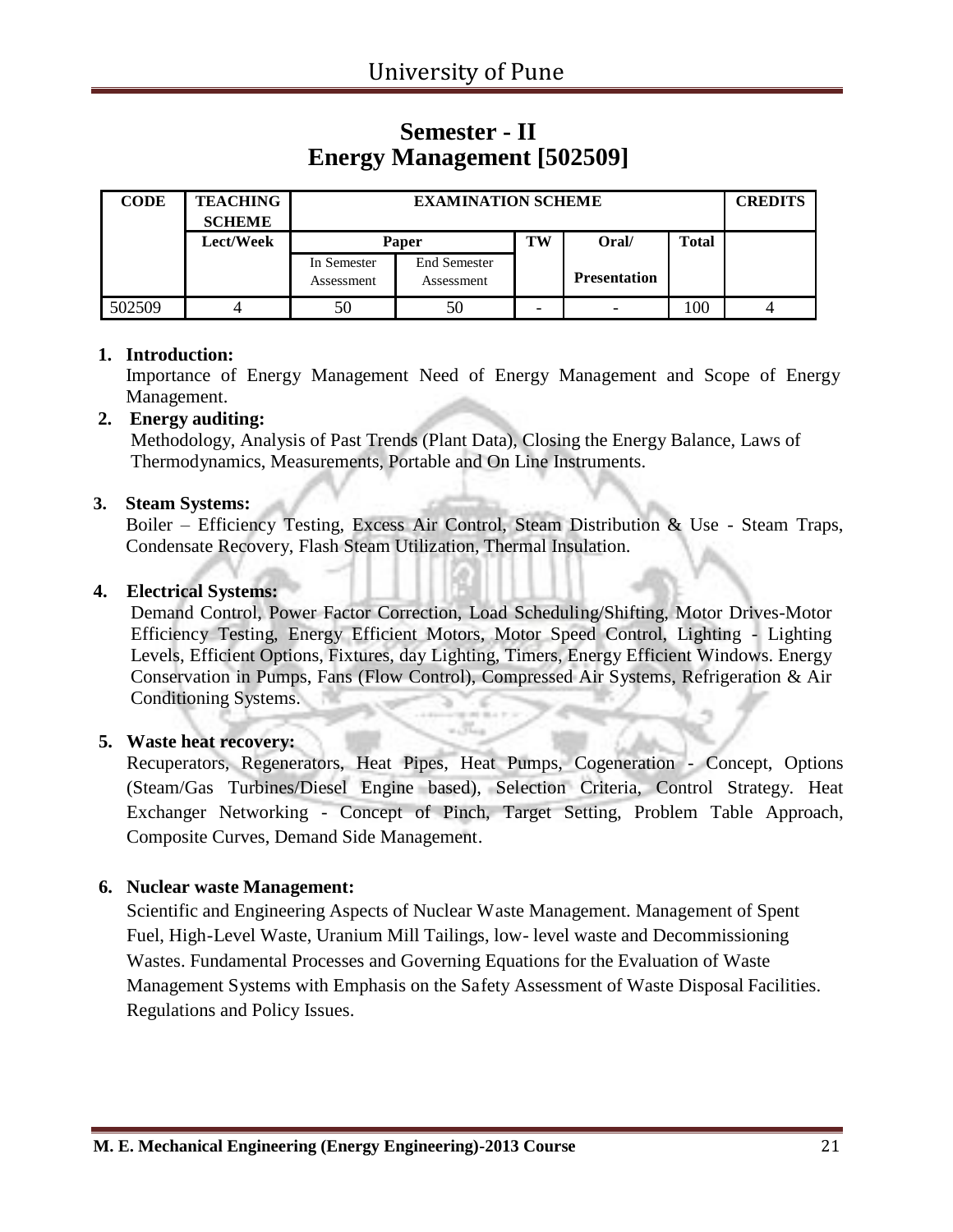#### **Assignments/ Lab Work (Any Four):**

- 1. Wind Power and Annual Energy Estimation from Wind Data.
- 2. Energy Audit of Small Scale Industry.
- 3. Pay back Analysis, Financial Work sheet of a Renewable Energy Project.
- 4. Study of Waste Heat Recovery System
- 5. Determination of COP of Cooling Towers.
- 6. Nuclear Techniques in Environmental Studies.

#### **References:**

- 1. Industrial Energy Conservation Manuals, MIT Press, Mass, 1982.
- 2. I.G.C.Dryden, Butterworths, The Efficient Use of Energy, London, 1982
- 3. W.C.Turner, Wiley, Energy Management Handbook, New York, 1982.
- 4. Technology Menu for Efficient energy use- Motor drive systems, Prepared by National Productivity Council and Center for & Environmental Studies- Princeton Univ 1993.

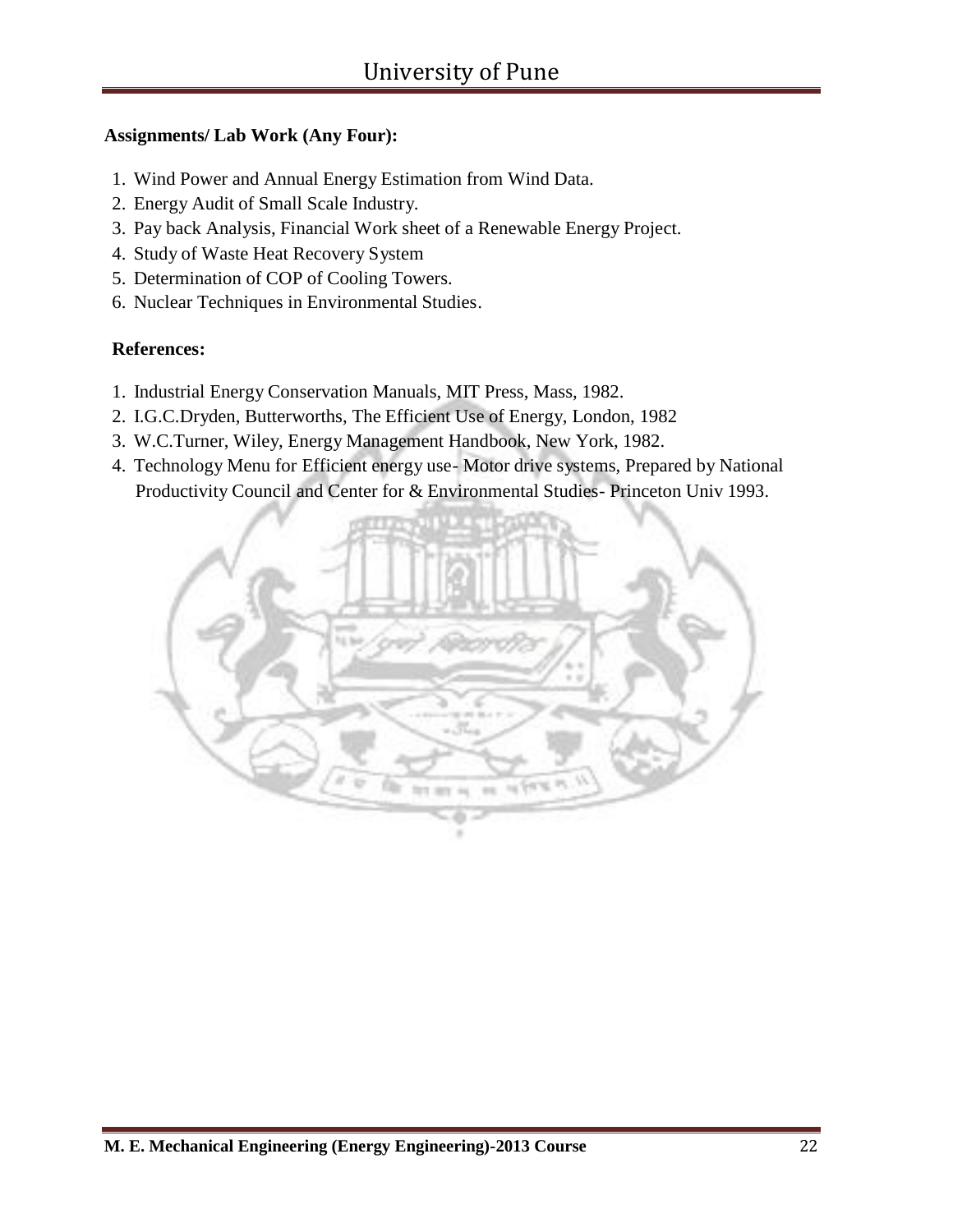### **Semester – II Elective – II [502510]**

| <b>CODE</b> | <b>TEACHING</b><br><b>SCHEME</b> |                           | <b>EXAMINATION SCHEME</b>         |    |                     |              |  |  |
|-------------|----------------------------------|---------------------------|-----------------------------------|----|---------------------|--------------|--|--|
|             | Lect. /Week                      |                           | Paper                             | TW | Oral/               | <b>Total</b> |  |  |
|             |                                  | In Semester<br>Assessment | <b>End Semester</b><br>Assessment |    | <b>Presentation</b> |              |  |  |
| 502510      |                                  | 50                        | 50                                |    |                     | 100          |  |  |

|                  |                                                 | <b>Modules of 2 Credits (Select any Two)</b> |                                                    |
|------------------|-------------------------------------------------|----------------------------------------------|----------------------------------------------------|
| Code No.         | <b>Title</b>                                    | Code No.                                     | <b>Title</b>                                       |
| EE2II-M1         | Process Optimization                            | EE2II-M7                                     | <b>Biomass Technology</b>                          |
| EE2II-M2         | Design of Feedback<br>Controllers               | EE2II-M8                                     | Geothermal Technology                              |
| EE2II-M3         | <b>Reactor System Modeling</b><br>and Control   | EE2II-M9                                     | <b>Fluidized Bed Technology</b>                    |
| EE2II-M4         | <b>Insulating Materials and</b><br>Refractories | <b>EE2II-M10</b>                             | <b>Fuel Cell Technology</b>                        |
| EE2II-M5         | <b>Solar Energy</b>                             | <b>EE2II-M11</b>                             | Radiation<br>Safety<br>and<br>Shielding            |
| EE2II-M6         | <b>Wind Energy</b>                              | <b>EE2II-M12</b>                             | Nano materials                                     |
|                  |                                                 | <b>Modules of 1 Credit (Select any One)</b>  |                                                    |
| Code No.         | <b>Title</b>                                    | Code No.                                     | <b>Title</b>                                       |
| <b>EE1II-M13</b> | <b>Nuclear Plant operation</b>                  | <b>EE1II-M16</b>                             | Alternative Fuels for I.C.<br>Engines              |
| <b>EE1II-M14</b> | <b>Energy Regulatory</b><br>Frameworks          | <b>EE1II-M17</b>                             | Electromechanical<br>and<br><b>Reactor Systems</b> |
| <b>EE1II-M15</b> | Microfluidics                                   | <b>EE1II-M18</b>                             | Thermal Energy<br>Storage<br>(TES)                 |

**Note: For e.g., EE2II-M1 indicates EE – Energy Engineering, 2 – 2 Credits, II – Elective II, M1 – Module 1**

**For e.g., EE1II-M13 indicates EE – Energy Engineering, 1 – 1 Credit, II – Elective II, M13 – Module 13**

#### **EE2II-M1 Process Optimization**

Introduction, Formulation of Optimization Problems – Examples, Search Methods – Concept of Interval of Uncertainty, Reduction Ratio, Reduction Ratios of Simple Search Techniques like Exhaustive Search, Dichotomous Search, Fibonacci Search and Golden Section Search – Numerical Examples, Method of Steepest Ascent / Steepest Descent Conjugates Gradient Method, Geometric Programming – Examples, Dynamic Programming – Examples.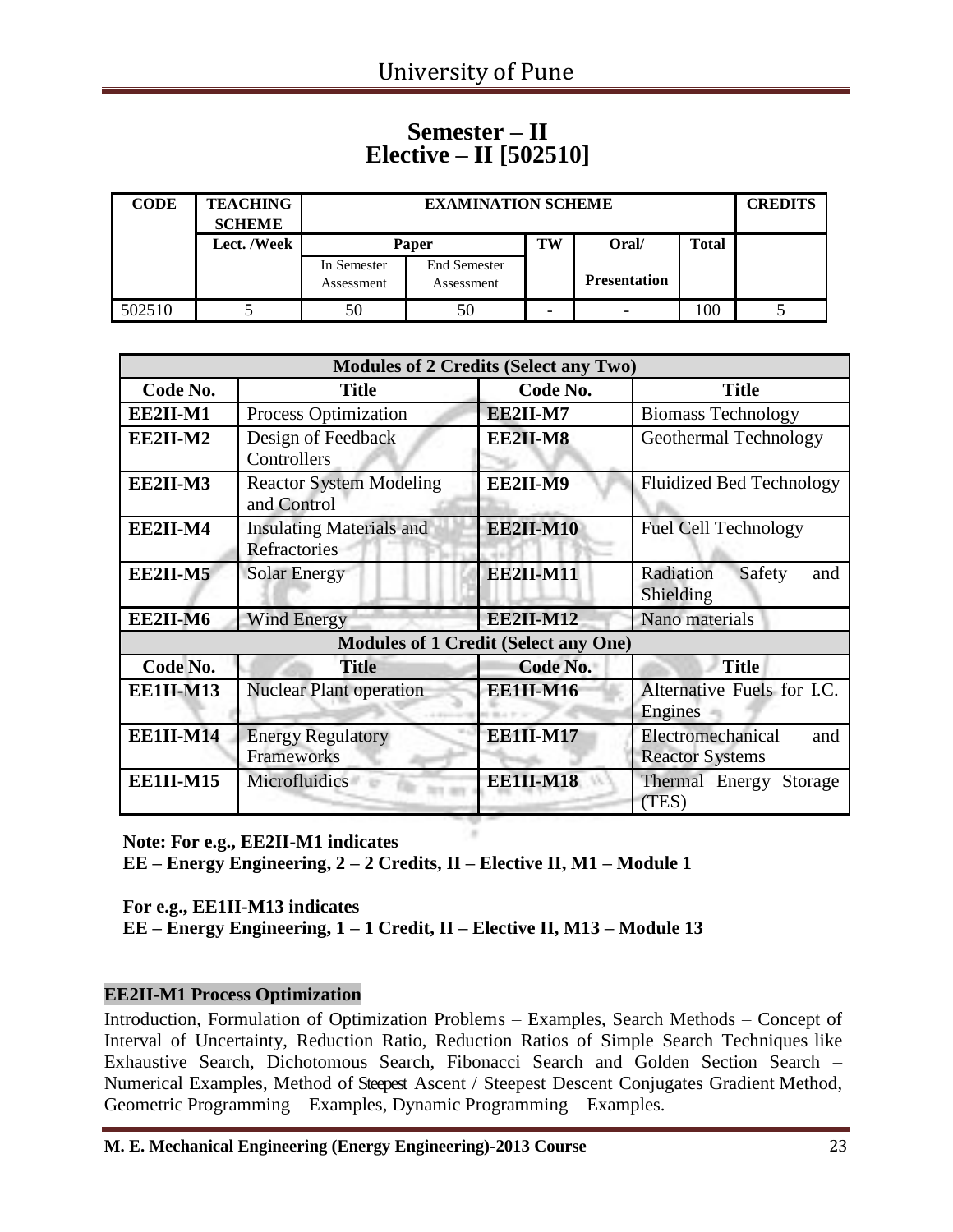*Ref. Books:*

- *1. Essentials of Thermal System Design and Optimization, Prof. C.Balaji, Aue Books, New Delhi in India and CRC Press in the rest of the world.*
- 2. *Design and Optimization of Thermal Systems,Y .Jaluria, Mc Graw Hill*,
- 3. *Introduction to Optimum Design, J.S.Arora, Mc Graw Hill*
- 4.

#### **E2II-M2 Design of Feedback Controllers**

Response Characteristics of Dynamic Systems, System Transfer Function, Various Controls Actions, Design Methods for Proportional - Integral Controllers, Example of Application to a Water Level Control Problem, Temperature Control Laboratory.

#### *Ref. Books:*

- *1) Damian Flynn, Institution of Electrical Engineers, "Thermal Power Plant Simulation and Control".*
- *2) Samuel Glasstone, Alexander Sesonske, "Nuclear Reactor Engineering: Reactor systems engineering, Volume 2, Springer, 1994*

#### **EE2II-M3 Reactor System Modeling and Control**

Point Reactor Kinetics Equations, Power Reactor Dynamics and Feedback Effects, Modeling Reactor Core Dynamics and Simulation, Primary System Model of a PWR, SIMULINK Model of a PWR Plant, Control Strategies in a PWR, Control Rod Reactivity Estimation.

*Ref. Books:1) Damian Flynn, Institution of Electrical Engineers, "Thermal Power Plant Simulation and Control".2) Samuel Glasstone, Alexander Sesonske, "Nuclear Reactor Engineering: Reactor systems engineering, Volume 2, Springer, 1994*

#### **EE2II-M4 Insulating Materials and Refractories**

Need of insulation, Classification of Thermal Insulations, Properties of Thermal Insulations, Applications (Case Studies) in Refrigeration, HVAC, Cryogenic, Chemical and Process industries, Degree days and pay back periods, Refractories types and applications

#### *Ref. Books:1)Energy Efficiency, Estop and Croft 2) Guide Books, Bureau of Energy Efficiency, 3)Mass and Heat Transfer, T.W.Fraser Russel, Robinson,Wagner-Cambridge University Press*

#### **EE2II-M5 Solar Energy**

The Solar spectrum, Semiconductors, p-n junction, Solar photocells, Efficiency of solar cells, Commercial solar cells, Solar panels, economics of photovoltaic, environmental impact of photovoltaic, Solar thermal power plants

*Ref. Book: Energy Science – Principles, Technologies and Impacts, John Andrews and Nick Jelley, OXFORD University Press.*

#### **EE2II-M6 Wind energy**

Source of wind energy, Global wind patterns, Principles of wind turbine, Modern wind turbines, Wind turbine blade design, Turbine control and operation, Power output of wind turbine, environmental impact and public acceptance, Economics of wind power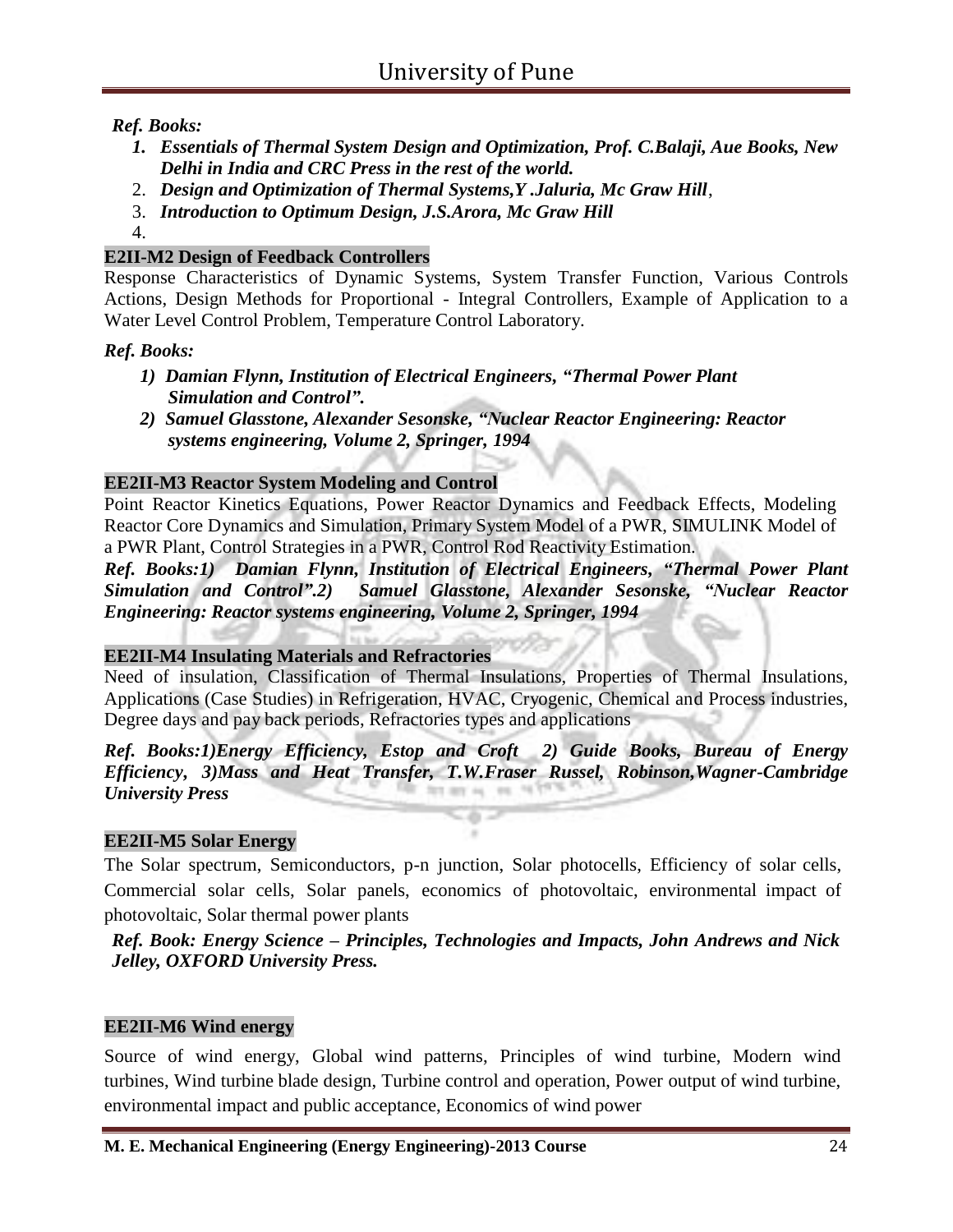*Ref. Book: Energy Science – Principles, Technologies and Impacts, John Andrews and Nick Jelley, OXFORD University Press*

#### **EE2II-M7 Biomass Technology**

Photosynthesis and crop yields, Biomass potential and Use, Biomass Energy Production, Environmental impact of biomass, Economics and potential of biomass.

*Ref. Book: Energy Science – Principles, Technologies and Impacts, John Andrews and Nick Jelley, OXFORD University Press*

#### **EE2II-M8 Geothermal Technology**

Resources of Geothermal Energy, Hydrothermal resources, Hot dry rock resource, High enthalpy Geothermal Aquifers, Low enthalpy reserves, Wet and dry steam systems. Comparison with conventional plant, Advantages and disadvantages/limitations, Materials for Geothermal plants, Environmental problems

*Ref. Books: 1) Renewable Energy Sources, Tasneem Abbasi, S.A.Abbasi, PHI*, *2) Non Conventional Energy Resources, G.S. Sawhney, PHI*, *3)Renewable energy Resources –John Twidell and Tony Weir, Taylor & Francis*

#### **EE2II-M9 Fluidized Bed Technology**

Principal of Fluidized bed combustion, Advantages of fluidized bed combustion, Circulati ng fluidizing bed (CFB) and Bubbling Fluidized bed (BFB) combustion, Categories of FBC, Fuel requirements of FBC. Fluidized bed Boilers, Applications, Advantages of Fluidized bed Boilers, Regimes of fluidization, Fast Fluidized bed, Hydrodynamic structures of Fast fluidized beds, axial voidage profile, lateral Distribution of voidage on fast bed, Gas Solid mixing, gas solid slip velocity, dispersion, stages of combustion, Factors affecting on Combustion Efficiency, Combustion in CFB and BFB, Biomass combustion. Emission of FBC equipments.

*Ref. Books:1) Prabir Basu, Combustion and gasification in Fluidized bed, CRC press, Taylor and Francis, 2) Black and Veatch, Power Plant Engineering, CBS Publication and distribution.*

#### **EE2II-M10 Fuel Cell Technology**

Principle of Fuel Cell, Efficiency, Types – Polymer Electrolyte Membrane, Alkaline, Molten Carbonate, Solid oxide, Regenerative, Performance Limiting factors of Fuel Cell, losses, advantages and limitations, applications, Microbial Fuel Cells.

*Ref. Books: 1) Fuel Cell Technology, N. Sammes, Springer*, *2) Non Conventional Energy Resources, G.S. Sawhney, PHI.*

#### **EE2III-M11 Radiation Safety and Shielding**

Radiation Safety and Environmental Aspects of Nuclear Power Generation, Radiation interaction, Photon Attenuation, Radiation Shielding, Internal and External Dose Evaluation, Reactor Effluents and Release of Radioactivity into the Environment, Transportation and Disposal of Radioactive Waste. Protection against Radiation Exposure, Nuclear Power Plant Safety Requirements

*Ref. Books:1) E.E. Lewis, Nuclear Power Reactor Safety, Wiley Inter-science, 1977*, *2) Jacob Shapiro, Radiation Protection: A Guide for Scientists, Regulators, and Physicians, Editorial, UPR, 2002.*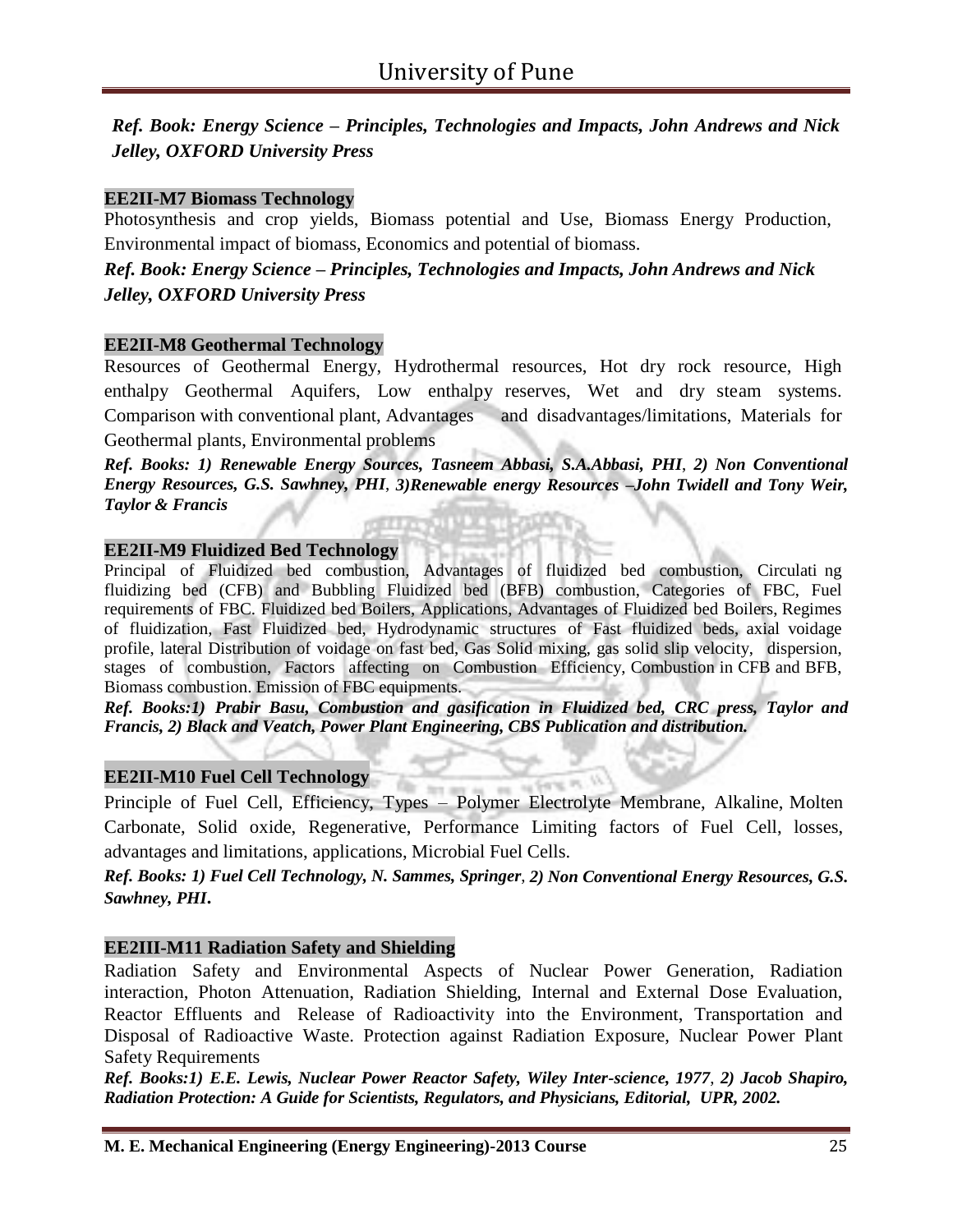#### **EE2II-M12 Nanomaterials**

Nanoparticles, Carbon Nanotubes, and Semiconducting Nanowires: Physics, Synthesis,

Characterization and Applications.

*Ref. Books:1) Nano: The Essentials, Pradeep, T., McGraw-Hill, 2007, 2) Nanoscale Science and Technology, Kelsall, R., Hamley I. and Geoghegan, M.(Eds.) Wiley, 2005.*

#### **EE1II-M13 Nuclear Plant Operation**

Major systems in a Pressurized Water Reactor (PWR), Major Systems in a Boiling Water Reactor (BWR), CANDU (Canadian-Deuterium-Uranium) Pressured Heavy Water Reactor (PHWR), High-Temperature Gas-Cooled Reactor (HTGR).

*Ref. Books:1)Damian Flynn, Institution of Electrical Engineers, "Thermal Power Plant Simulation and Control", IET (2003)., 2)Samuel Glasstone, Alexander Sesonske, "Nuclear Reactor Engineering: Reactor systems engineering, Volume 2, Springer, 1994*

#### **EE1II-M14 Energy Regulatory Frameworks**

Energy Policies of India - Supply Focus Approach and its Limitations - Energy Paradigms – DEFENDUS Approach - End Use Orientation - Energy Policies and Development - Case Studies on the Effect of Central and State Policies on the Consumption and Wastage of Energy - Critical Analysis - Need for Renewable Energy Policies in India. Legislation, Rules and Regulations for Safe Electricity Generation: The Factories Act 1948, Applicable AERB Safety Codes, Guides and Technical Specifications, The Atomic Energy Act 1962, The Indian Electricity Act 1910, The Environmental Protection Act 1986, The Air (Prevention and Control of Pollution) Act 1981, The Water (Prevention and Control of Pollution) Act 1974, The Boiler Act.

*Ref. Books:*1)*J. Goldemberg, T.B. Johansson, A.K.N. Reddy and R.H. Williams: Energy for a Sustainable World, Wiley Eastern, 1990.*,2) *IEEE Bronze Book: Energy Auditing, IEEE Publications, 1996.*, 3)*P. Chandra: Financial Management Theory and Practice, Tata McGraw Hill, 1992.*, 4)*Annual Energy Planning Reports of CMIE, Govt. of India.*

Of an av as an output in

#### **EE1II-M15 Microfluidics**

Introduction: Scaling issues, Applications, Derivation of Navier-Stokes equations Two-phase flows: Flow regimes and their modeling. Heat Transfer: Forced convection with slip, Thermal effects at micro-scales, Heat transfer with liquids, Mixing: Introduction to mixing, Challenges at micro-scales, Chaotic mixing, acoustic and electrically induced mixing.

*Ref. Books:1) Karniadakis G. E. and Beskok A., Microflows and Nanoflows: Fundamentals and Simulation, Springer.*, *2) Panton R.L., Incompressible Flow, John Wiley*

#### **EE1II-M16 Alternative Fuels for I.C. Engines**

Solid fuels, liquid fuels, gaseous fuels, Properties and specifications, Material Compatibility, Storage and Dispensing, Refueling Facility, Safety and Protection norms

*Ref. Books: 1) Alternate fuels Guidebook, Richard L. Bechtold, SAE International,2) Automotive fuels and fuel systems, Vol. I & II, T. K. Garret, SAE International*

11.16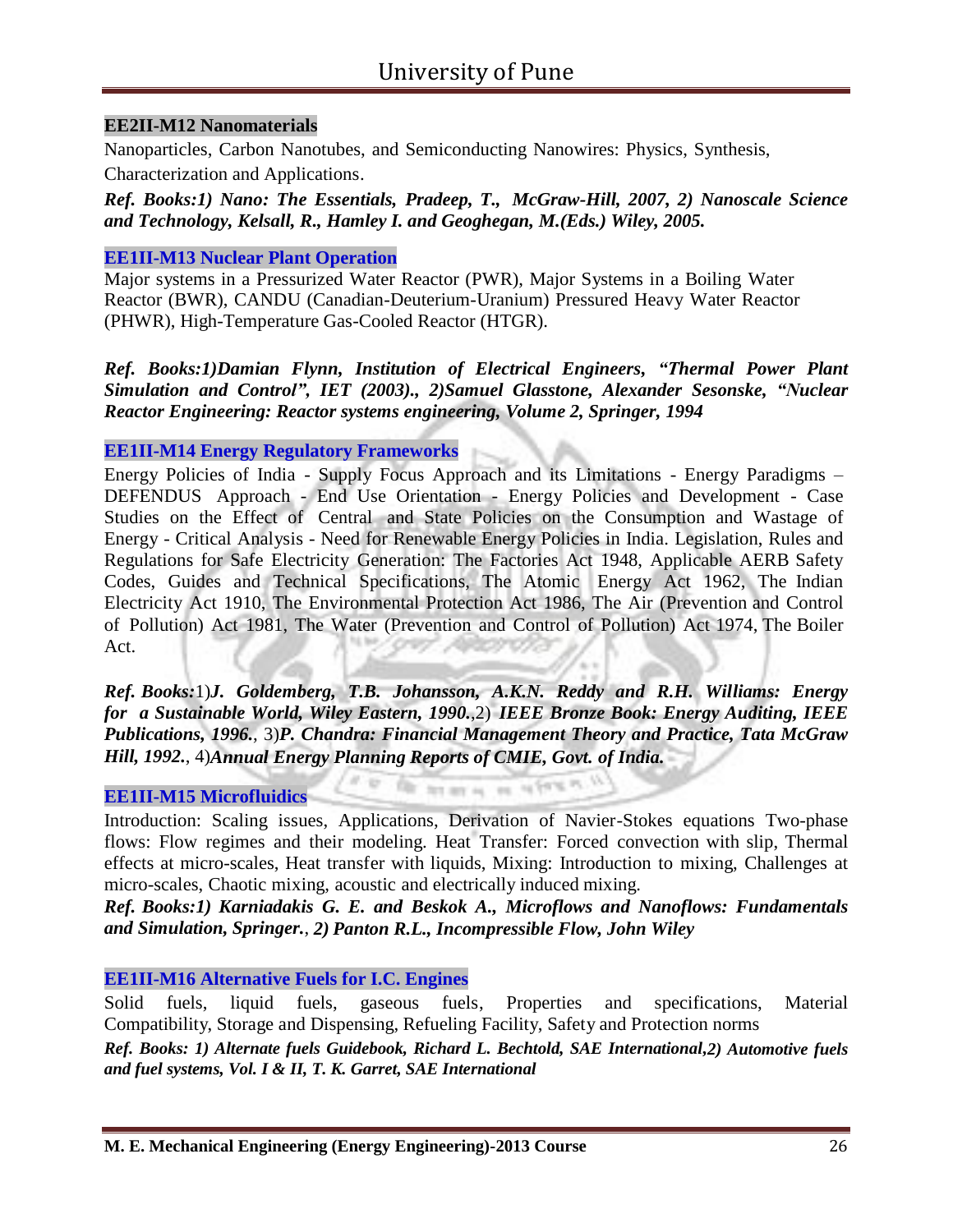#### **EE1II-M17 Electromechanical and Reactor Systems**

Introduction to Electromechanical Systems with Emphasis on Modeling, Analysis, Design, and Control Techniques, Design of Electric Machines (Standard Motors, Linear Actuators, Magnetic Bearings etc). Maxwell's Equations, Electromechanical Energy Conversion, Finite Element Analysis, Design and Control Techniques, Nuclear Power Plant Systems: PWR, BWR and Advanced Concepts, Design Criteria, Design Parameters, Economics, Primary and Secondary Loops. Safety Systems, Reactor Control and Protection Systems.

*Ref. Books:1)Elmer Lewis, Fundamentals of Nuclear Reactor Physics", Elsevier, 2008., 2)Austin Hughes, Don MacLoud, "Electric Motors and Drives Fundamentals, Types and Applications", Elsevier, 2005.*

#### **EE1II-M18 Thermal Energy Storage (TES)**

Basic Principle, Benefits, Criteria for TES Evaluation, TES Market Considerations, TES Heating and Cooling Applications, TES Operating Characteristics, ASHRAE TES Standards, Sensible and Latent TES, Energy Conservation with TES: Planning and Implementation, Recent Advances in TES Methods

*Ref. books: 1) ASHRAE Handbook – Applications*, *2) Ibrahim Dincer and Marc A. Rosen, Thermal Energy Storage – Systems and Applications, Wiley Publication.*

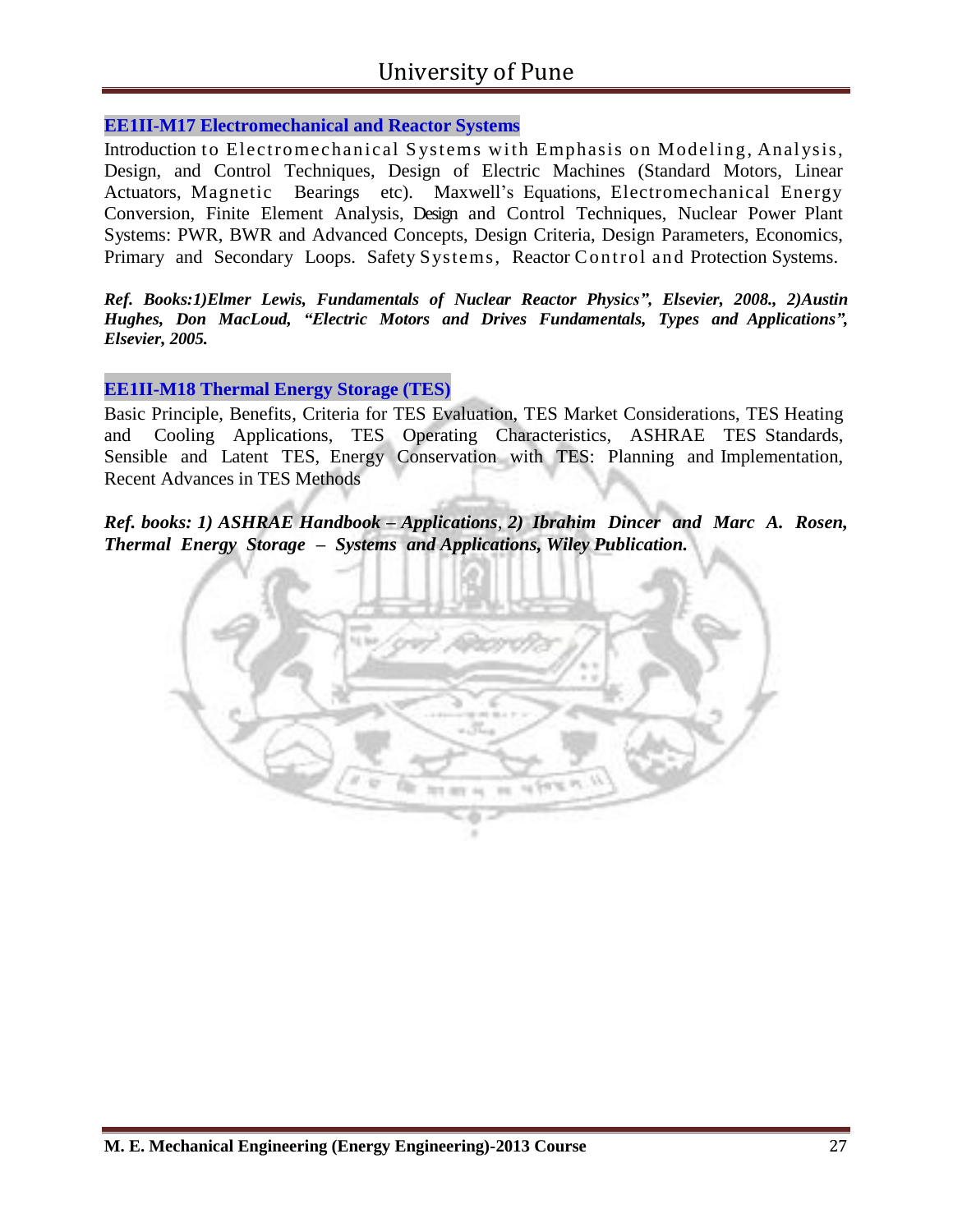| Lab. Practice $-$ II [502511] |                                  |              |                           |    |                  |       |  |  |
|-------------------------------|----------------------------------|--------------|---------------------------|----|------------------|-------|--|--|
| <b>CODE</b>                   | <b>TEACHING</b><br><b>SCHEME</b> |              | <b>EXAMINATION SCHEME</b> |    |                  |       |  |  |
|                               | Lect. /Week                      | <b>Paper</b> |                           | TW | Oral/            | Total |  |  |
|                               |                                  | In Semester  | <b>End Semester</b>       |    | <b>Presentat</b> |       |  |  |
|                               |                                  | Assessment   | Assessment                |    | ion              |       |  |  |
| 502511                        |                                  | -            |                           | 50 | 50               | 100   |  |  |

# **Semester – II**

Lab work or Assignments have to be carried out at respective labs as mentioned in the syllabus of respective subjects **excluding Elective**. It is to be submitted as term work at the end of semester after continuous assessment of each by respective teacher. Assessment of term work has to be carried out as per R-1.4 and R-1.5 of PG Rules and Regulations of Credit System. (Refer University web site)

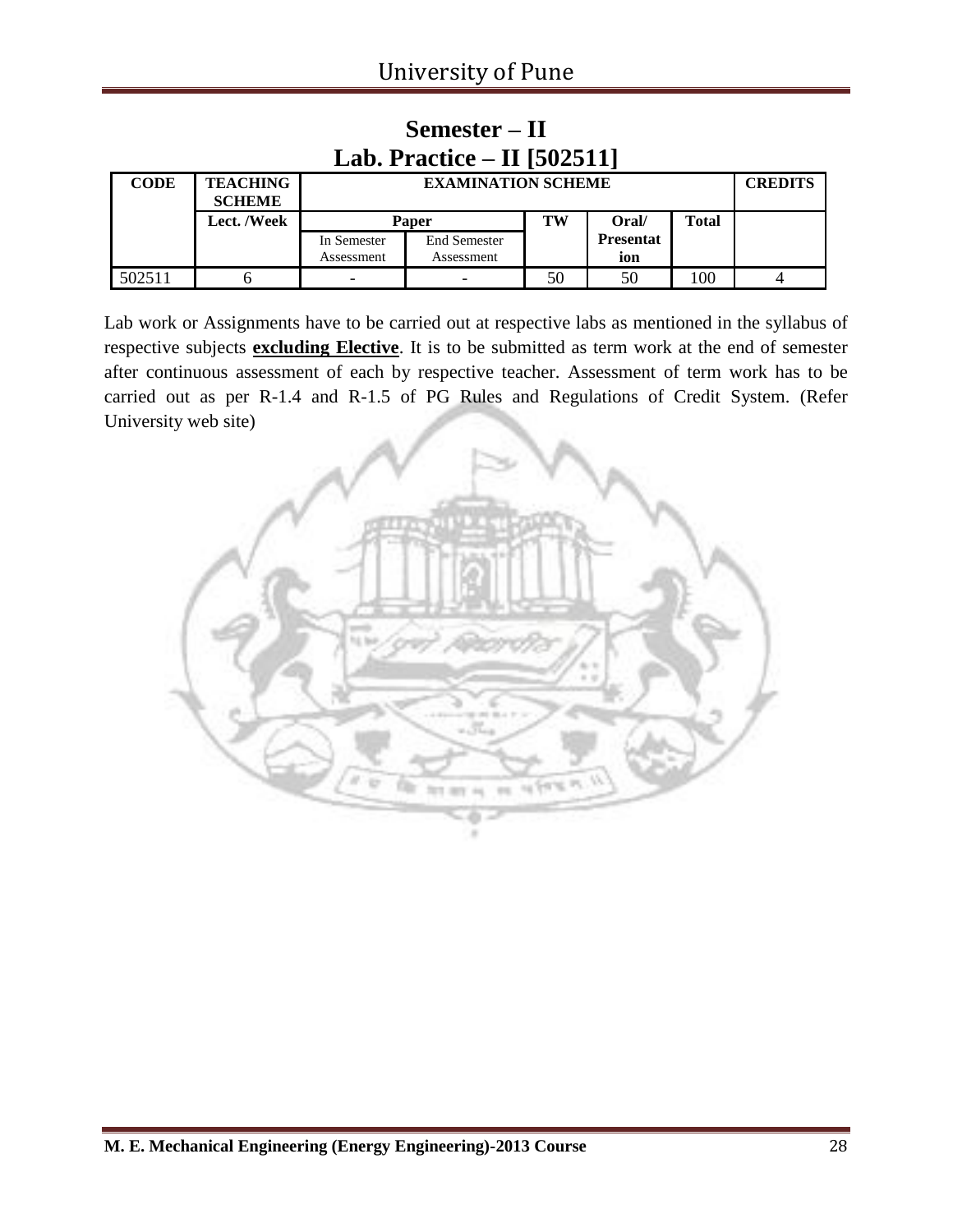### **Seminar – I, II and III [502512, 602516, 602518]**

| <b>CODE</b> | <b>TEACHING</b><br><b>SCHEME</b> |                           | <b>EXAMINATION SCHEME</b>            |    |                         |     |  |  |
|-------------|----------------------------------|---------------------------|--------------------------------------|----|-------------------------|-----|--|--|
|             | <b>Lect. /Week</b>               |                           | TW<br>Oral/<br><b>Total</b><br>Paper |    |                         |     |  |  |
|             |                                  | In Semester<br>Assessment | <b>End Semester</b><br>Assessment    |    | <b>Presentat</b><br>ion |     |  |  |
| 502512      |                                  | $\overline{\phantom{0}}$  |                                      | 50 | 50                      | 100 |  |  |
| 602516      |                                  | $\overline{\phantom{0}}$  |                                      | 50 | 50                      | 100 |  |  |
| 602518      |                                  | -                         |                                      | 50 | 50                      | 100 |  |  |

**Assessment of Seminar has to be carried out as per R-1.4 and R-1.5 of PG Rules and Regulations of Credit System.**

#### **INSTRUCTIONS FOR SEMINAR REPORT WRITING**

It is important that the procedures listed below be carefully followed by all the students of M.E. (Mechanical Engineering).

- 1. Prepare 3 **COPIES** of your manuscript.
- 2. Limit your project report to preferably
	- a) 15-20 manuscript pages Seminar I
	- b) 20-25 manuscript pages Seminar II
	- c) 25-30 manuscript pages Seminar III
- 3. The footer
	- For Heat Power Engineering

Institute Name, Mechanical (Heat Power Engineering) Times New Roman 10 pt. and centrally alined.

- 4. Page number as second line of footer, Times New Roman 10 Pt, centrally aligned
- 5. Print the manuscript using
	- a) Letter quality computer printing.
	- b) The main part of manuscript should be Times New Roman 12 pt. and justified**.**
	- c) Use 1.5 line spacing.
	- d) Entire report shall be one chapter. No chapters for Seminar I, II, and III.
	- e) Seminar I shall not have last section as Conclusions, it will be summary only.
- 6. Use the paper size  $8.5$ "  $\times$  11" or A4 (210  $\times$  197 mm). Please follow the margins given below.

| <b>Margin Location</b> | Paper $8.5'' \times 11''$ | Paper A4 $(210 \times 197$ mm) |
|------------------------|---------------------------|--------------------------------|
| Top                    | 1, ? ?                    | 25.4 mm                        |
| Left                   | 1.5                       | $37 \text{ mm}$                |
| <b>Bottom</b>          | $1.25$ "                  | $32 \text{ mm}$                |
| Right                  | 1, 1, 1                   | 25.4 mm                        |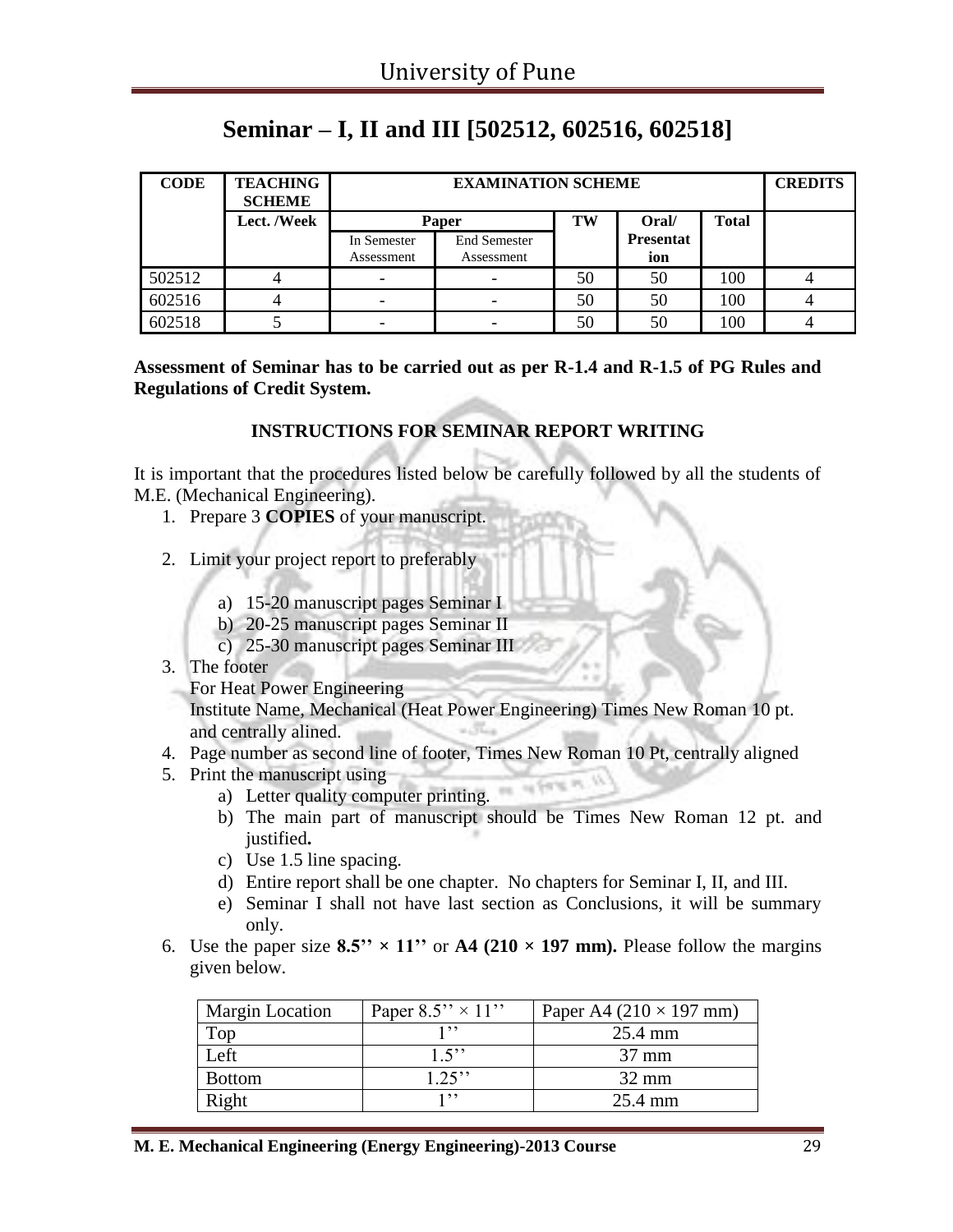- 7. All paragraphs will be 1.5 line spaced with a one blank line between each paragraph. Each paragraph will begin with without any indentation.
- 8. Section titles should be bold with 14 pt typed in all capital letters and should be left aligned.
- 9. Sub-Section headings should be aligning at the left with 12 pt, bold and Title Case (the first letter of each word is to be capitalized).
- 10. Illustrations (charts, drawings, photographs, figures) are to be in the text. Use only illustrations really pertinent to the text. Illustrations must be sharp, clear, **black and white. Illustrations downloaded from internet are not acceptable.** 
	- a) Illustrations should not be more than **two** per page. One could be ideal
	- b) Figure No. and Title at bottom with **12 pt**
	- c) Legends below the title in **10 pt**
	- d) Leave proper margin in all sides
	- e) Illustrations as far as possible should not be xeroxed.
- 11. **Photographs** if any should of glossy prints
- 12. Please use **SI** system of units. If students would like to add the equivalent in inchpound (British) units, they must be stated in parenthesis after the **SI** units. In case the final result comes out in any other units (say due to empirical formula etc.) covert the unit to **SI** unit.
- 13. Please **number the pages** on the front side, centrally below the footer
- 14. **References** should be either in order as they appear in the thesis or in alphabetical order by last name of first author
- 15. **Symbols** and **notations** if any should be included in nomenclature section only
- 16. Following will be the order of report
	- i. **Cover page** and **Front page** as per specimen on separate sheet
	- ii. **Certificate** from institute as per specimen on separate sheet
- iii. **Acknowledgement**
- iv. **List of Figures**
- v. **List of Tables**
- vi. **Nomenclature**
- vii. **Contents**
- viii. **Abstract** (A brief abstract of the report not more than **150 words**. The heading of abstract i.e. word "Abstract" should be **bold, Times New Roman, 12 pt** and should be typed at the **centre.** The contents of abstract should be typed on new line without space between heading and contents. Try to include one or two sentences each on **motive, method, key-results** and **conclusions** in Abstract.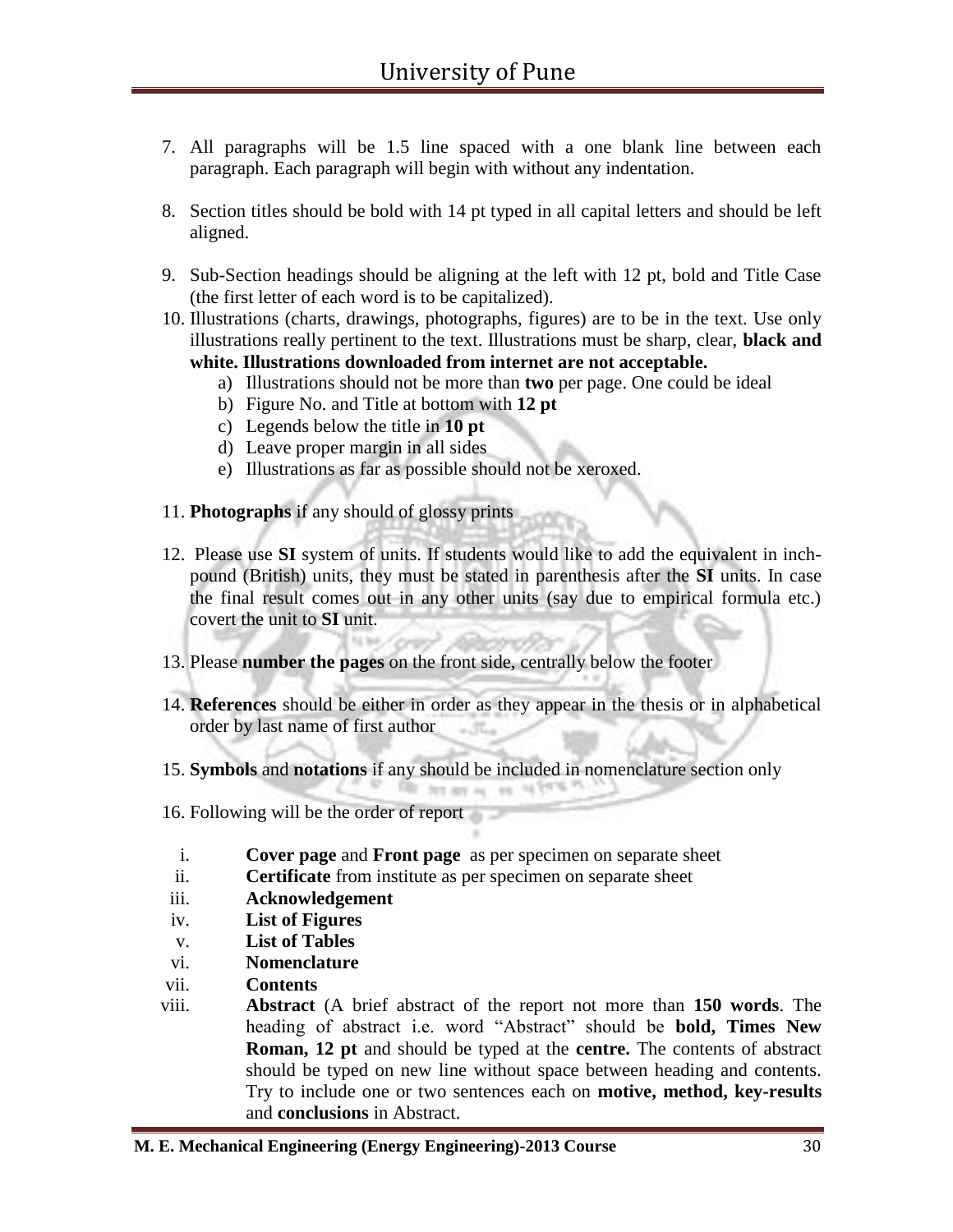- ix. Section : Introduction
- x. References
- 17. All section headings and subheadings should be numbered. For sections use numbers **1, 2, 3, ….** and for subheadings **1.1**, **1.2**, **….** etc and section subheadings **2.1.1**, **2.1.2, ….** etc.
- 18. **References** should be given in the body of the text and well spread. No verbatim copy or excessive text from only one or two references. If **figures** and **tables** are taken from any reference then indicate source of it. Please follow the following procedure for references

#### **Reference Books**

Collier, G. J. and Thome, J. R., Convective boiling and condensation,  $3<sup>rd</sup>$  ed., Oxford University Press, UK, 1996, pp.  $110 - 112$ .

#### **Papers from Journal or Transactions**

Jung, D. S. and Radermacher, R., Transport properties and surface tension of pure and mixed refrigerants, *ASHRAE Trans*, 1991, 97 (1), pp. 90 – 98.

Bansal, P. K., Rupasinghe, A. S. and Jain, A. S., An empirical correction for sizing capillary tubes, *Int. Journal of Refrigeration*, 1996, 19 (8), pp.497 – 505.

#### **Papers from Conference Proceedings**

Colbourne, D. and Ritter, T. J., *Quantitative assessment of flammable refrigerants in room air conditioners*, Proc. of the Sixteenth International Compressor Engineering Conference and Ninth International Refrigeration and Air Conditioning Conference, Purdue University, West Lafayette, Indiana, USA, 2002, pp. 34 – 40.

#### **Reports, Handbooks etc.**

United Nations Environmental Programme, Report of the Refrigeration, Air Conditioning and Heat Pumps, Technical Option Committee, 2002, Assessment - 2002. Filly, fars any ou  $\sim$ na Trill

ASHRAE Handbook: Refrigeration, 1994 (Chapter 44)

#### **Patent**

Patent no, Country (in parenthesis), date of application, title, year.

#### **Internet**

www.(Site) [Give full length URL]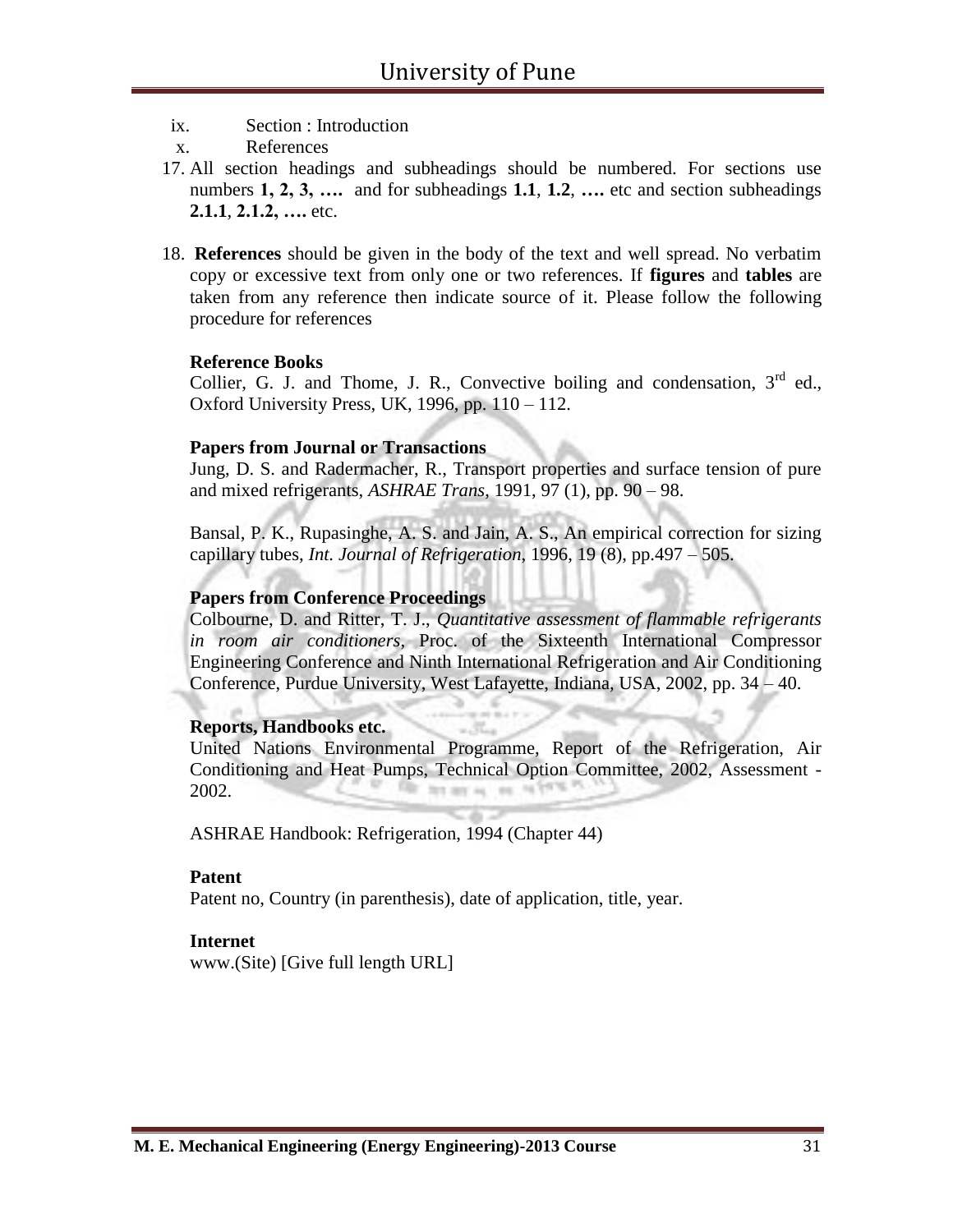**Format for front page and Certificate**

A Seminar I / II / III on (TNR, 16pt, centrally aligned)

# **Title (TNR, 27pt, Bold, Centrally Aligned, Title Case)**

By (TNR, 16pt, Centrally Aligned)

**Mr. Student's Name**(TNR, 16pt, Centrally Aligned)

Guide (TNR, 16pt, Centrally Aligned)

**Guide's Name** (TNR, 16pt, Centrally Aligned)

# Institute

# Logo

# Department of Mechanical Engineering

## Name of the Institute

[2013-14](TNR, 22pt, Title Case Centrally Aligned)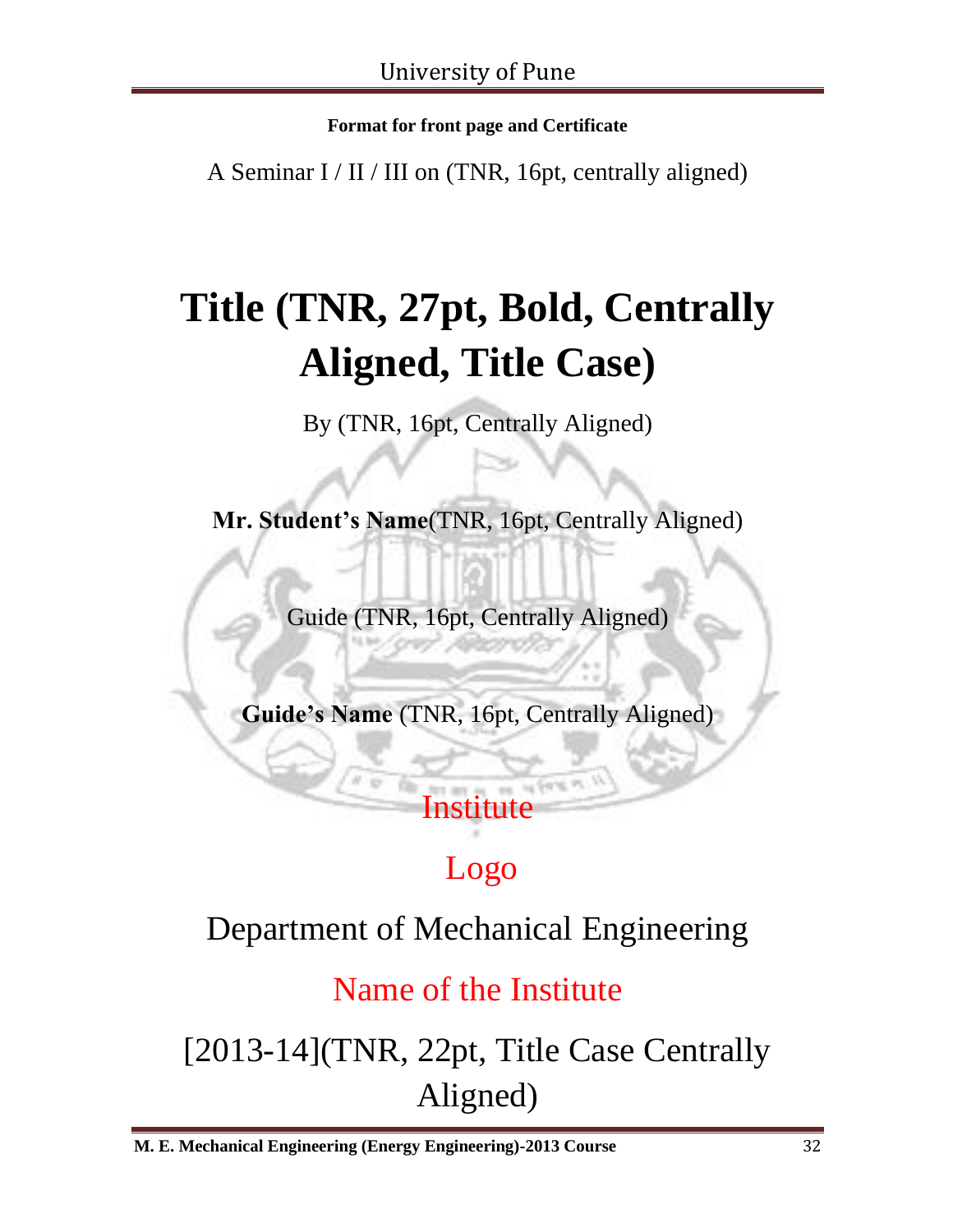## Name of the Institute

# Institute

# Logo

# C E R T I F I C A T E

This is to certify that *Mr. Lele M.M.*, has successfully completed the seminar – I/II/III entitled "Performance analysis of…….." under my supervision, in the partial fulfillment of Master of Engineering - Mechanical Engineering (Energy Engineering) of University of Pune.

Date :

Place :

Guide's Name Guide Head

Department and Institute Name

External Examiner Seal Principal,

Institute Name

\_\_\_\_\_\_\_\_\_\_\_\_\_\_\_\_\_\_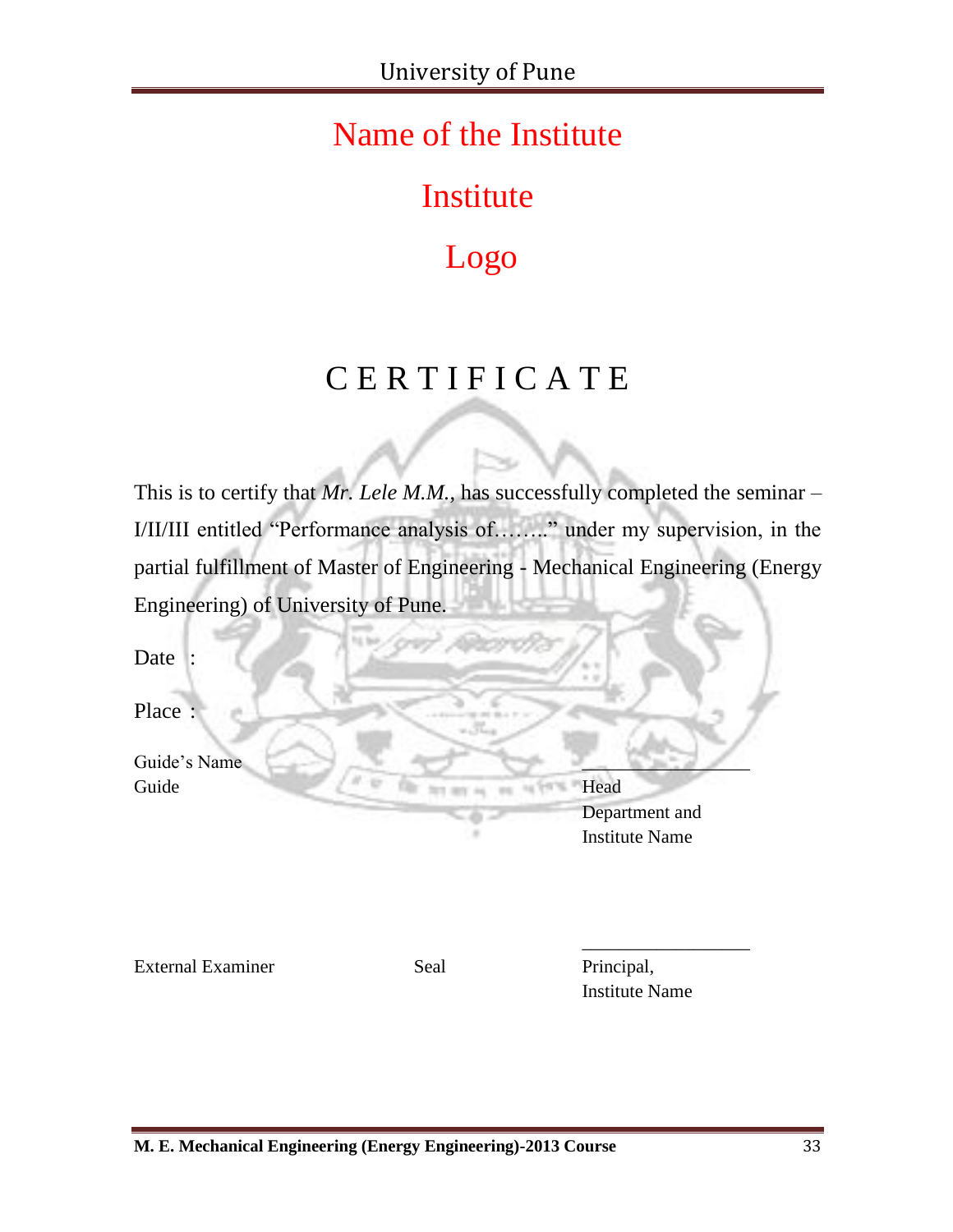### **Semester - III Nuclear Materials and Reactor Fundamentals [602513]**

| <b>CODE</b> | <b>TEACHING</b><br><b>SCHEME</b> |             | <b>EXAMINATION SCHEME</b> |    |                     |              | <b>CREDITS</b> |
|-------------|----------------------------------|-------------|---------------------------|----|---------------------|--------------|----------------|
|             | Lect. /Week                      | Paper       |                           | TW | Oral/               | <b>Total</b> |                |
|             |                                  | In Semester | <b>End Semester</b>       |    |                     |              |                |
|             |                                  | Assessment  | Assessment                |    | <b>Presentation</b> |              |                |
| 602513      |                                  | 50          | 50                        | -  | -                   | 100          |                |

#### **1. Nuclear Materials I:**

Introduction to Properties and Selection of Materials for Nuclear Steam Supply Systems and Radiation Effects on Materials, Implications of Radiation Damage to Reactor Materials and Materials Problems in Nuclear Engineering.

#### **2. Nuclear Materials II:**

Overview of Nuclear Steam Supply Systems, Crystal Structure and Defects, Dislocation Theory, Mechanical Properties, Radiation Damage, Hardening and Embrittlement due to Radiation Exposure, Problems concerned with Fission and Fusion materials.

#### **3. Radiation and reactor fundamentals:**

Basics of Nuclear Physics and Reactor Physics. Atomic and Nuclear Models, Nuclear Reactions, Nuclear Fission, Radioactive Decay, Neutron Interactions.

#### **4. Nuclear Reactors:**

Nuclear Reactors, Neutron Diffusion in On-Multiplying and Multiplying Systems, and Basic Nuclear Reactor Kinetics.

#### **5. Nuclear Fuel cycle:**

Processing of Nuclear Fuel with Description of Mining, Milling, Conversion, Enrichment, Fabrication, Irradiation, Shipping, Reprocessing and Waste Disposal.

### **6. Nuclear Fuel cycle Economics**

Fuel Cycle Economics and Fuel Cost Calculation. In-Core and Out-of-Core Nuclear Fuel Management, Engineering Concepts and Methodology.

#### **Assignments/ Lab Work(Any Four) :**

- 1.Study of Nuclear Materials
- 2.Study Fission and Fusion of Nuclear Reactions
- 3.Study of Nuclear Radiations and their Impact on Environment
- 4.Study of Processing of Nuclear Fuels
- 5.Study of Nuclear Fuel Cycle
- 6.Economic Analysis of Nuclear Fuel

#### **Reference Books:**

- 1. Nuclear Reactor Engineering, vol. 1 & 2, by GLASSTONE SAMUEL; SESONSKE ALEXANDER, 2010.
- 2. DOE Fundamentals Handbook Nuclear Physics and Reactor Theory FSC-6910 (Volume 1 and by department of energy (DOE), USA, 2010.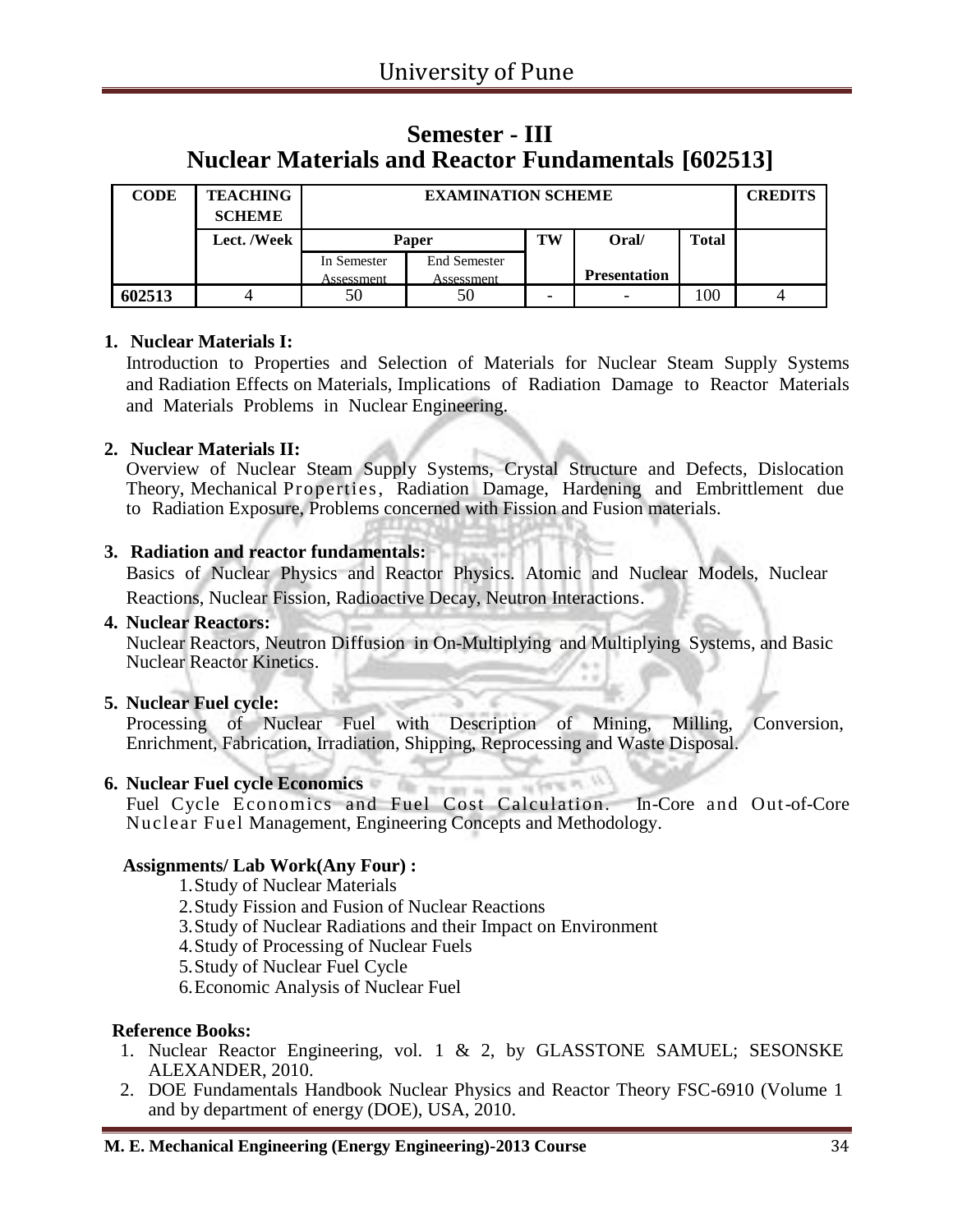- 3. M. M. El-Wakil: Nuclear Power Engineering, McGraw Hill, 1962.
- 4. R. H. S. Winterton: Thermal Design of Nuclear Reactors, Pergamon Press, 1981.
- 5. R. L. Murray: Introduction to Nuclear Engineering, Prentice Hall, 1961.
- 6. Olander, Donald R., "Fundamental Aspects of Nuclear Reactor Fuel Elements," ID-26711-P1, Technical Information Center, Springfield, Virginia, March 1985.
- 7. Smith, Charles, O., "Nuclear Reactor Materials," Addison-Wesley, Reading, MA, 1967.

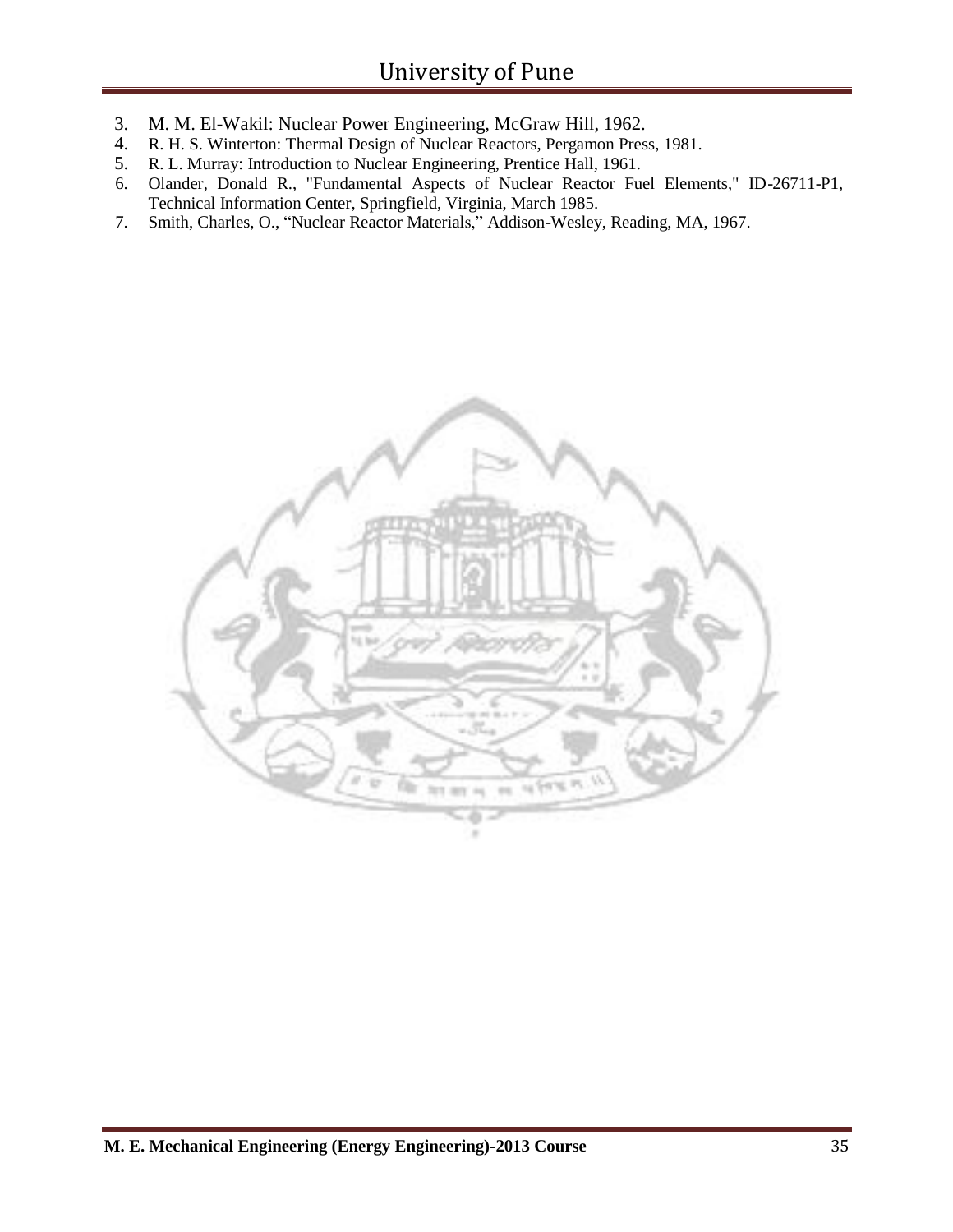### **Semester - III Energy systems modeling and Analysis [602514]**

| <b>CODE</b> | <b>TEACHING</b><br><b>SCHEME</b> |                           | <b>CREDITS</b>                    |    |                     |              |  |
|-------------|----------------------------------|---------------------------|-----------------------------------|----|---------------------|--------------|--|
|             | Lect/Week                        |                           | Paper                             | TW | Oral/               | <b>Total</b> |  |
|             |                                  | In Semester<br>Assessment | <b>End Semester</b><br>Assessment |    | <b>Presentation</b> |              |  |
| 602514      |                                  | 50                        | 50                                |    |                     | 100          |  |

#### **1. Introduction to system and modeling:**

System Concept: Systems and system environment, Components of a system, Discrete and continuous systems, Systems approach to problem solving, Types of system study, System analysis, system design and system postulation.

#### **2. System modeling:**

Types of models-Analog Models, Mathematical models, Physical Models, Numerical Models, Interaction Between models. curve fitting exact Fit and best fit, Least square regression - theory, examples from linear regression with one and more unknowns examples.

#### **3. System Simulation:**

System Simulation: Technique of simulation, Comparison of simulation and analytical methods, Types of system simulation, Steps in simulation study, Monte Carlo simulation.

#### **4. Optimization I:**

Introduction Formulation of optimization problems – examples, linear programming – two variable problem –graphical solution, Simplex tableau, sensitivity analysis, Geometric programming – examples. Dynamic programming Calculus techniques – Lagrange multiplier method – proof, examples.

#### **5. Search methods:**

Search methods – Concept of interval of uncertainty, reduction ratio, reduction ratios of simple search techniques like exhaustive search, dichotomous search, Fibonacci search and Golden section search – numerical examples Method of steepest ascent/ steepest descent, conjugate gradient method –examples.

#### **6. Applications and case studies:**

Econometric Energy Demand Modeling - Overview of Econometric Methods, Case studies of optimization in Energy systems problems- Dealing with uncertainty probabilistic techniques –Trade-offs between capital and energy using Pinch analysis.

#### **Assignments/ Lab Work (Any Three) :**

- 1. Case Studies of Optimization in Energy Systems Problems
- 2. Case Study of Sensitivity Analysis
- 3. Study of Energy- Economy Models
- 4. Assignment on Quantitative Techniques
- 5. Assignment on Linear Programming.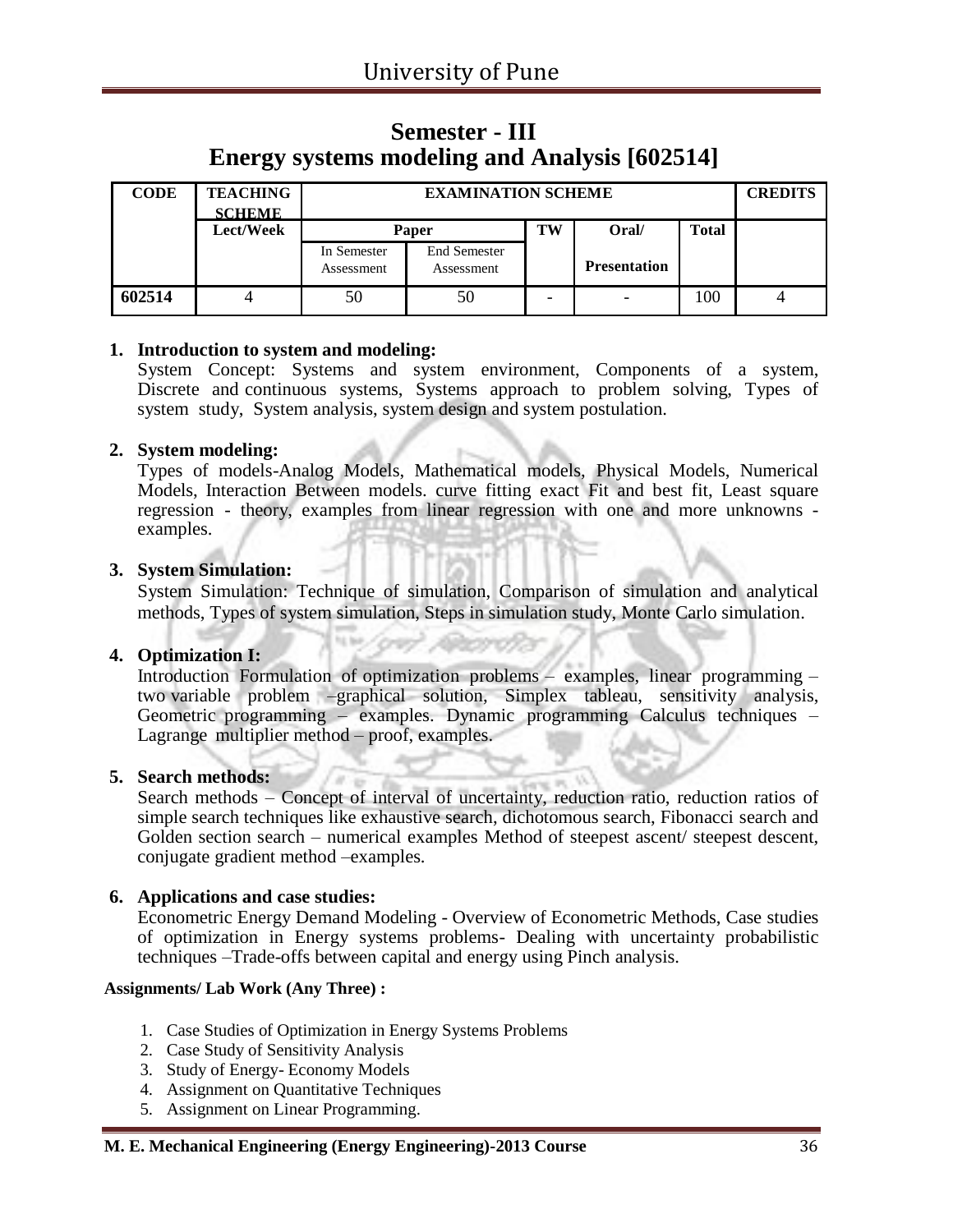#### **Reference Books:**

- 1. W. F. Stoecker Design of Thermal Systems, Mc Graw Hill, 1981.
- 2. S.S. Rao Optimisation Theory and Applications, Wiley Eastern, 1990.
- 3. yogesh jaluriya design and optimization of thermal systems, CRC press 2007
- 4. P. Meier Energy Systems Analysis for Developing Countries, Springer Verlag, 1984.
- 5. R de Neufville Applied Systems Analysis Mcgraw Hill International Edition 1990
- 6. Beveridge and Schechter,Optimisation Theory and Practice, Mcgraw Hill, 1970.

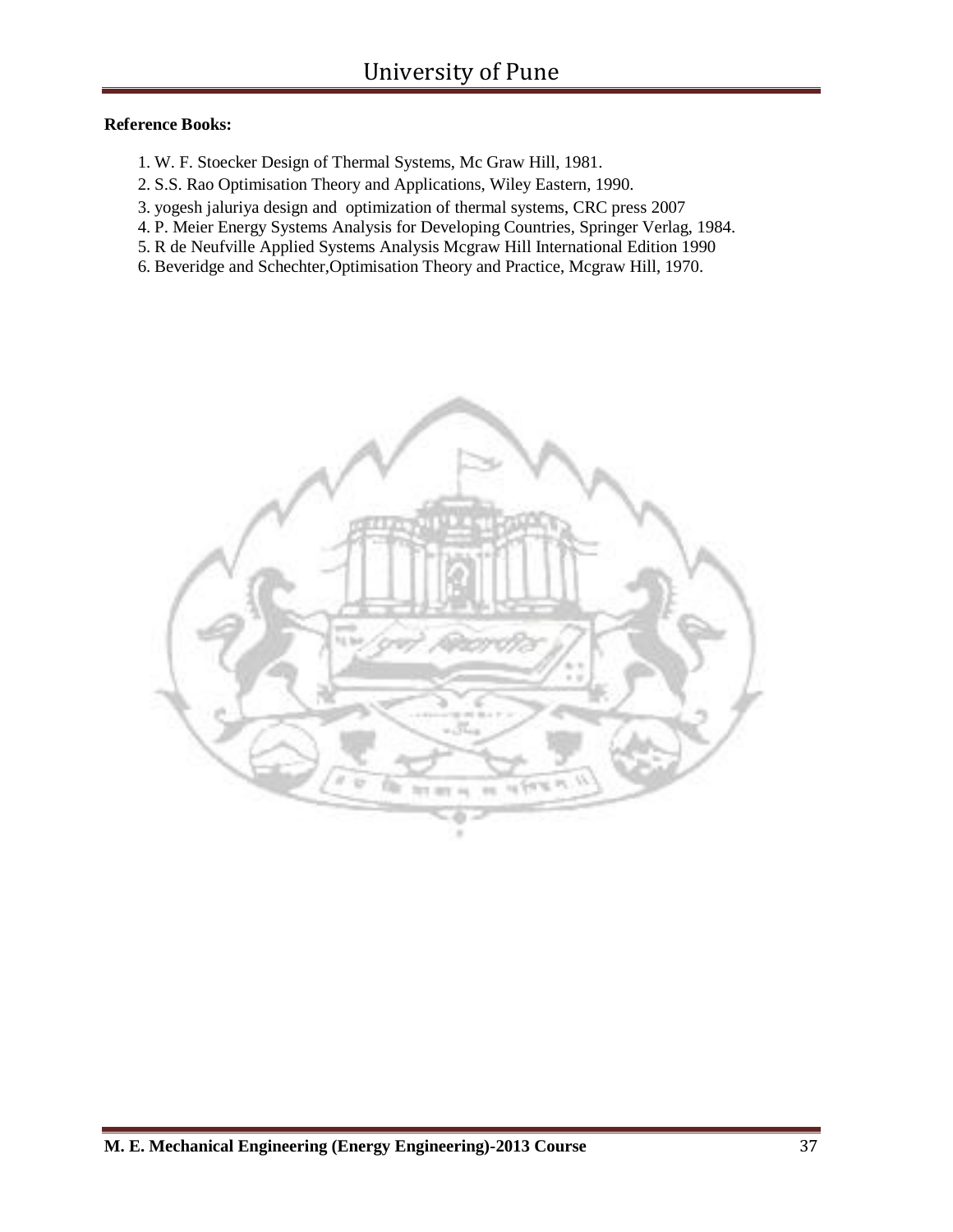#### **Semester - III Elective – III [602515]**

| <b>CODE</b> | <b>TEACHING</b><br><b>SCHEME</b> |              | <b>EXAMINATION SCHEME</b> |                          |                     |              |  |
|-------------|----------------------------------|--------------|---------------------------|--------------------------|---------------------|--------------|--|
|             | Lect. /Week                      | <b>Paper</b> |                           | TW                       | Oral/               | <b>Total</b> |  |
|             |                                  | In Semester  | <b>End Semester</b>       |                          |                     |              |  |
|             |                                  | Assessment   | Assessment                |                          | <b>Presentation</b> |              |  |
| 602515      |                                  | 50           | 50                        | $\overline{\phantom{0}}$ | ۰                   | 100          |  |

|            | <b>Modules of 2 Credits (Select any Two)</b>        |            |                                    |
|------------|-----------------------------------------------------|------------|------------------------------------|
| Code No.   | <b>Title</b>                                        | Code No.   | <b>Title</b>                       |
| EE2III-M1  | <b>Energy Resources and</b><br>Economics            | EE2III-M7  | Process Integration                |
| EE2III-M2  | Processing Storage and<br>Disposal of Nuclear Waste | EE2III-M8  | <b>Modern Sensors</b>              |
| EE2III-M3  | <b>Energy and Climate</b>                           | EE2III-M9  | Cryogenic Engineering              |
| EE2III-M4  | Waste Heat Recovery and<br>Cogeneration             | EE2III-M10 | <b>Boilers</b>                     |
| EE2III-M5  | HVAC Testing, Adjusting<br>and Balancing (TAB)      | EE2III-M11 | <b>Turbulent Jets</b>              |
| EE2III-M6  | <b>Fuel Burning Devices</b>                         | EE2III-M12 | <b>Adsorption Technology</b>       |
|            | <b>Modules of 1 Credit (Select any One)</b>         |            |                                    |
| Code No.   | <b>Title</b>                                        | Code No.   | <b>Title</b>                       |
| EE1III-M13 | <b>Fluid Sealing Technology</b>                     | EE1III-M16 | Nuclear Fuel cycle<br>Economics    |
| EE1III-M14 | <b>Radiation Measurement</b><br>Techniques          | EE1III-M17 | <b>Radiation Detectors</b>         |
| EE1III-M15 | <b>Combustion Applications</b>                      | EE1III-M18 | Radiation protection<br>quantities |

**Note: For e.g., EE2III-M1 indicates EE – Energy Engineering, 2 – 2 Credits, III – Elective III, M1 – Module 1 For e.g., EE1III-M13 indicates EE – Energy Engineering, 1 – 1 Credit, III – Elective III, M13 – Module 13**

#### **EE2III-M1 Energy Resources and Economics**

Overview of World Energy Scenario – Dis-Aggregation by End-Use, By Supply. Fossil Fuel Reserves – Estimates. Duration Overview of India's Energy Scenario - Dis- Aggregation by End-Use, By Supply. Reserves Country Energy Balance Construction – Examples, Trends in Energy use Patterns, Energy and Development Linkage. Energy Economics - Simple Payback Period, Time Value of Money, IRR, NPV, Cost of Saved Energy, Cost of Energy Generated, Examples from Energy Generation and Conservation, Elements of Nuclear Power Plant Cost. Cash Flows Covering the Entire Life Cycle, Cost Estimation and Revision Methods Cost of Capital.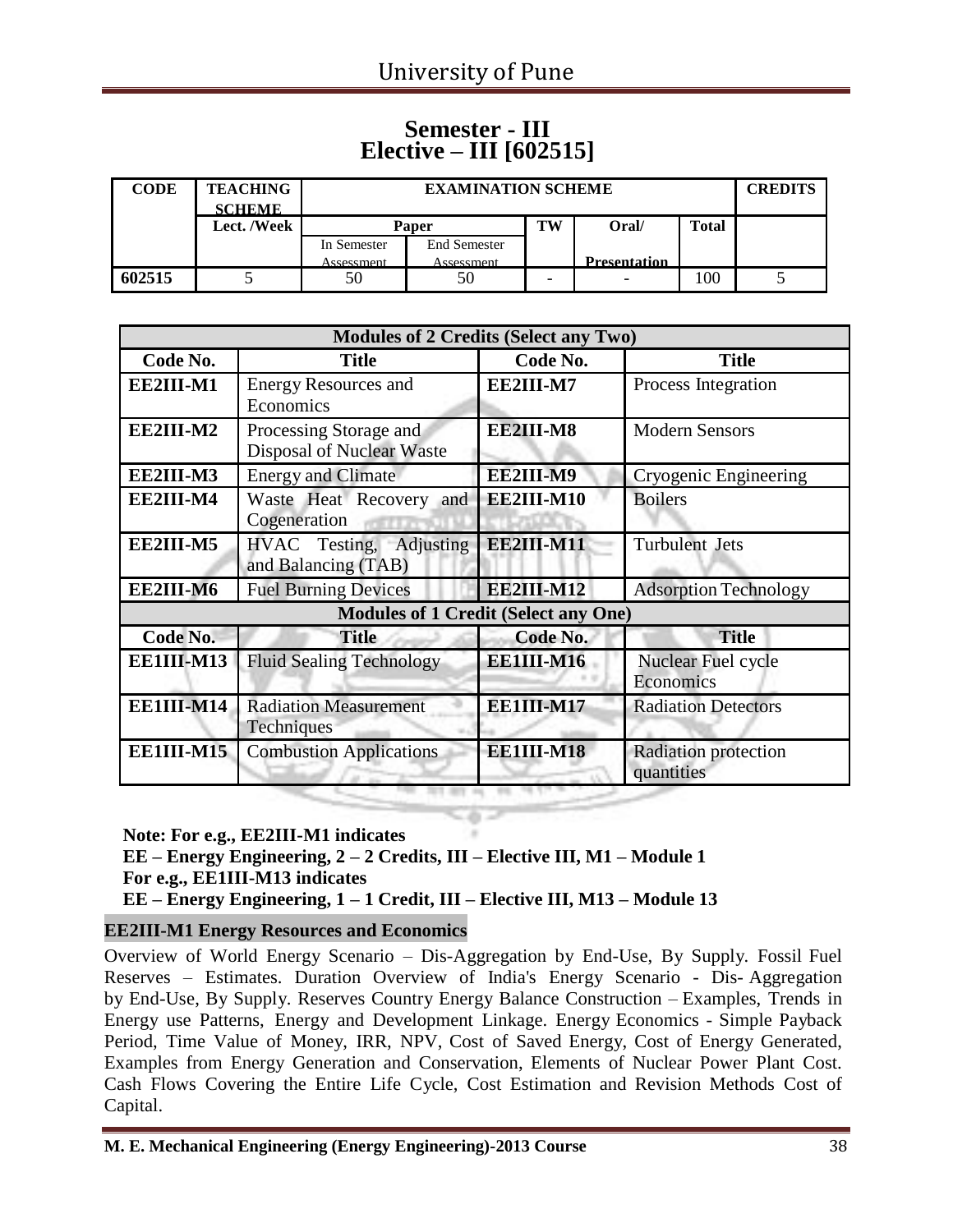*Ref. Books:1) Energy and the Challenge of Sustainability, World energy assessment, UNDP New York, 2000, .2) AKN Reddy, RH Williams, TB Johansson, Energy after Rio, Prospects and challenges, UNDP, United Nations Publications, New York, 1997.*

#### **EE2III-M2 Processing Storage and Disposal of Nuclear Waste**

Radioactivity, Radio Nuclides and Types of Radioactive Waste, Sources of Nuclear Waste. Nuclear Decay Law, Short-Lived and Long-Lived Waste Radio Nuclides. Characterization of Radioactive Waste Approaches to Nuclear Waste Management. Pre-Treatment of Radioactive wastes, Techniques of Nuclear Waste Processing. Performance and Safety Assessment Methods, Radioactive Waste Recycling, Waste Minimization and Immobilization, Contaminants and Hazards. Background Radiation, Nuclear Waste Regulations, Treatment/Immobilization of Solid and Liquid Radioactive Wastes.

*Ref. Books: 1)Warren S. Melfort, Nuclear Waste Disposal: Current Issues and Proposals, Nova Publishers, 2003.*, *2) Robert Noyes, Nuclear Waste Cleanup Technologies and Opportunities, Elsevier, 1995. 3) M. I. Ojovan, W. E. Lee; An Introduction to Nuclear Waste Immobilisation, Elsevier, 2005.*

#### **EE2III-M3 Energy and Climate**

Energy Terms; Current Energy Scenario (World, US, India) Fossil Energy Vs Renewable Sources; Electricity; Future Projections; Externalities of Energy use. Carbon Cycle: Natural Systems –Autotrophs, Heterotrophs, Energy Flows, Pre-industrial Humanity; Photosynthesis-Efficiency of Natural Ecosystems, Forests and Various Crops; Respiration, Combustion and Other Oxidation Processes; Biomethanation. Climate Science Research: Climate History; Greenhouse Has Effect; Anthropogenic Climate Change; Role of Different Gases; Global Problem; Integrated Assessment Models; Impacts and Adaptation; Uncertainties; Precautionary Principle. Climate Policy: Kyoto Protocol; UNFCCC; IPCC; Geopolitics of GHG Control.

*Ref. Books:1) Energies: V Smil, MIT Press, Cambridge, 1999.*, 2)*Global Warming: J Houghton, Cambridge University Press, New York, 1997, 3) IPCC Special Report on Carbon Dioxide Capture and Storage: B Metz et al (Eds).*

#### **EE2III-M4 Waste Heat Recovery and Cogeneration**

Waste Heat Recovery: Classification, Advantages and applications, commercially viable waste heat recovery devices, Saving potential

Cogeneration: Definition, Need, Application, Advantages, Classification, Saving potentials

#### *Ref. Books: Guide Books, Bureau of Energy Efficiency*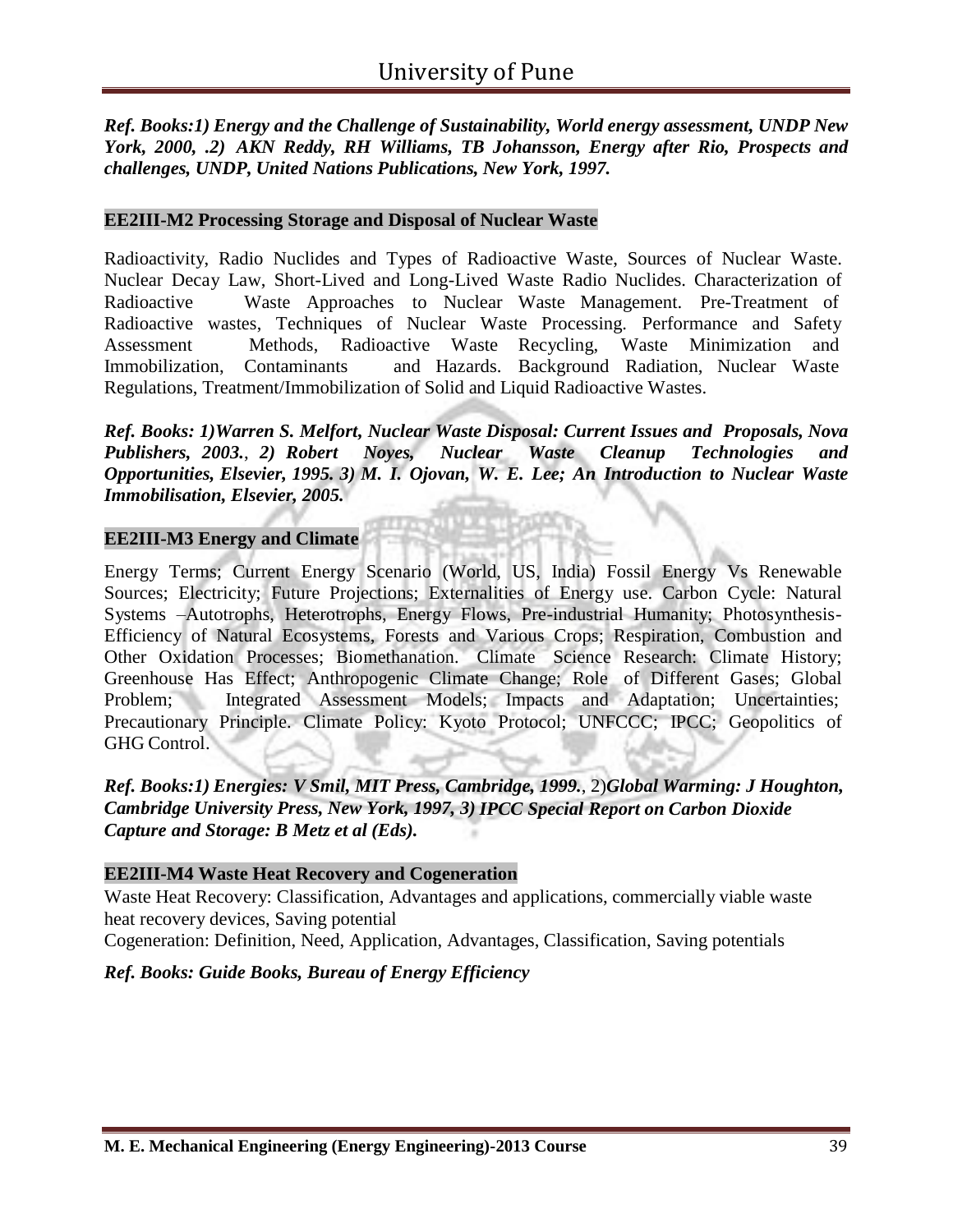#### **EE2III-M5 HVAC Testing, Adjusting and Balancing (TAB)**

Need, Benefits of TAB, TAB Instruments, Standard TAB Procedures, Air Balancing, Hydronic balancing, TAB Reports.

*Ref. Books: 1) HVAC Testing, Adjusting and Balancing Manual, John Gladstone and W. David Bevirt, Tata McGraw – Hill Publishing Co. Ltd., 2) Testing and Balancing HVAC Air and Water Systems, Samuel Sugarman, CRC Press.*

#### **EE2III-M6 Fuel Burning Devices**

Combustion of Liquid Fuels, Classification of Oil Burners, High Pressure Burners, Low Pressure Burners, Burners for Distillate Fuels, Preheating of Oils, Kinetics of Combustion of Gases, Burning Properties of Gases, Classification of Gas Burners, Flame Stabilization, Ignition and Detection, Atmospheric Gas Burners, Nozzle Mixing Gas Burners, Radiant Tubes, Immersion Tubes, Dual Fuel Burners, Packaged Burners, Combustion of Solid Waste and Garbage, Burner Auxiliaries, Burner Blocks, Ignition Devices, Flame Protection Devices

#### *Ref. Books: Industrial Heating - Principles, Techniques, Materials, Applications, and Design Yeshvant V. Deshmukh, CRC Press 2005.*

#### **EE2III-M7 Process Integration**

Introduction to Process Intensification and Process Integration (PI). Areas of Application and Techniques available for PI, Onion Diagram.Pinch Technology-an overview: Introduction, Basic Concepts, How it is Different from Energy Auditing, Roles of Thermodynamic Laws, Problems Addressed by Pinch Technology.Key steps of Pinch Technology: Concept of ΔTmin, Data Extraction, Targeting, Designing, Optimization-Super Targeting. Basic Elements of Pinch Technology: Grid Diagram, Composite Curve, Problem Table Algorithm, Grand Composite Curve.

*Ref. Books: 1) Shenoy U. V., Heat Exchanger Network Synthesis: Processes Optimization by Energy and Resource Analysis, Gulf Publishing Company, Houston, 1995, 2) Douglas J. M., Conceptual Design of Chemical Processes, McGraw-Hill, New York., 3)Mahmoud M. El-Halwagi, Process Integration, Academic Press, 2006*

#### **EE2III-M8 Modern Sensors**

Senor Characteristics, Types of sensors- Position, displacement, level, velocity, acceleration, force strain, Pressure, Flow, Acoustic, Humidity and moisture, Temperature. Applications, Sensor Material and technologies.

#### *Ref. Books: 1) Handbook of Modern Sensors- physics, Designs and applications, J. Fraden, Springer*

#### **EE2III-M9 Cryogenic Engineering**

Gas Liquefaction: Fundamentals, ideal liquefaction work, various liquefaction cycles, analysis of various cycles. Gas Separation and gas purification systems - Fundamentals of gas separation, Ideal work of gas separation, basics of gas Mixtures, distillation column, column efficienc y,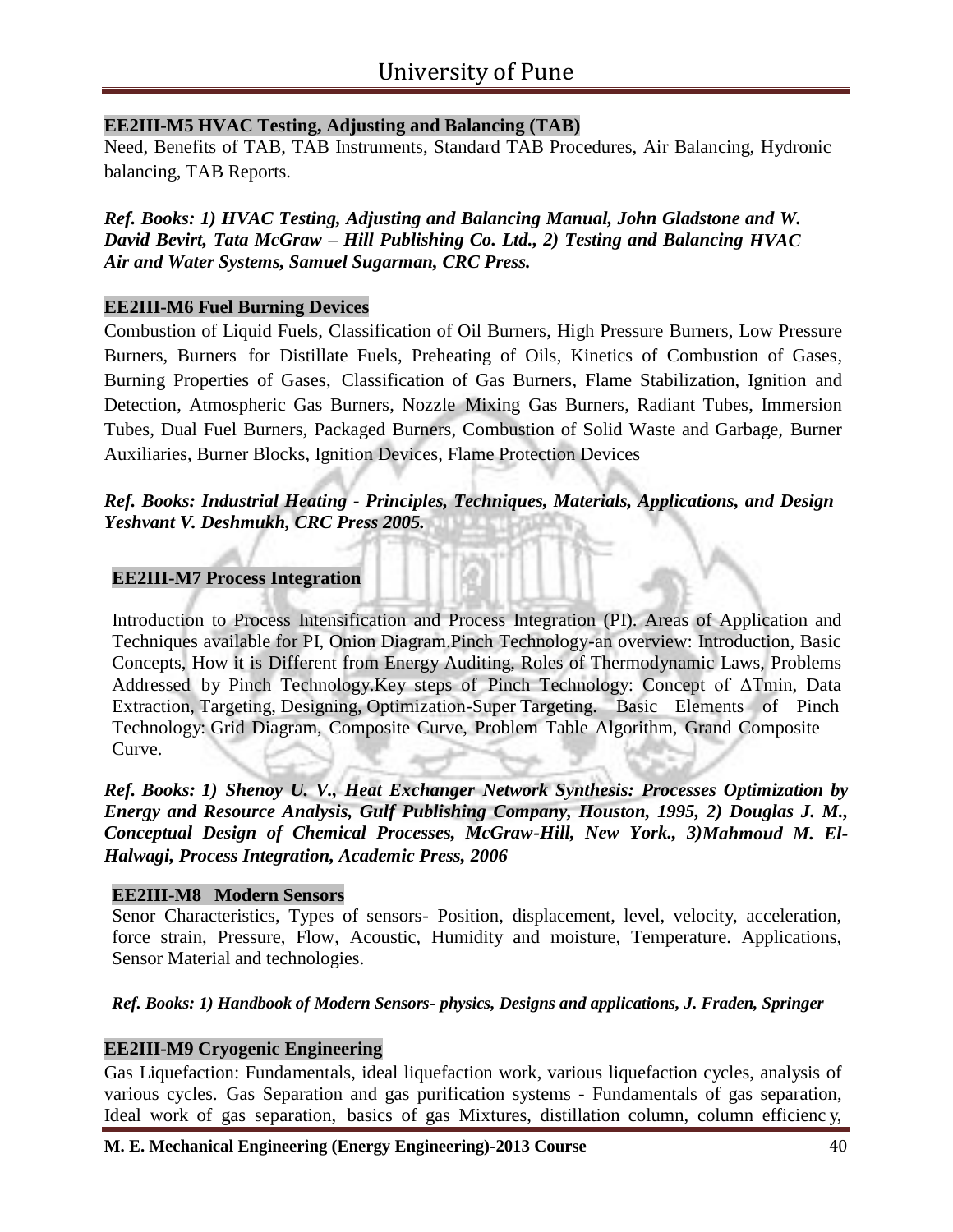theoretical plate, Calculations, double columns, Plate structures, Oxygen and argon separation systems.

*Ref. Books: 1) Barron R.F., Cryogenic Systems, 2 nd Ed., Oxford University Press, 1985.*, *2) Timmerhaus K. D. and Flynn T. M., Cryogenic Process Engineering, CRC Press.*

#### **EE2III-M10 Boilers**

Types, Combustion in boilers, Performances evaluation, Analysis of losses, Feed water treatment, Blow down, Energy conservation opportunities, Design for high temperature - Combined cycles with heat recovery boiler – Combined cycles with multi-pressure steam - STAG combined cycle power plant - Influence of component efficiencies on cycle performance

*Ref. Books:* 1)*Guide Books, Bureau of Energy Efficiency, 2) Boilers and Burners:Design and Theory, Prabir Basu, Kefa Cen, Louis Jestin, Springer, 3) Process Heat Transfer – Hewitt ,Shires & Bott, CRC Press*

#### **EE2III-M11 Turbulent Jets**

Free Jets, Coflowing Jets, Multiple Free Jets, Jet Flocculator, Wall Jets

*Ref. Books: Turbulent Jets, Bidya Sagar Pani, Cambridge University press.*

#### **EE2III-M12 Adsorption Technology**

Adsorbents, Fundamentals of adsorption equilibria, rate of adsorption of gases and vapors by porous medium, processes and cycles, Design procedures and break through Curves, pressure swing adsorption processes, Thermal adsorption processes.

*Ref. Books:1) Adsorption Technology and Design, Barry Crittenden and W John Thomas, Butterworth Heinemann Publications*, *2) Diffusion Mass transfer in fluid systems (chapter 15), E L Cussler, Cambridge University Press.*

#### **EE1III-M 13 Fluid Sealing Technology**

Introduction, Rotary Seals, Reciprocating Seals, Flexible packings, Mechanical seals, Noncontact shaft seals, Static Seals, Bellows and Diaphragms.

#### *Ref. Books: Fluid Sealing Technology – Principles and Applications, H.K. Muller & B.S.Nau, Marcel Dekker Inc.*

#### **EE1III-M14 Radiation Measurement techniques**

Background, Geometry, Statistics; Pulse Counting Scalars and Rate Meters; Discriminators; Resolution; Pulse Height Analysis – Coincidence and Anticoincidence; Pulse Shape Analysis; Computer Analysis of Spectra.

*Ref. Books:1) Glenn F. Knoll, Radiation Detection and Measurement, John Wiley & Sons, 2010., 2) Michael Fiederle, Arnold Burger, Larry Franks, Nuclear Radiation Detection Materials – 2011, Materials Research Society, 2012., 3) Glenn F. Knoll, Radiation Detection and Measurement, John Wiley & Sons, 2010.*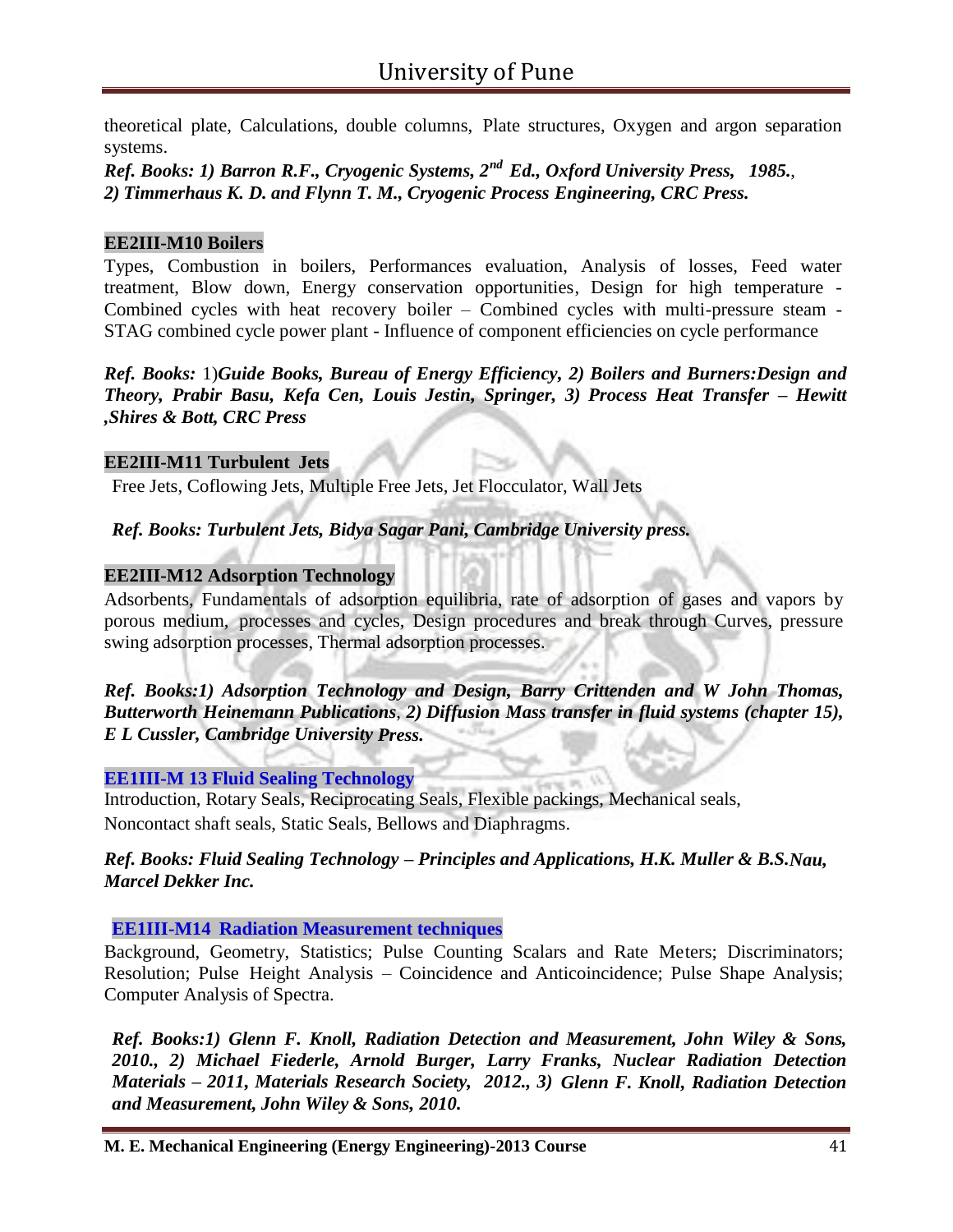#### **EE1III-M15 Combustion Applications**

Wood Burning Cookstove – Modeling considerations, reference stove specifications, effect of parametric variations, Vertical Shaft Brick Kiln – Modeling assumptions, parametric studies, Gas turbine combustion chamber – Combustor designs.

#### *Ref. Books: Analytic Combustion, Anil W. Date, Cambridge University Press*

#### **EE1III- M16 Nuclear Fuel cycle Economics**

Fuel Cycle Economics and Fuel Cost Calculation. In-Core and Out-of-Core Nuclear Fuel Management, Engineering Concepts and Methodology.

*Ref. Books:* 1) *Glenn F. Knoll, Radiation Detection and Measurement, John Wiley & Sons, 2010.*, 2) *Michael Fiederle, Arnold Burger, Larry Franks, Nuclear Radiation Detection Materials – 2011, Materials Research Society, 2012.*

#### **EE1III- M17 Radiation Detectors**

Gas Filled Detectors Ionization Chambers with Current Measurements; Condenser Chambers; Pressure Ionization Chamber; Extrapolation Chambers; Proportional Chambers; GM Tubes Scintillation Detectors Solid and Liquid Scintillators; Quenching Semiconductor Detectors Photographic Emulsions Thermoluminescent Detectors Nuclear Track Detectors Neutron Detectors Detectors using  $(n,\lambda)$  or  $(n,p)$  Reactions or Activation or Others Imaging Detectors Other Detectors: Electrets; Self-Powered Detectors; Thermally Stimulated Exoelectron Emission (TSEE); Radiophoto Luminescent Detectors (RPLD)

*Ref. Books: 1) Glenn F. Knoll, Radiation Detection and Measurement, John Wiley & Sons, 2010. 2)Michael Fiederle, Arnold Burger, Larry Franks, Nuclear Radiation Detection Materials – 2011, Materials Research Society, 2012, 3)Glenn F. Knoll, Radiation Detection and Measurement, John Wiley & Sons, 2010.*

of form in

#### **EE1III-M18 Radiation Protection Quantities**

Radiation Field; Fluence (rate); Energy Fluence (rate); Cross Section; Mass Attenuation Coefficient; Mass stopping Power. Equivalent Dose (rate); Radiation Weighting Factor (WR); Effective Dose, Tissue Weighting Factor (WT); Operational Quantities: Ambient Dose Equivalent; Directional Dose Equivalent; Personal Dose Equivalent; Intake; Committed Dose Lecture Notes. Equivalent Dose (rate); Radiation Weighting Factor (WR); Effective Dose, Tissue Weighting Factor (WT); Operational Quantities: Ambient Dose Equivalent; Directional Dose Equivalent; Personal Dose Equivalent; Intake; Committed Dose Lecture Notes.

*Ref. Books: 1)Glenn F. Knoll, Radiation Detection and Measurement, John Wiley & Sons, 2010. 2)Michael Fiederle, Arnold Burger, Larry Franks, Nuclear Radiation Detection Materials – 2011, Materials Research Society, 2012., 3)Glenn F. Knoll, Radiation Detection and Measurement, John Wiley & Sons, 2010.*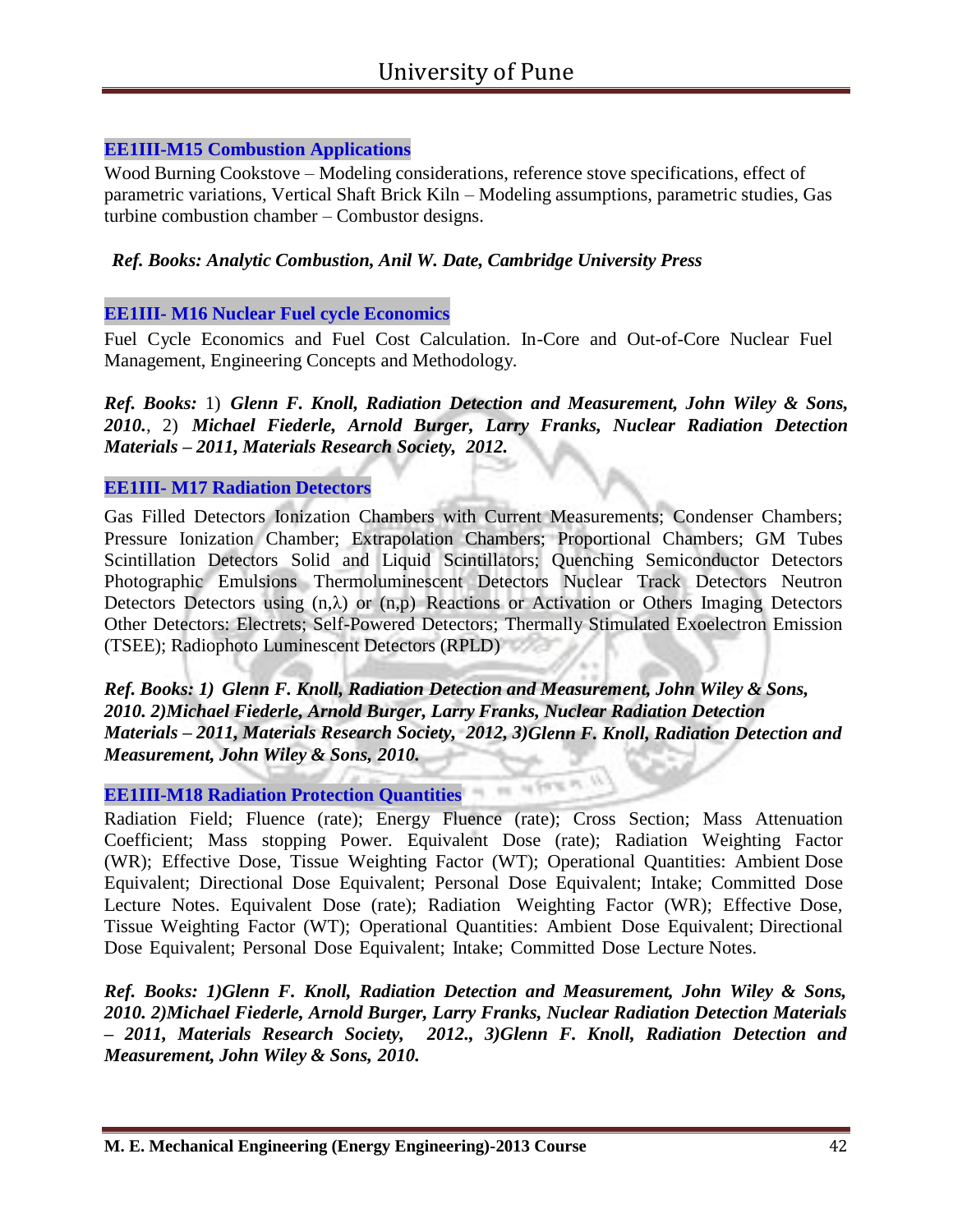| <b>CODE</b> | <b>TEACHING</b><br><b>SCHEME</b> |             | <b>EXAMINATION SCHEME</b>            |     |                  |     |    |  |
|-------------|----------------------------------|-------------|--------------------------------------|-----|------------------|-----|----|--|
|             | Lect. /Week                      |             | <b>Total</b><br>TW<br>Oral/<br>Paper |     |                  |     |    |  |
|             |                                  | In Semester | <b>End Semester</b>                  |     | <b>Presentat</b> |     |    |  |
|             |                                  | Assessment  | Assessment                           |     | ion              |     |    |  |
| 602117      | O                                | ۰           | -                                    | 50  | 50               | 100 |    |  |
| 602119      | 20                               | ۰           | -                                    | 150 | 50               | 200 | 20 |  |

### **Project Stage – I and II [602117, 602119]**

**Assessment of Seminar has to be carried out as per R-1.4 and R-1.5 of PG Rules and Regulations of Credit System.**

#### **INSTRUCTIONS FOR DISSERTATION WRITING**

It is important that the procedures listed below be carefully followed by all the students of M.E. (Mechanical Engineering).

- 1. Prepare 3 **COPIES** of your manuscript.
- 2. Limit your Dissertation report to 80 120 pages (preferably)
- 3. The footer
	- For Energy Engineering

Institute Name, Mechanical (Energy Engineering) Times New Roman 10 pt. and centrally aligned.

- 4. Page number as second line of footer, Times New Roman 10 Pt, centrally aligned
- 5. Print the manuscript using
	- a. Letter quality computer printing.
	- b. The main part of manuscript should be Times New Roman 12 pt. with alignment - justified**.**
	- c. Use 1.5 line spacing.
	- d. Entire report shall be of 5- 7 chapters. i.e.
- 6. Use the paper size  $8.5'' \times 11''$  or  $A4$  (210  $\times$  197 mm). Please follow the margins given below.

| <b>Margin Location</b> | Paper $8.5$ " $\times$ 11" | Paper A4 $(210 \times 197$ mm) |
|------------------------|----------------------------|--------------------------------|
| Top                    | 1, 2                       | $25.4 \text{ mm}$              |
| Left                   | 1.5                        | $37 \text{ mm}$                |
| <b>Bottom</b>          | $1.25$ "                   | $32 \text{ mm}$                |
| Right                  | 1, 2, 3                    | 25.4 mm                        |

- 7. All paragraphs will be 1.5 line spaced with a one blank line between each paragraph. Each paragraph will begin with without any indentation.
- 8. Section titles should be bold with 14 pt typed in all capital letters and should be left aligned.
- 9. Sub-Section headings should be aligning at the left with 12 pt, bold and Title Case (the first letter of each word is to be capitalized).
- 10. Illustrations (charts, drawings, photographs, figures) are to be in the text. Use only illustrations really pertinent to the text. Illustrations must be sharp, clear, **black and white. Illustrations downloaded from internet are not acceptable.**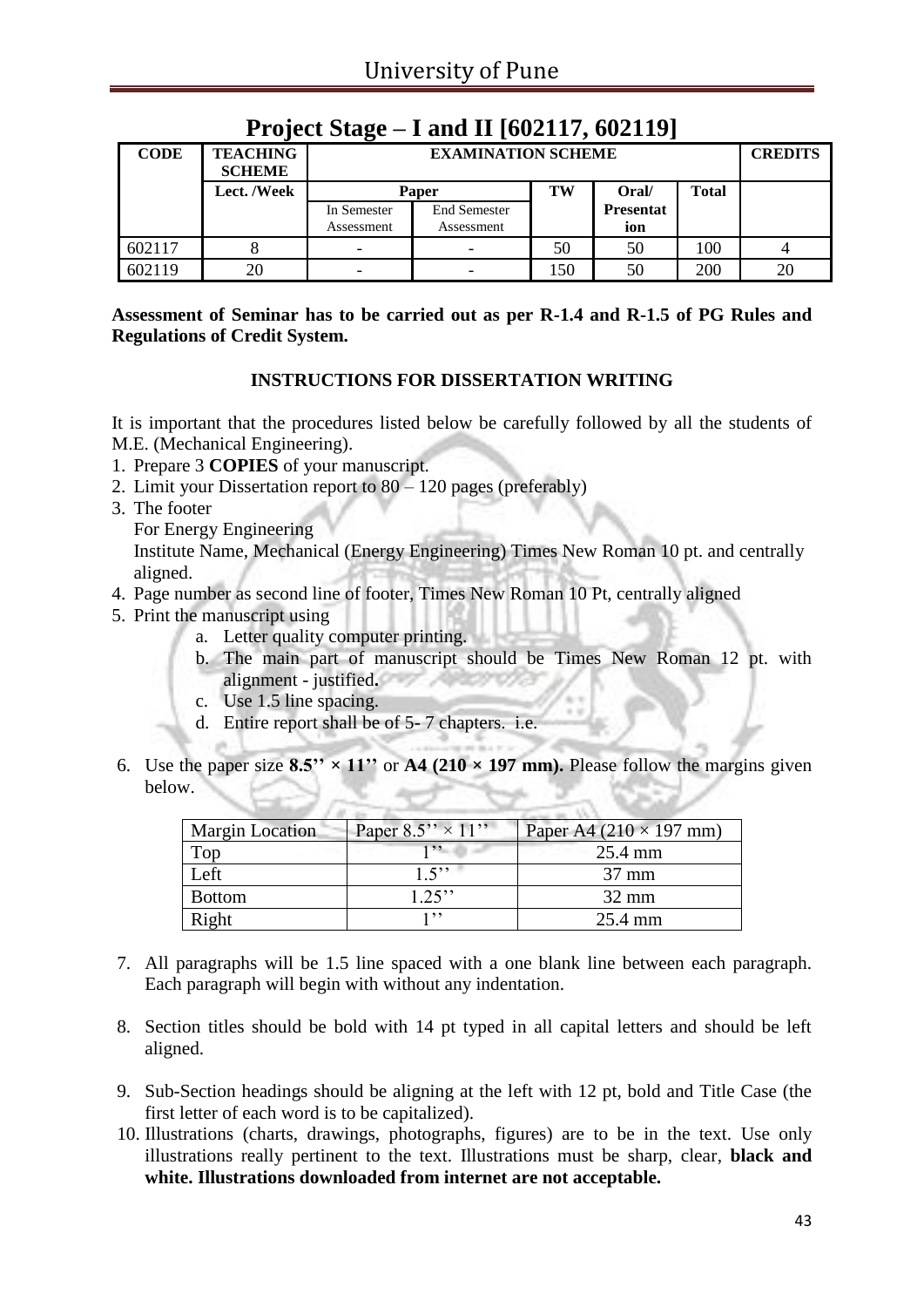- a. Illustrations should not be more than **two** per page. One could be ideal
- b. Figure No. and Title at bottom with **12 pt**
- c. Legends below the title in **10 pt**
- d. Leave proper margin in all sides
- e. Illustrations as far as possible should not be xeroxed.
- 11. **Photographs** if any should of glossy prints
- 12. Please use **SI** system of units only.
- 13. Please **number the pages** on the front side, centrally below the footer
- 14. **References** should be either in order as they appear in the thesis or in alphabetical order by last name of first author
- 15. **Symbols** and **notations** if any should be included in nomenclature section only
- 16. Following will be the order of report
	- i. **Cover page** and **Front page** as per specimen on separate sheet
	- ii. **Certificate** from institute as per specimen on separate sheet
	- iii. **Acknowledgements**
	- iv. **List of Figures**
	- v. **List of Tables**
	- vi. **Nomenclature**
	- vii. **Contents**
	- viii. **Abstract** (A brief abstract of the report not more than **150 words**. The heading of abstract i.e. word "Abstract" should be **bold, Times New Roman, 12 pt** and should be typed at the **centre.** The contents of abstract should be typed on new line without space between heading and contents. Try to include one or two sentences each on **motive, method, key-results** and **conclusions** in Abstract.
		- **1 Introduction** (2-3 pages) (TNR 14 Bold)
			- 1.1 Problem statement (TNR 12)
			- 1.2 Objectives
			- 1.3 Scope
			- 1.4 Methodology
			- 1.5 Organization of Dissertation
		- **2 Literature Review** (20-30 pages)

Discuss the work done so far by researchers in the domain area and their significant conclusions. No derivations, figures, tables, graphs are expected.

- **3** This chapter shall be based on your own simulation work (Analytical/ Numerical/FEM/CFD) (15- 20 pages)
- **4** Experimental Validation This chapter shall be based on your own experimental work (15-20 pages)
- **5 Concluding Remarks and Scope for the Future Work** (2-3 pages)

#### **References**

**ANNEXURE** (if any)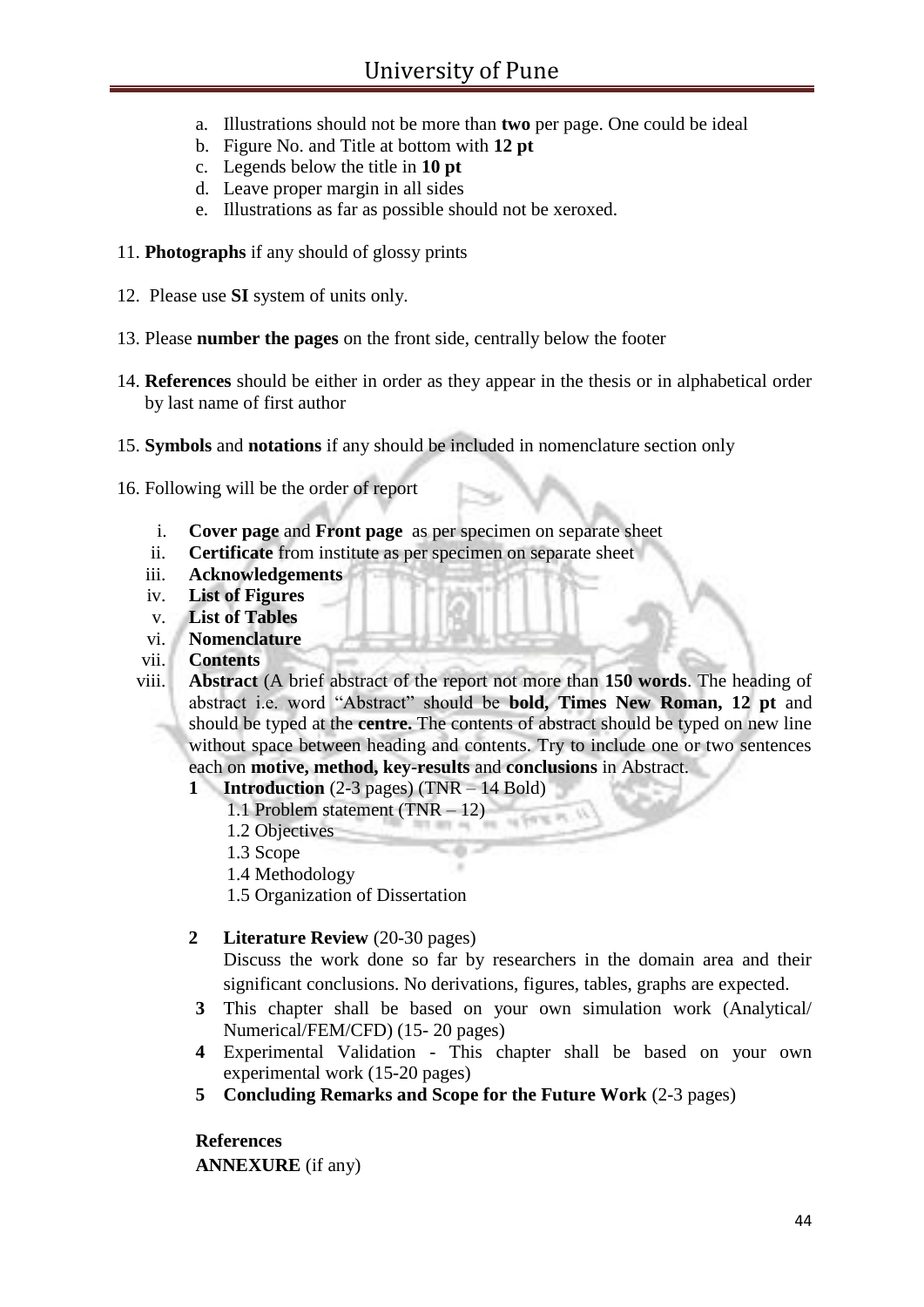(Put all mathematical derivations, Simulation program as Annexure)

- 17. All section headings and subheadings should be numbered. For sections use numbers **1, 2, 3, ….** and for subheadings **1.1**, **1.2**, **….** etc and section subheadings **2.1.1**, **2.1.2, ….**  etc.
- 18. **References** should be given in the body of the text and well spread. No verbatim copy or excessive text from only one or two references. If **figures** and **tables** are taken from any reference then indicate source of it. Please follow the following procedure for references

#### **Reference Books**

Collier, G. J. and Thome, J. R., Convective boiling and condensation, 3<sup>rd</sup> ed., Oxford University Press, UK, 1996, pp. 110 – 112.

#### **Papers from Journal or Transactions**

Jung, D. S. and Radermacher, R., Transport properties and surface tension of pure and mixed refrigerants, *ASHRAE Trans*, 1991, 97 (1), pp. 90 – 98.

Bansal, P. K., Rupasinghe, A. S. and Jain, A. S., An empirical correction for sizing capillary tubes, *Int. Journal of Refrigeration*, 1996, 19 (8), pp.497 – 505.

#### **Papers from Conference Proceedings**

Colbourne, D. and Ritter, T. J., *Quantitative assessment of flammable refrigerants in room air conditioners*, Proc. of the Sixteenth International Compressor Engineering Conference and Ninth International Refrigeration and Air Conditioning Conference, Purdue University, West Lafayette, Indiana, USA, 2002, pp. 34 – 40.

#### **Reports, Handbooks etc.**

United Nations Environmental Programme, Report of the Refrigeration, Air Conditioning and Heat Pumps, Technical Option Committee, 2002, Assessment - 2002.

ASHRAE Handbook: Refrigeration, 1994 (Chapter 44)

#### **Patent**

Patent no, Country (in parenthesis), date of application, title, year.

#### **Internet**

www.(Site) [Give full length URL]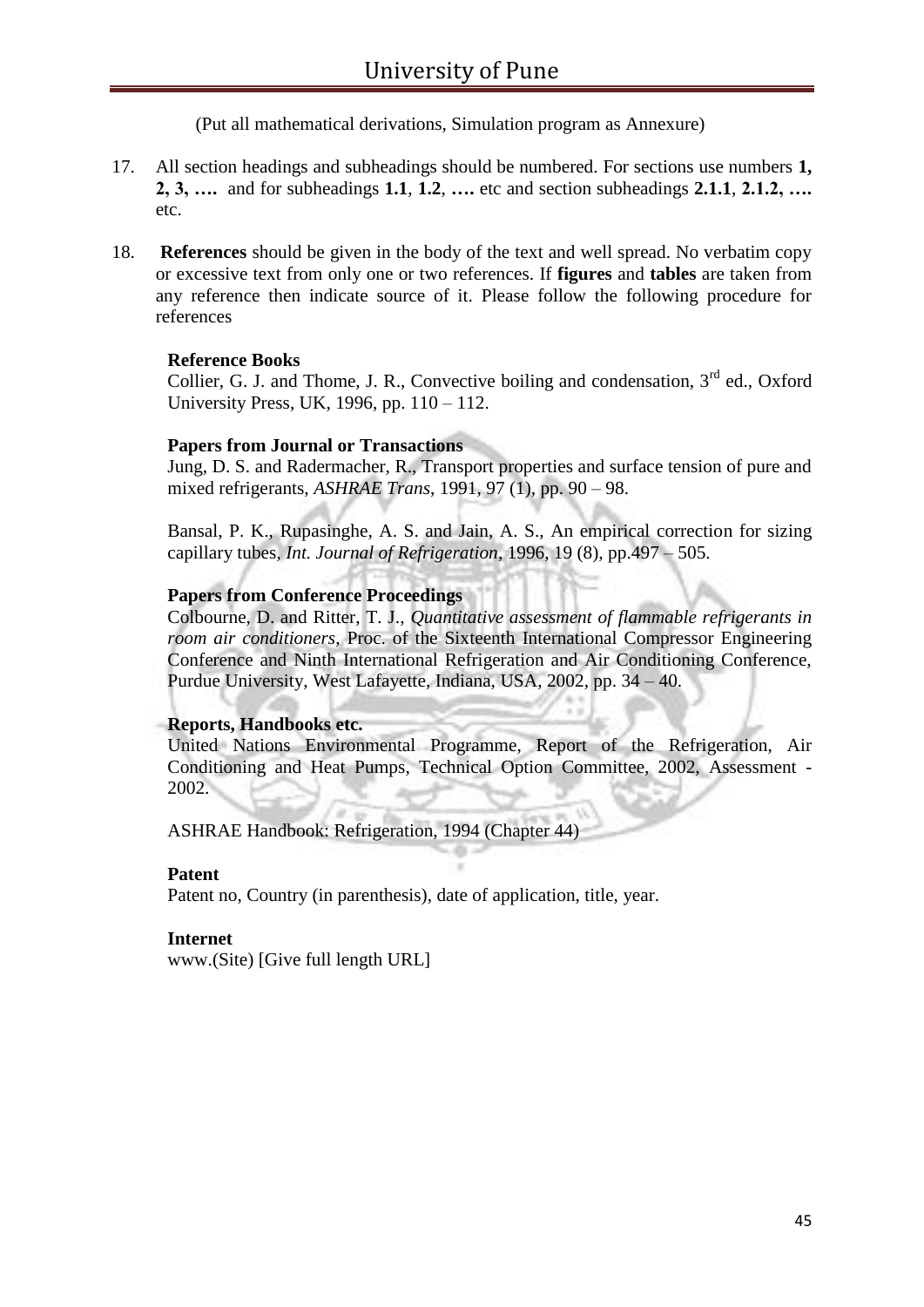**Front page and Certificate format for Dissertation:** A Project Stage-I Report on (TNR, 16pt, centrally aligned)

# **Title (TNR, 27pt, Bold, Centrally Aligned, Title Case)**

By (TNR, 16pt, Centrally Aligned)

**Mr. Student's Name**(TNR, 16pt, Centrally Aligned)

Guide

**Guide's Name** (TNR, 16pt, Centrally Aligned)

**Institute** 

 $\Omega$ 

# Department of Mechanical Engineering

Name of the Institute

[2011-12](TNR, 22pt, Title Case Centrally Aligned)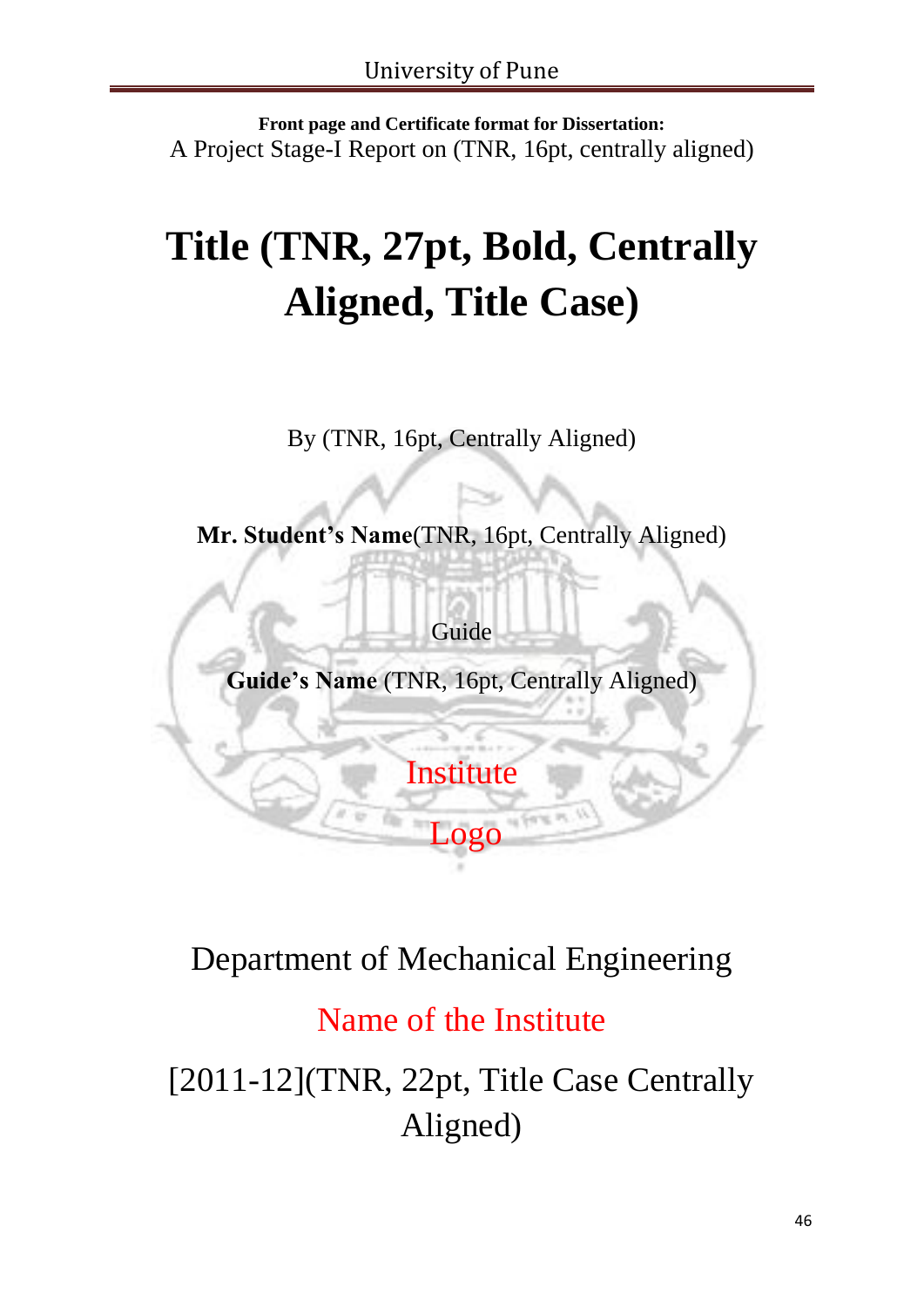# Name of the Institute

# Institute

# Logo C E R T I F I C A T E

This is to certify that *Mr. Lele M.M.*, has successfully completed the Project Stage – I entitled "Performance analysis of…….." under my supervision, in the partial fulfillment of Master of Engineering - Mechanical Engineering (Energy Engineering) of University of Pune.

Date : Place :

Guide's Name Guide Head

Department and Institute Name

External Examiner Seal Principal,

Institute Name

\_\_\_\_\_\_\_\_\_\_\_\_\_\_\_\_\_\_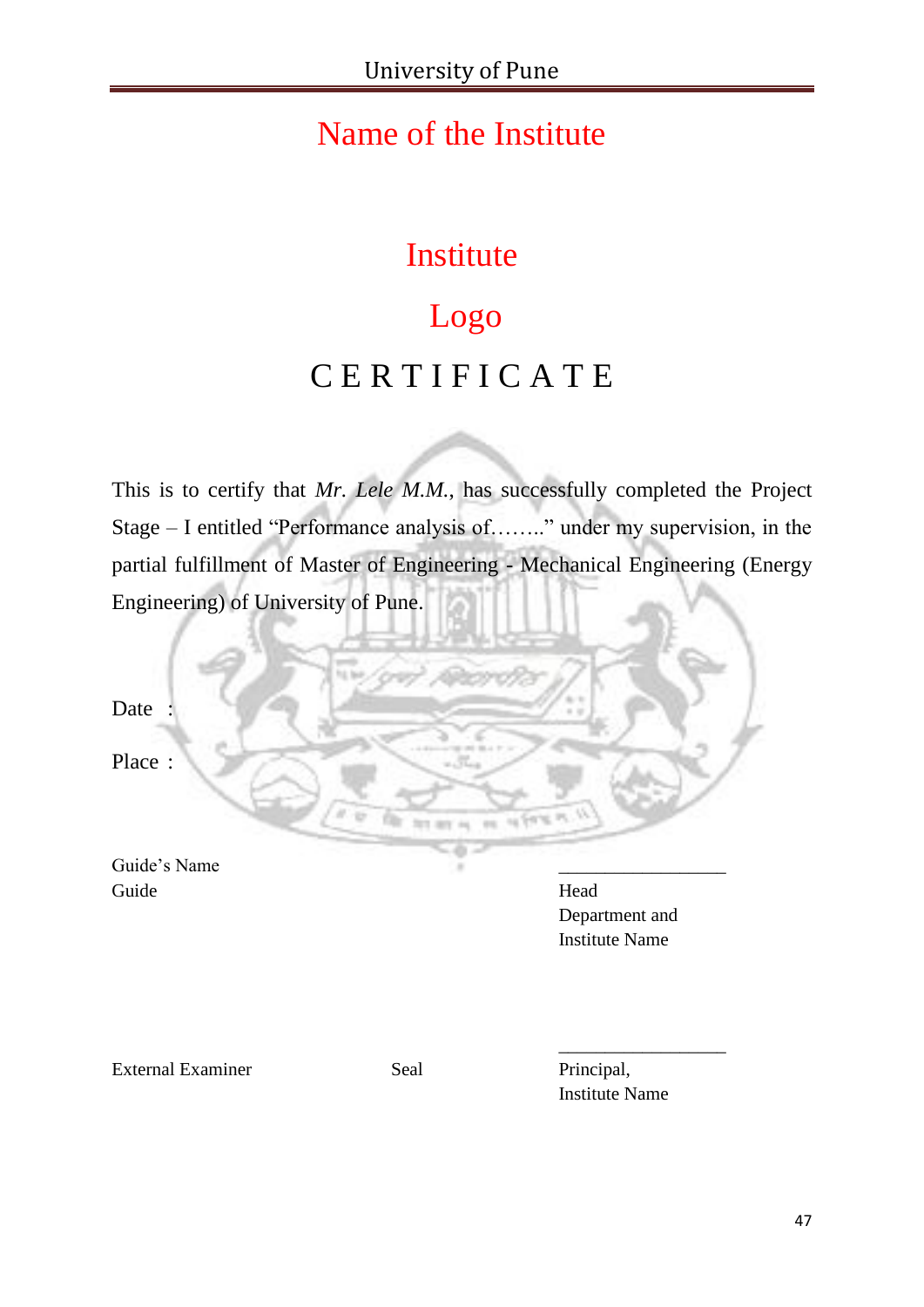A Dissertation on (TNR, 16pt, centrally aligned)

# **Title (TNR, 27pt, Bold, Centrally Aligned, Title Case)**

By (TNR, 16pt, Centrally Aligned)

**Mr. Student's Name**(TNR, 16pt, Centrally Aligned)

Guide **Guide's Name** (TNR, 16pt, Centrally Aligned)

**Institute** 

Logo

Department of Mechanical Engineering

Name of the Institute

[2011-12](TNR, 22pt, Title Case Centrally Aligned)